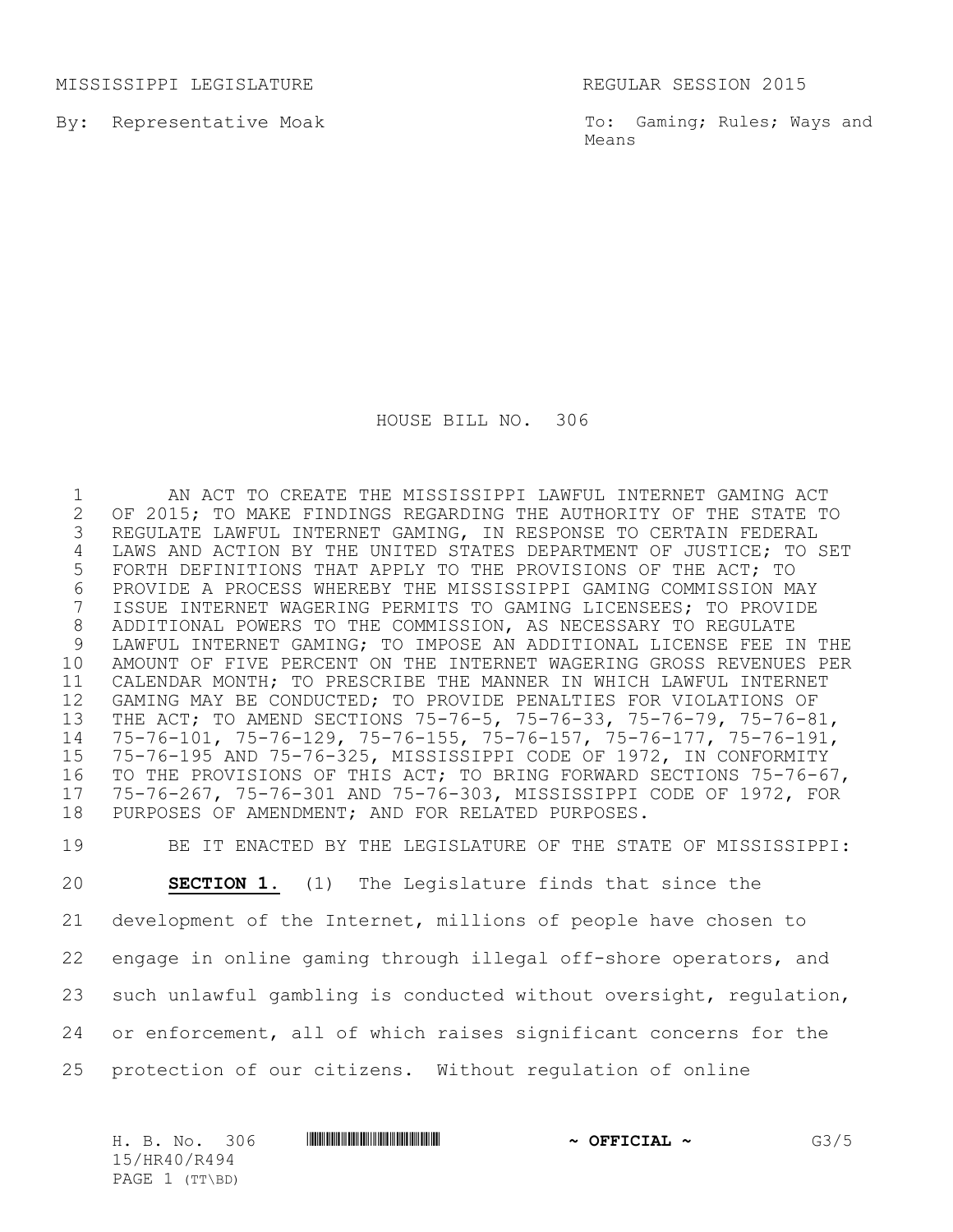gambling, the public's trust and confidence in legal gaming is impacted.

 (2) An effective state regulatory and licensing system for online gaming would inhibit underage wagering and otherwise protect vulnerable individuals, ensure that the games offered through the Internet are fair and safe, stop sending much-needed jobs and tax and fee revenue overseas to illegal operators, provide a significant source of taxable revenue, create jobs and economic development, address the concerns of law enforcement, and ensure that only those persons of good character and fitness, who meet strict criteria set forth in law and regulations, are suitable to facilitate and conduct online gaming activities.

 **SECTION 2.** (1) The provisions of Sections 1 through 19 of this act shall be known and may be cited as the "Mississippi Lawful Internet Gaming Act of 2015."

 (2) Pursuant to the federal law entitled "Unlawful Internet Gambling Enforcement Act of 2006," known as UIGEA and cited as 31 USCS 5301, the State of Mississippi finds that the state regulation of legal gaming in this state, and the provisions of this Mississippi Lawful Internet Gaming Act of 2014, prescribe a lawful exemption to UIGEA and specifically authorize use of the Internet to place, receive, or otherwise knowingly transmit a bet or wager where such Internet wagering complies with the provisions of Title 75, Chapter 76, Mississippi Code of 1972, and the applicable regulations promulgated by the Mississippi Gaming

H. B. No. 306 \*HR40/R494\* **~ OFFICIAL ~** 15/HR40/R494 PAGE 2 (TT\BD)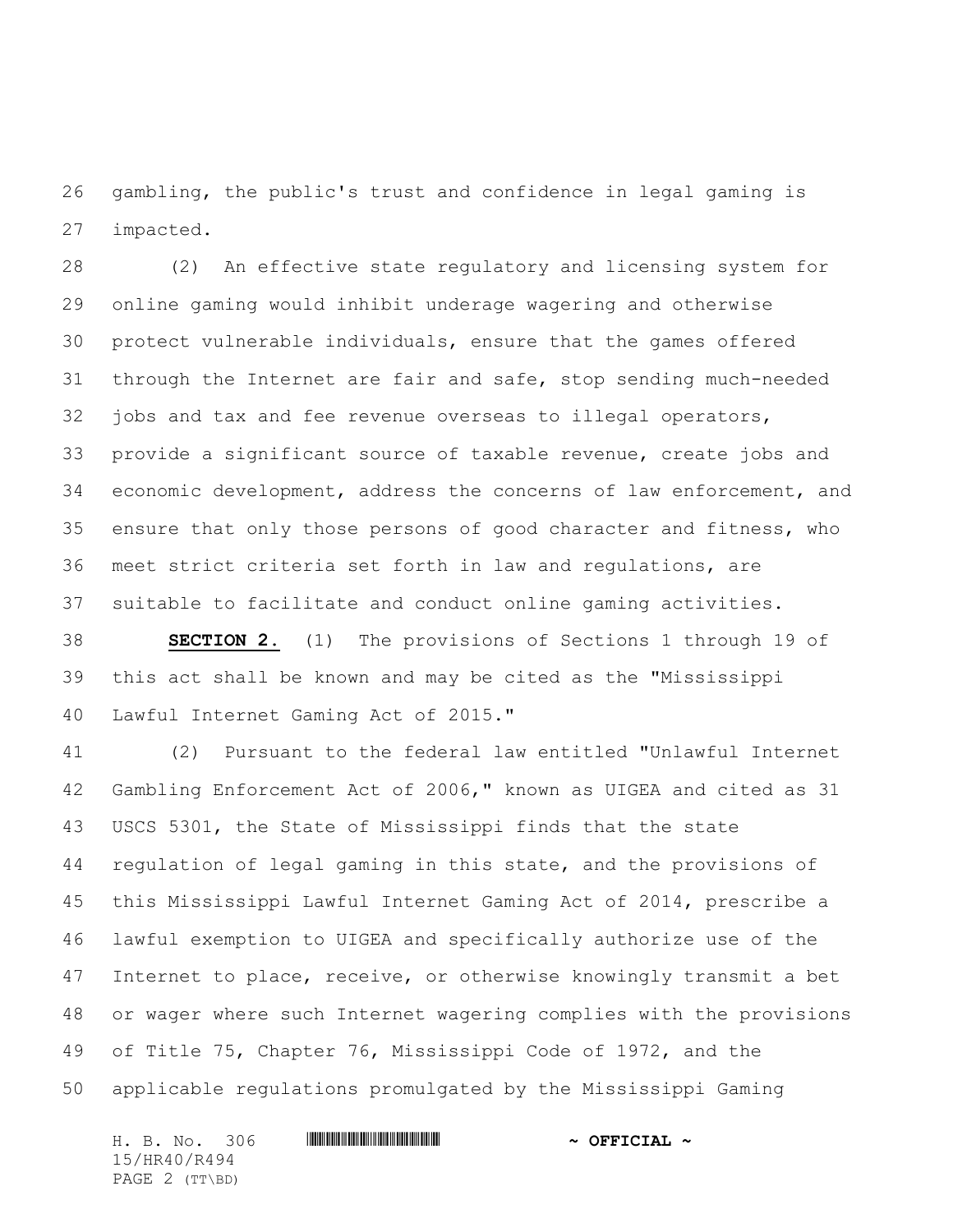Commission. Further, the State of Mississippi finds that any question regarding the state's authority to regulate lawful Internet gaming that may have resulted from interpretations that such gaming violated certain other federal anti-gambling laws has been vacated by action of the United States Department of Justice on December 23, 2011.

 **SECTION 3.** For purposes of Sections 1 through 19 of this act, the definitions found in Section 75-76-5 shall apply, and in addition, the following words and phrases shall have the meanings ascribed below, unless the context clearly indicates otherwise.

 (a) "Customer deposits" – The deposits made by or on behalf of a gaming licensee having an Internet wagering permit, or returns of funds by or on behalf of a gaming licensee to an Internet wagering account.

 (b) "Internet" – The international computer network of interoperable packet switched data networks, inclusive of such additional technological platforms as mobile, satellite, and other electronic distribution channels approved by the commission.

 (c) "Internet game" – Any variation or composite of an authorized game that is offered through the Internet, provided that such games, or variations or composites, are found suitable for use by the commission after an appropriate test or experimental period; and any other game which is determined by the commission to be compatible with the public interest and to be suitable for Internet wagering after such appropriate test or

H. B. No. 306 \*HR40/R494\* **~ OFFICIAL ~** 15/HR40/R494 PAGE 3 (TT\BD)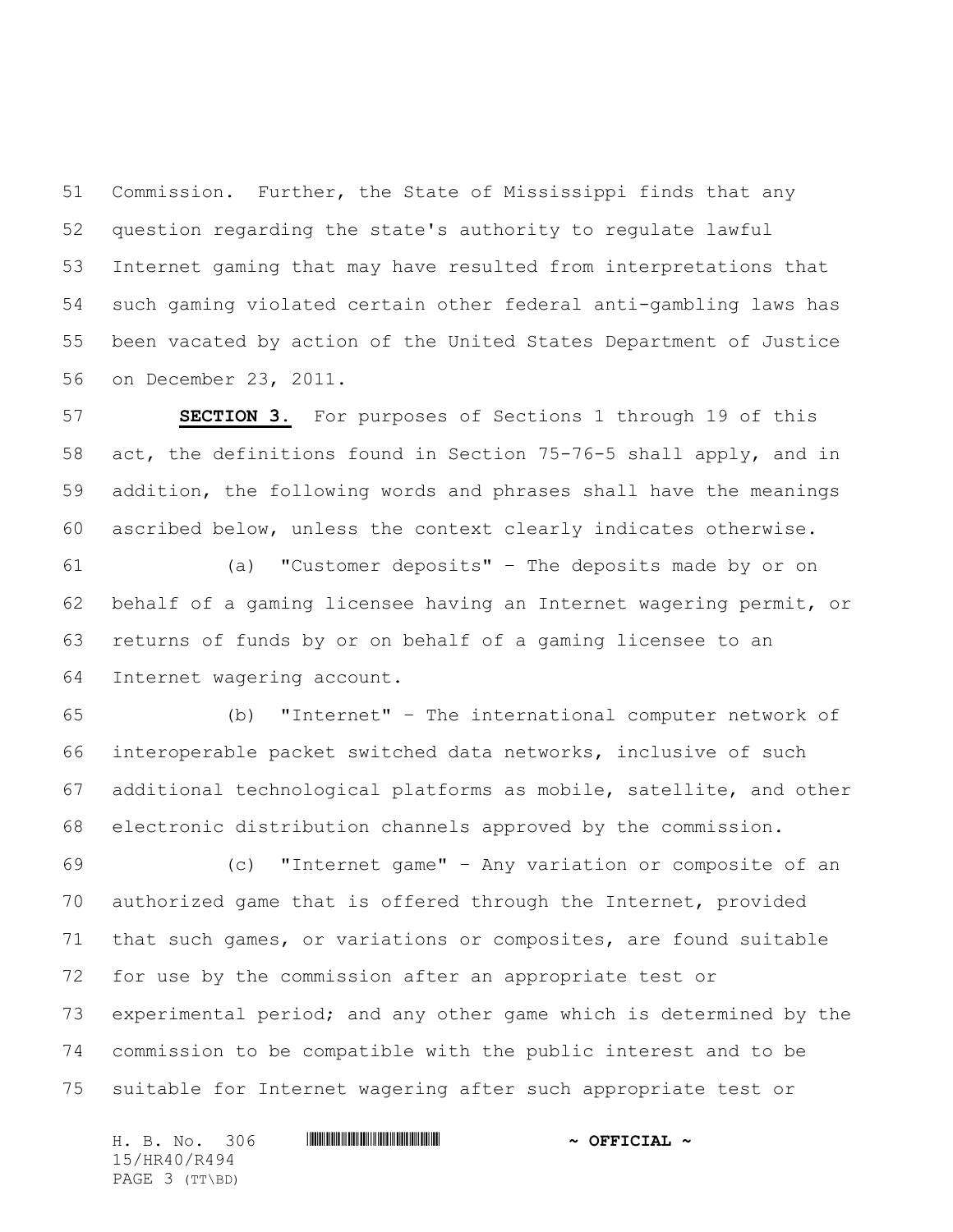experimental period. The term includes gaming tournaments conducted via the Internet in which players compete against one another in one (1) or more of the games authorized herein or by the commission or in approved variations or composites thereof if the tournaments are authorized by the commission.

 (d) "Internet service provider" - Any one of the following:

83 (i) A person or entity offering the transmission, routing, or providing of connections for online communications, between or among points specified by a user, of material of the user's choosing, without modification to the content of the 87 material as sent or received;

 (ii) A provider of online services or network access, or the operator of facilities therefore;

 (iii) A provider of hosting services for online websites, email and other electronic communications; or

92 (iv) A provider of custodial and registration services for Internet domain names.

 (e) "Internet wagering" - The placing, receiving, or transmission of electronic data with a gaming licensee through the use, at least in part, of the Internet over a secure or dedicated transmission originating and ending within the state or as otherwise permitted under applicable law, which data, once accepted by said gaming licensee within a licensed gaming

15/HR40/R494 PAGE 4 (TT\BD)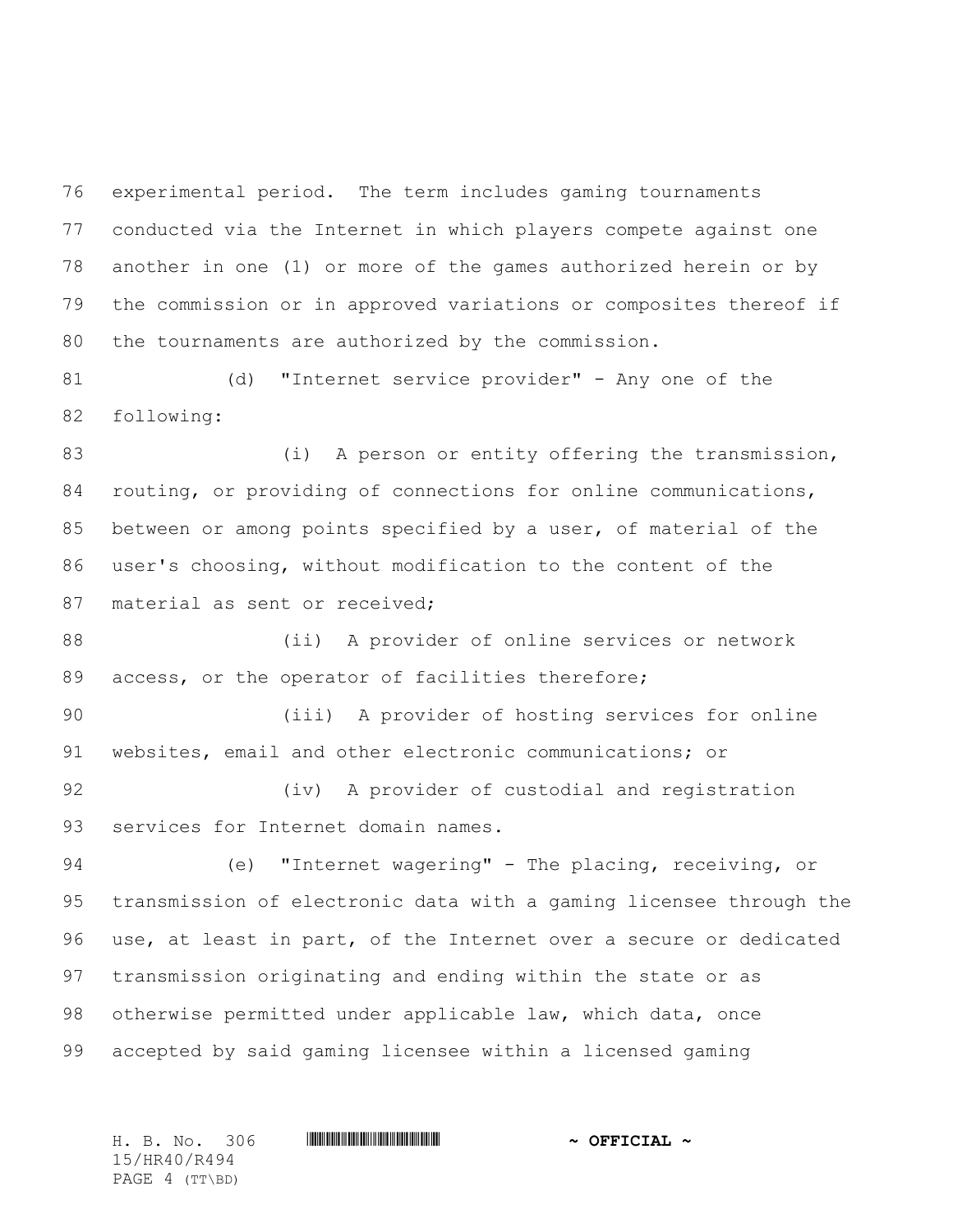establishment, shall become a lawful bet or wager on an Internet 101 game, all as approved by the commission.

 (f) "Internet wagering account" - The formal, electronic statement or system recording the balance of a patron's debits, credits, and other activity relating to Internet wagering.

 (g) "Internet wagering account agreement" – The agreement entered into between a gaming licensee and an individual, which agreement governs the terms and conditions of said individual's Internet wagering account and the use of the Internet for purposes of placing bets or wagers on Internet games. The Internet wagering account agreement may be executed electronically as approved by the commission.

 (h) "Internet wagering permit" – The certificate and approval issued by the commission that certifies a gaming licensee's permission to conduct Internet wagering and that said gaming licensee's facilities conform to requirements of the act and applicable regulations.

 (i) "Significant vendor" – Any person or entity that: (i) On behalf of a gaming licensee, knowingly manages, administers, or controls bets or wagers that are initiated, received, or otherwise made as approved by the commission;

 (ii) On behalf of a gaming licensee, knowingly manages, administers, or controls the games with which such bets 124 or wagers are associated;

H. B. No. 306 \*HR40/R494\* **~ OFFICIAL ~** 15/HR40/R494 PAGE 5 (TT\BD)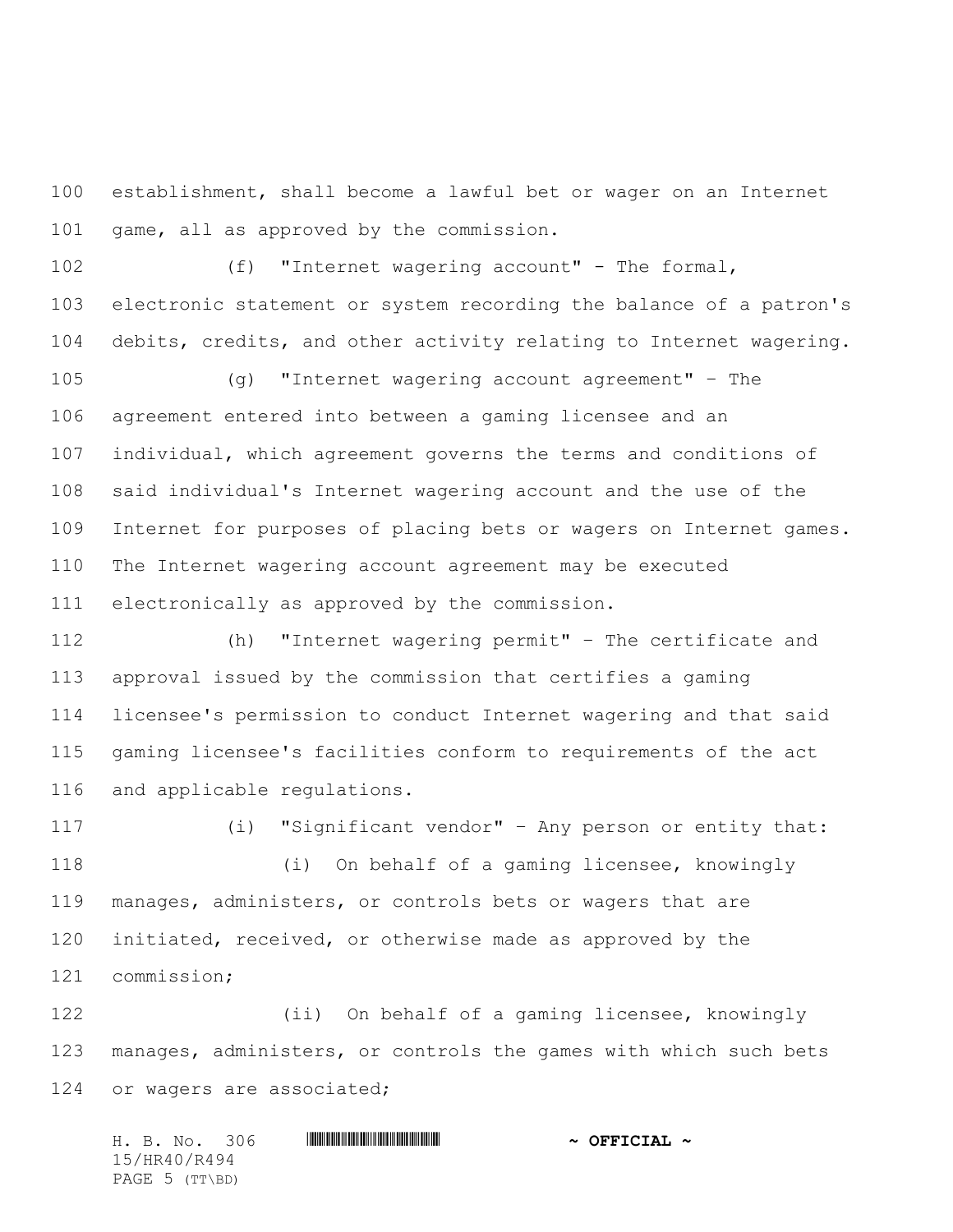(iii) On behalf of a licensee, develops, maintains, or operates the software or other system programs or hardware on which the Internet games or the bets or wagers are managed, administered, or controlled; (iv) Provides the trademarks, trade names, service marks, or similar intellectual property under which a gaming licensee identifies its Internet wagering to its customers; (v) Provides information on individuals who made bets or wagers pursuant to Internet wagering not licensed under this act via a database or customer lists; (vi) Provides any products, services, or assets to, and is paid a percentage of revenue or fees by, the gaming licensee (not including fees to financial institutions and payment providers for facilitating a deposit by a customer); or (vii) With respect to an applicant, proposes to provide any of the activities, services, or items identified in subparagraphs (a) through (e).

(j) "Internet wagering gross revenue" –

 (i) For all Internet games, with the exception of Internet poker, the total of all sums actually received by a gaming licensee from Internet wagering, less the total of all sums 146 actually paid out as winnings to patrons; provided, however, that the cash equivalent value of any merchandise or thing of value included in a jackpot or payout shall not be included in the total

15/HR40/R494 PAGE 6 (TT\BD)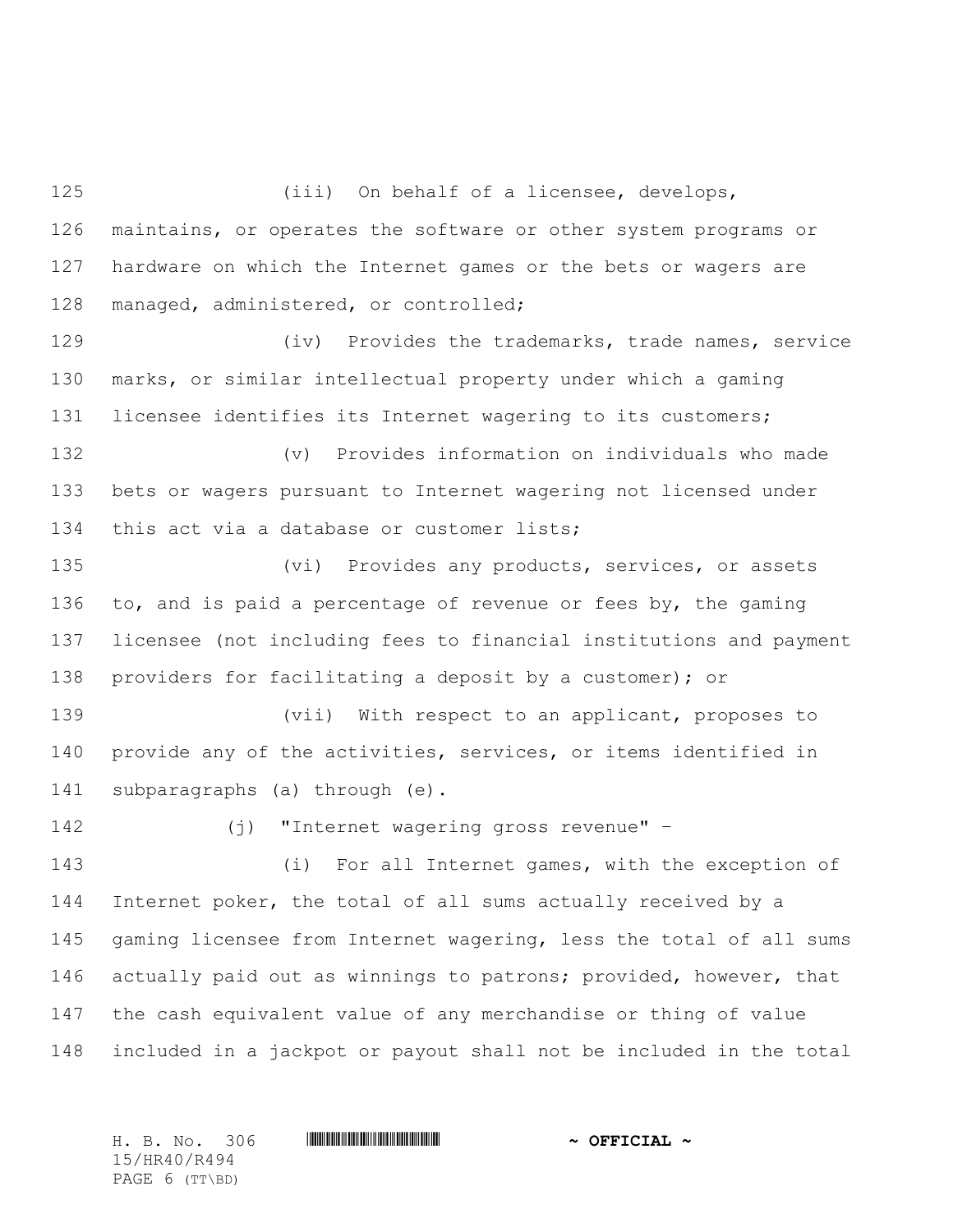of all sums paid out as winnings to patrons for purposes of determining Internet wagering gross revenue.

 (ii) For Internet poker, the total of all sums actually received by a gaming licensee from Internet poker, or the aggregate, during the relevant period, of the take, tournament fees and all other fees or charges required or received from customers directly as a result of Internet poker, from deposits into any account maintained by the licensee or on behalf of the licensee, less the total of all sums actually paid out as winnings to patrons; provided, however, that the cash equivalent value of any merchandise or thing of value included in a jackpot or payout shall not be included in the total of all sums paid out as winnings to patrons for purposes of determining Internet wagering gross revenue.

 (iii) For all Internet games, including Internet poker, "Internet wagering gross revenue" shall not include customer deposits nor deposits that reflect promotional credits, incentives from loyalty or similar programs, bonuses, or complimentary amenities provided by or on behalf of the gaming licensee attendant to Internet gaming operations or Internet wagering; or returns of funds by or on behalf of a gaming licensee to an Internet wagering account, charge-back fees or bad debt incurred by the gaming licensee with respect to an Internet wagering account.

15/HR40/R494 PAGE 7 (TT\BD)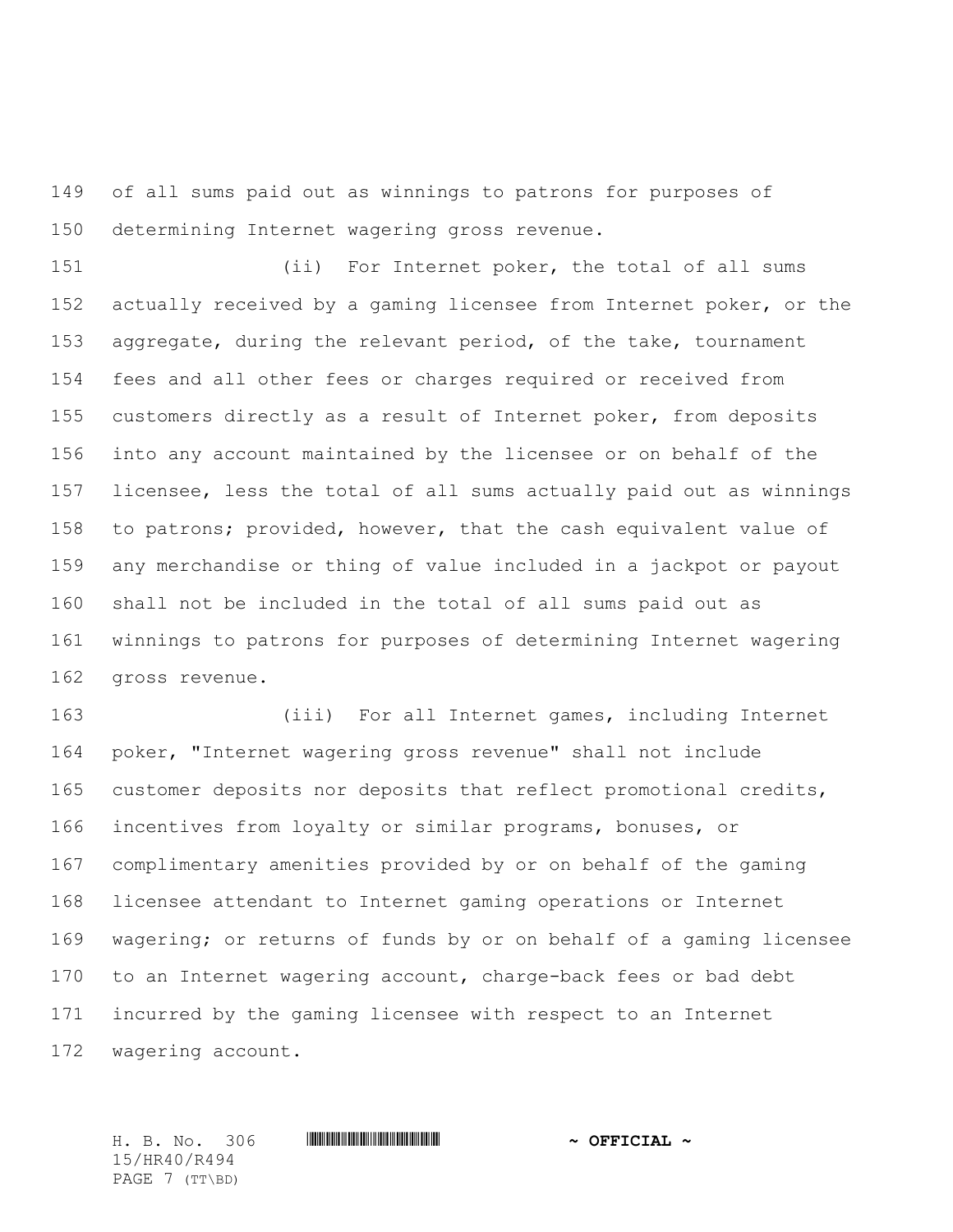(k) "Licensed gaming establishment for Internet wagering" - Any room or area within the state approved by the commission to conduct Internet wagering and shall also include, where approved by the commission, redundancy facilities.

 (l) "Redundancy facilities" – Any and all rooms or areas within the State of Mississippi, used by the gaming licensee for emergency back-up, redundancy or secondary operations attendant to gaming or Internet wagering as approved by the commission.

 **SECTION 4.** (1) The commission may issue an Internet wagering permit upon satisfaction by a gaming licensee of all terms and conditions required by this chapter and applicable regulations.

 (2) The commission may establish a separate division to which authority shall be delegated for the administration of Internet wagering, Internet wagering permits, and enforcement of criminal activity conducted, at least in part, through the Internet.

 (3) Nothing in this section shall be construed to authorize the operation of a place of public accommodation, club or association (including one limited to dues-paying members or similar restricted groups), cafeteria, or similar establishment that allows access to the Internet for gambling, unless licensed under the provisions of Sections 1 through 19 of this act.

15/HR40/R494 PAGE 8 (TT\BD)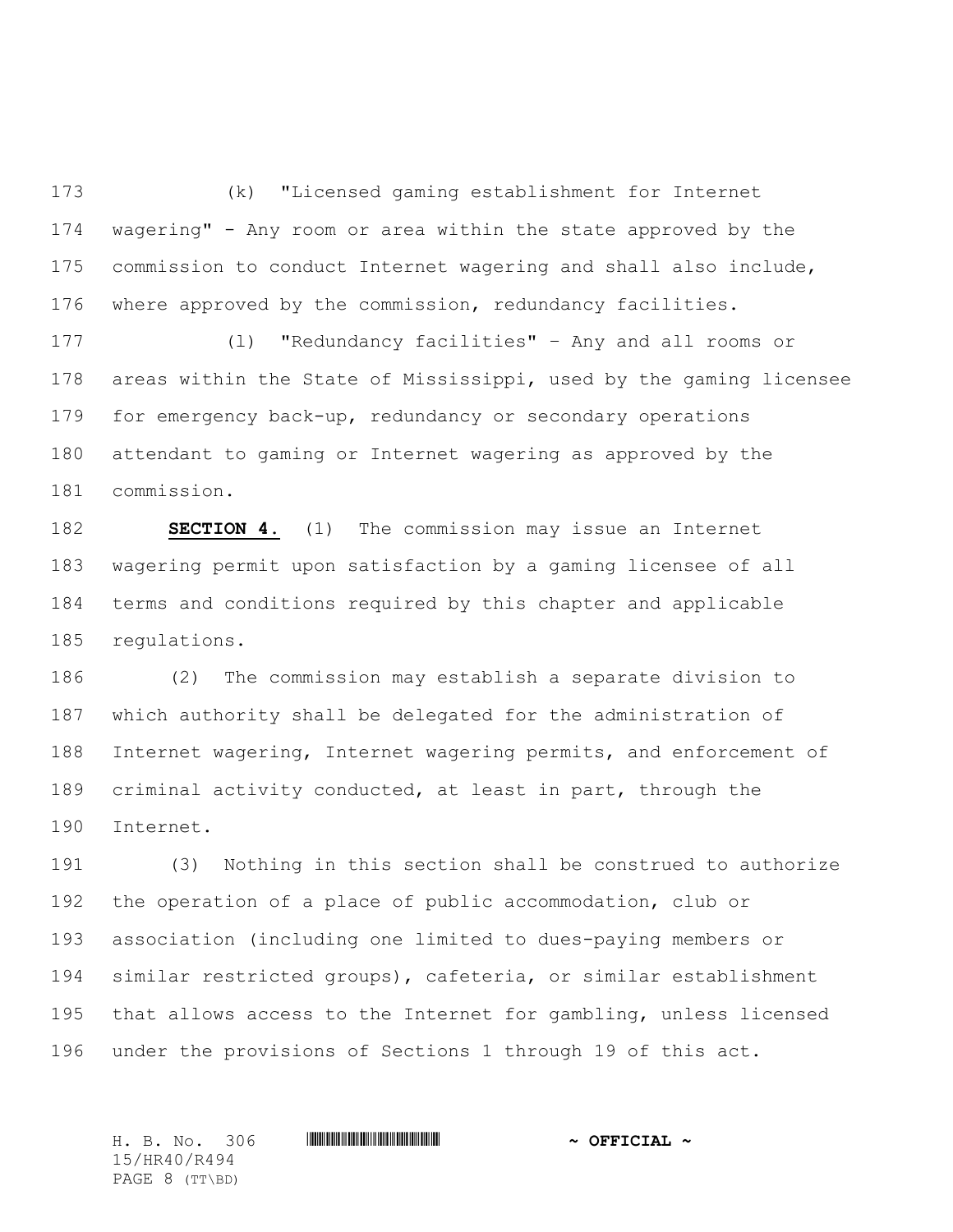**SECTION 5.** (1)In the regulation of lawful Internet gaming, the commission shall have the additional powers described in Section 5 of this act, with respect to conducting an in rem deactivation of Internet domains.

 (2) The commission may commence an in rem action against any domain name or names used by an Internet site if:

 (a) The domain name is used by an Internet site that is conducting unlawful Internet gambling; and

 (b) The commission simultaneously sends a notice of the alleged violation and intent to proceed under this subsection to the registrant of the domain name at the postal and email address provided by the registrant to the registrar, if available, and publishes notice of the action as the court may direct promptly after filing the action. For purposes of this section, the actions described above shall constitute lawful service of process.

 (3) In an in rem action commenced under subsection (2) of this section, a domain name shall be deemed to have its situs in the State of Mississippi, provided that:

 (a) The domain name registrar or registry is located, doing business in, or maintains minimum contacts within the state; or

 (b) Documents sufficient to establish control and authority regarding the disposition of the registration and use of the domain name are deposited with the court.

|              |  | H. B. No. 306  |  |  | $\sim$ OFFICIAL $\sim$ |
|--------------|--|----------------|--|--|------------------------|
| 15/HR40/R494 |  |                |  |  |                        |
|              |  | PAGE 9 (TT\BD) |  |  |                        |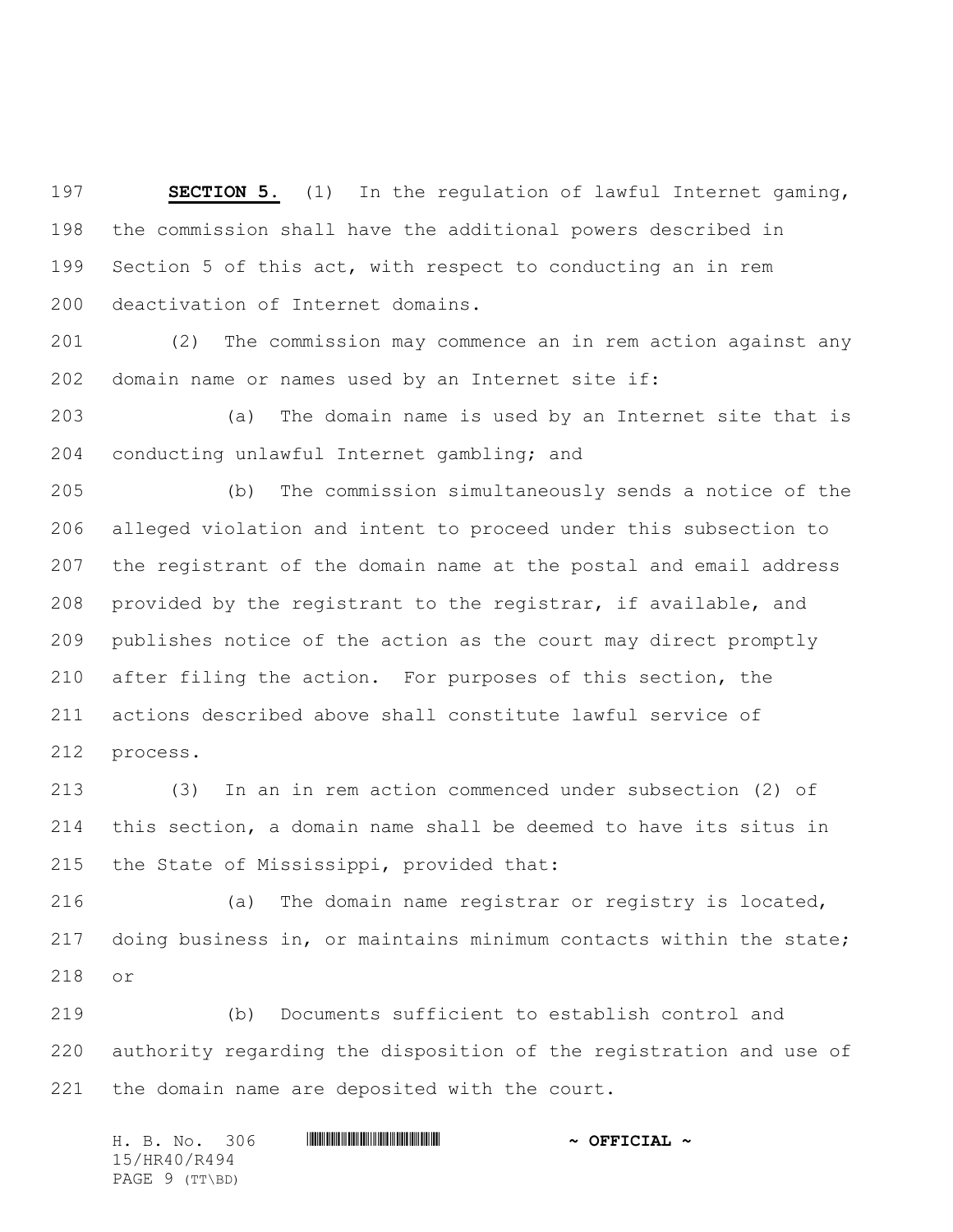If the foregoing does not apply to a particular domain name, the in rem action may be brought in the State of Mississippi to prevent and restrain access to the domain by users located within the state if the domain is accessible from users within the state.

(4) Service of court orders shall be made as follows:

 (a) In connection with an order obtained in an action to which subsection (3) of this section applies, the commission or law enforcement officer shall serve any court order issued pursuant to this section on the domain name registrar or, if the domain name registrar is not located within the United States, upon the registry. Upon receipt of such order, the domain name 233 registrar or domain name registry shall suspend operation of, and may lock, the domain name; or

 (b) For nondomestic domains, in connection with an order obtained in an action to which subsection (3) applies, the commission or law enforcement officer may serve any court order issued pursuant to this section on entities described below. After being served with an order issued pursuant to this section, an Internet service provider, or any other operator of a nonauthoritative domain name system server shall take, as expeditiously as possible, technically feasible and reasonable steps designed to prevent a domain name from resolving to that domain name's Internet protocol address, except that (i) such entity shall not be required to modify its network or other facilities to comply with such order, to take any steps with

H. B. No. 306 \*HR40/R494\* **~ OFFICIAL ~** 15/HR40/R494 PAGE 10 (TT\BD)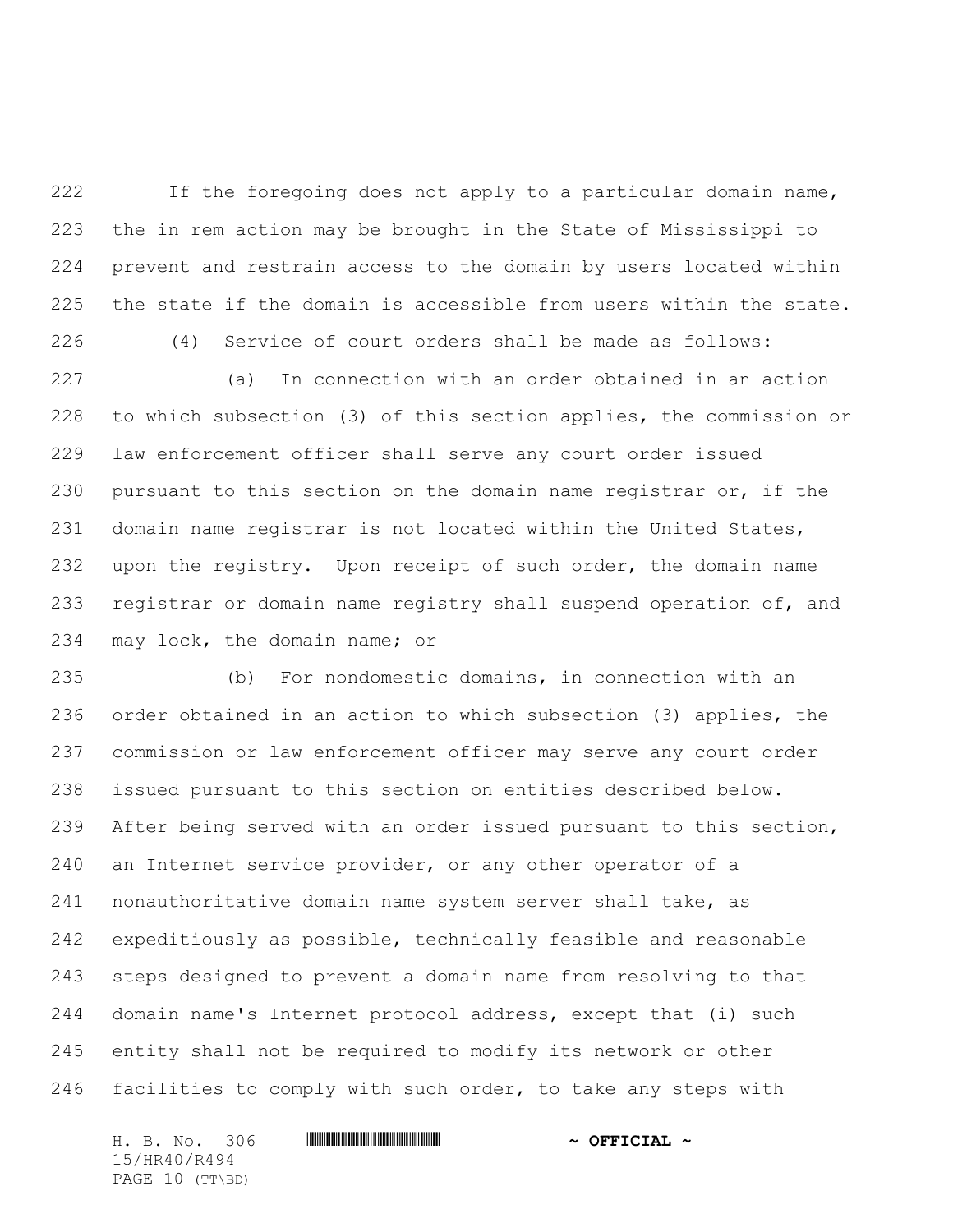respect to domain name lookups not performed by its own domain name system server; or to continue to prevent access to a domain name to which access has been effectively disabled by other means; and (ii) nothing in this paragraph shall affect the limitation on an entity's liability under subsection (6) of this section.

 (5) An entity taking an action described in this section shall determine how to communicate such action to the entity's users or customers. For purposes of an action filed under this section, the obligations of an entity described in this subsection (5) shall be limited to the actions set out in each paragraph or subparagraph applicable to such entity. No order issued pursuant to this section shall impose any additional obligations on, or require additional actions by, such entity.

 (6) No cause of action shall lie in any court or administrative agency against any entity receiving a court order issued under this section, or against any director, officer, employee, or agent thereof, for any act reasonably designed to comply with this section or reasonably arising from such order, other than in an action pursuant to subsection (5) of this section. Any entity receiving an order under this subsection, and any director, officer, employee, or agent thereof, shall not be liable to any party for any acts reasonably designed to comply with this subsection or reasonably arising from such order, other than in an action pursuant to subsection (7) of this section, and any actions taken by customers of such entity to circumvent any

H. B. No. 306 \*HR40/R494\* **~ OFFICIAL ~** 15/HR40/R494 PAGE 11 (TT\BD)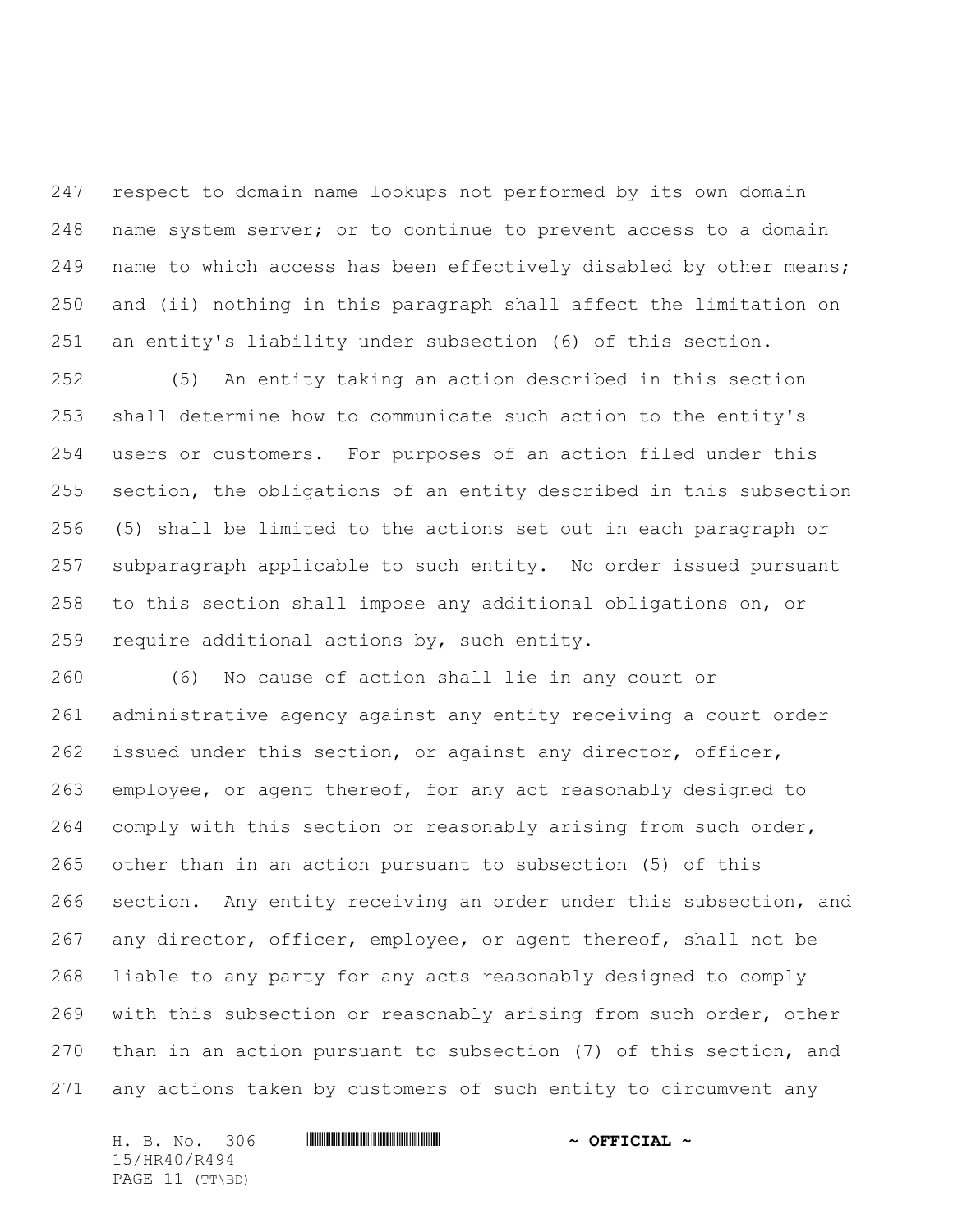restriction on access to the Internet domain instituted pursuant to this subsection or any act, failure, or inability to restrict access to an Internet domain that is the subject of a court order issued pursuant to this subsection despite good faith efforts to do so by such entity shall not be used by any person in any claim or cause of action against such entity, other than in an action pursuant to subsection (7). No domain name registry, domain name registrar, or service that provides advertisements to Internet sites shall be liable to any person on account of any action described in this section voluntarily taken if the entity reasonably believes the Internet site is engaged in providing unlawful Internet gambling.

 (7) To compel compliance with this section, the commission may bring an action for injunctive relief against any party receiving a court order issued pursuant to this section that knowingly and willfully fails to comply with such order. In such action, a showing by the defending party that it does not have the technical means to comply with this section, or that the order is inconsistent with this section, shall serve as a defense to such action to the extent of the inability to comply or such inconsistency.

 (8) At any time after the issuance of a court order under this section:

 (a) The commission may apply for a modification of the order to expand the order to apply to an Internet site that is

H. B. No. 306 \*HR40/R494\* **~ OFFICIAL ~** 15/HR40/R494 PAGE 12 (TT\BD)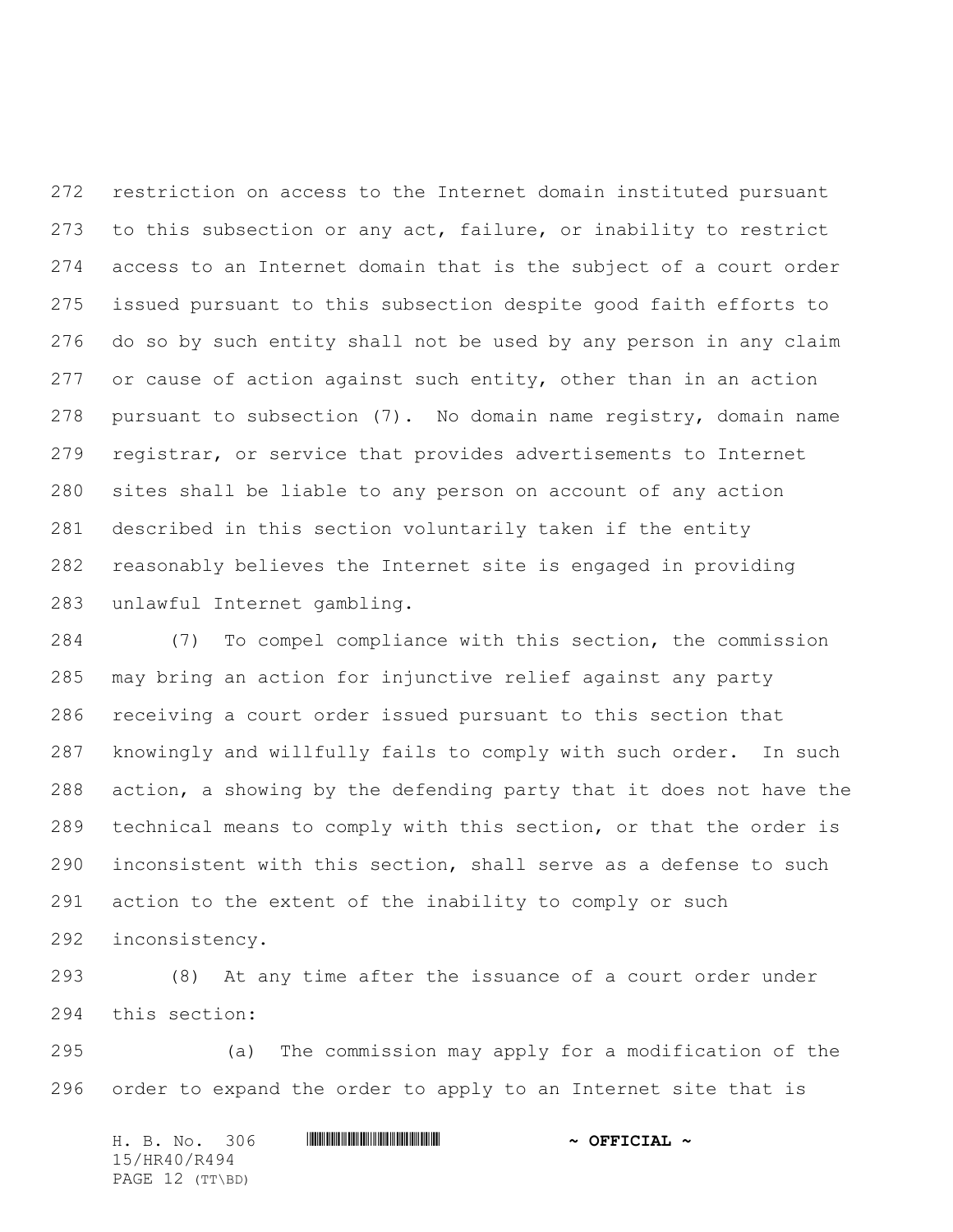reconstituted using a different domain name subsequent to the original order, and to include additional domain names that are used in substantially the same manner as the Internet site against which the action was brought, by providing the court with evidence that the Internet site associated with the requested modification is engaged in unlawful Internet gambling, and is under joint control, ownership, or operation of, or other affiliation with, the domain name subject to the order;

 (b) A defendant or owner or operator of a domain name subject to the order, or any party required to take action based on the order, may petition the court to modify, suspend, or vacate the order, based on evidence that the Internet site associated with the domain name subject to the order is no longer, or never was, engaged in unlawful Internet gambling, or the interests of justice require that the order be modified, suspended, or vacated; and

 (c) A registrar or owner, licensee, or operator of a domain name subject to the order may petition the court to vacate the order based on evidence that the registration of the domain name has expired and the domain name has been reregistered by a different party.

 **SECTION 6.** (1) No Internet wagering shall be allowed, except for testing or pilot program purposes, until a gaming licensee obtains an Internet wagering permit. A permit shall be

H. B. No. 306 \*HR40/R494\* **~ OFFICIAL ~** 15/HR40/R494 PAGE 13 (TT\BD)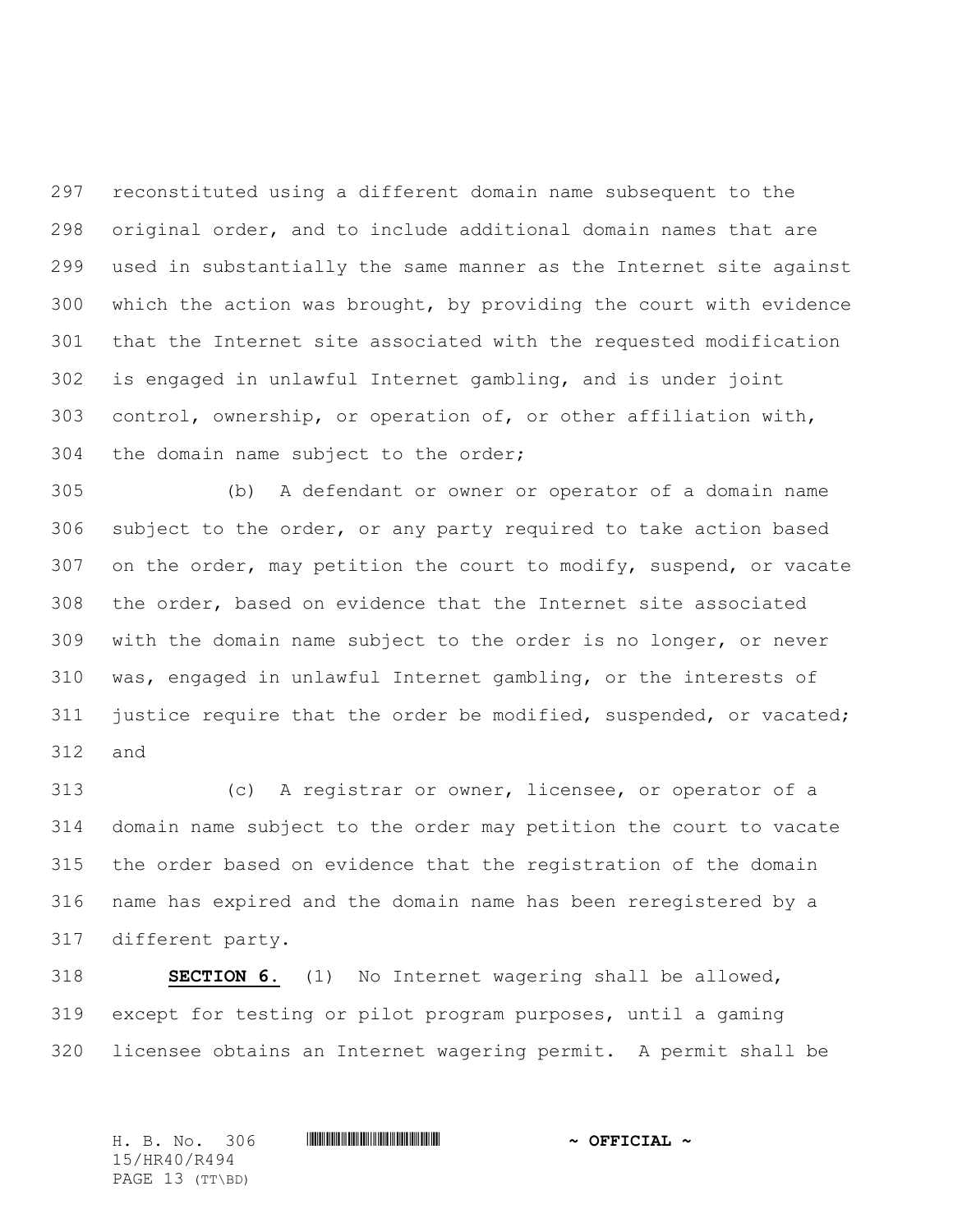issued by the commission upon a finding that the gaming licensee's Internet wagering operations:

 (a) Comply in all respects with the requirements of this act and the Mississippi Gaming Control Act, including any regulations promulgated thereunder;

 (b) Provide age and location verification requirements reasonably designed to block access to those under the age of twenty-one (21) years, persons located outside of the state, and those persons excluded or prohibited pursuant to Section 75-76-35;

 (c) Include appropriate data security standards to prevent unauthorized access by any person whose age and location has not been verified in accordance with the regulations promulgated hereunder;

 (d) Include appropriate standards to protect, within a reasonable certainty, the privacy and security of patrons; and

 (e) Provide that the gaming licensee's initial system of internal controls applicable to Internet wagering, and the security and integrity of all financial transactions therein, comply with this chapter and the regulations promulgated thereunder.

 (2) It shall be an express condition of any Internet wagering permit that a gaming licensee shall collect, report, and pay any and all applicable taxes and fees and shall maintain all books, records, and documents pertaining to said gaming licensee's Internet wagering in a manner and location within this state as

H. B. No. 306 \*HR40/R494\* **~ OFFICIAL ~** 15/HR40/R494 PAGE 14 (TT\BD)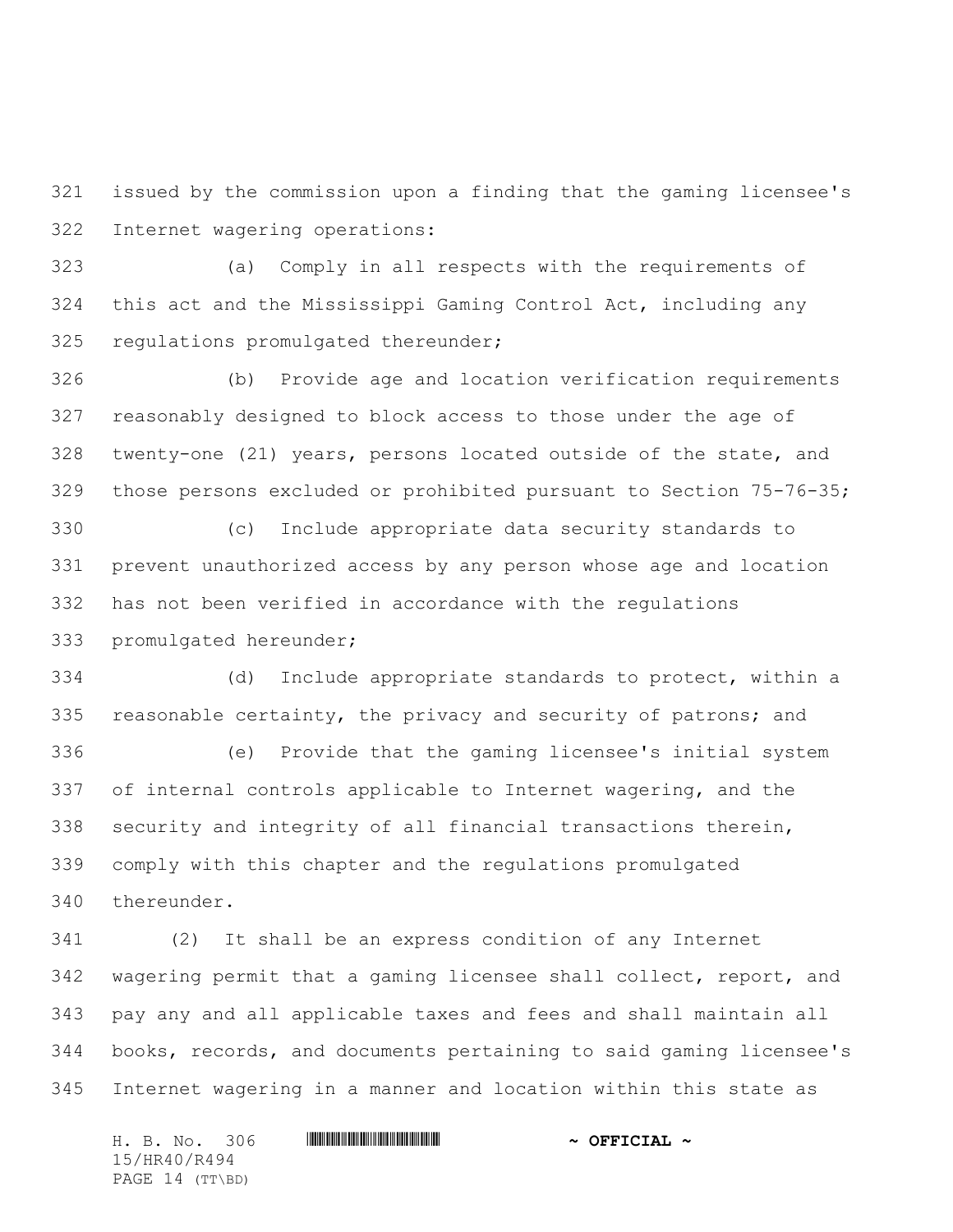approved by the commission, or for books, records, and documents not related to Internet wagering, at such other locations outside the state as approved by the commission. All such books, records and documents shall be immediately available for inspection during all hours of operation in accordance with the regulations of the commission and shall be maintained in such a manner and for such periods of time as the commission shall require.

 (3) Subject to the power of the commission to deny, revoke, or suspend, an Internet wagering permit may be renewed by the commission for periods of one (1) to five (5) years.

 **SECTION 7.** (1) All facilities, equipment other than personal electronic equipment owned and possessed by a person, and employees of a gaming licensee's Internet wagering operation shall:

 (a) Be arranged in a manner promoting appropriate security for Internet wagering;

 (b) Include a closed circuit visual monitoring system according to rules or specifications approved by the commission, with access to the online portal, signal, or transmission used in connection with Internet wagering;

 (c) Not be designed in any way that might interfere with or impede the commission in its regulation of Internet wagering; and

 (d) Comply in all respects with regulations of the commission pertaining thereto.

H. B. No. 306 \*HR40/R494\* **~ OFFICIAL ~** 15/HR40/R494 PAGE 15 (TT\BD)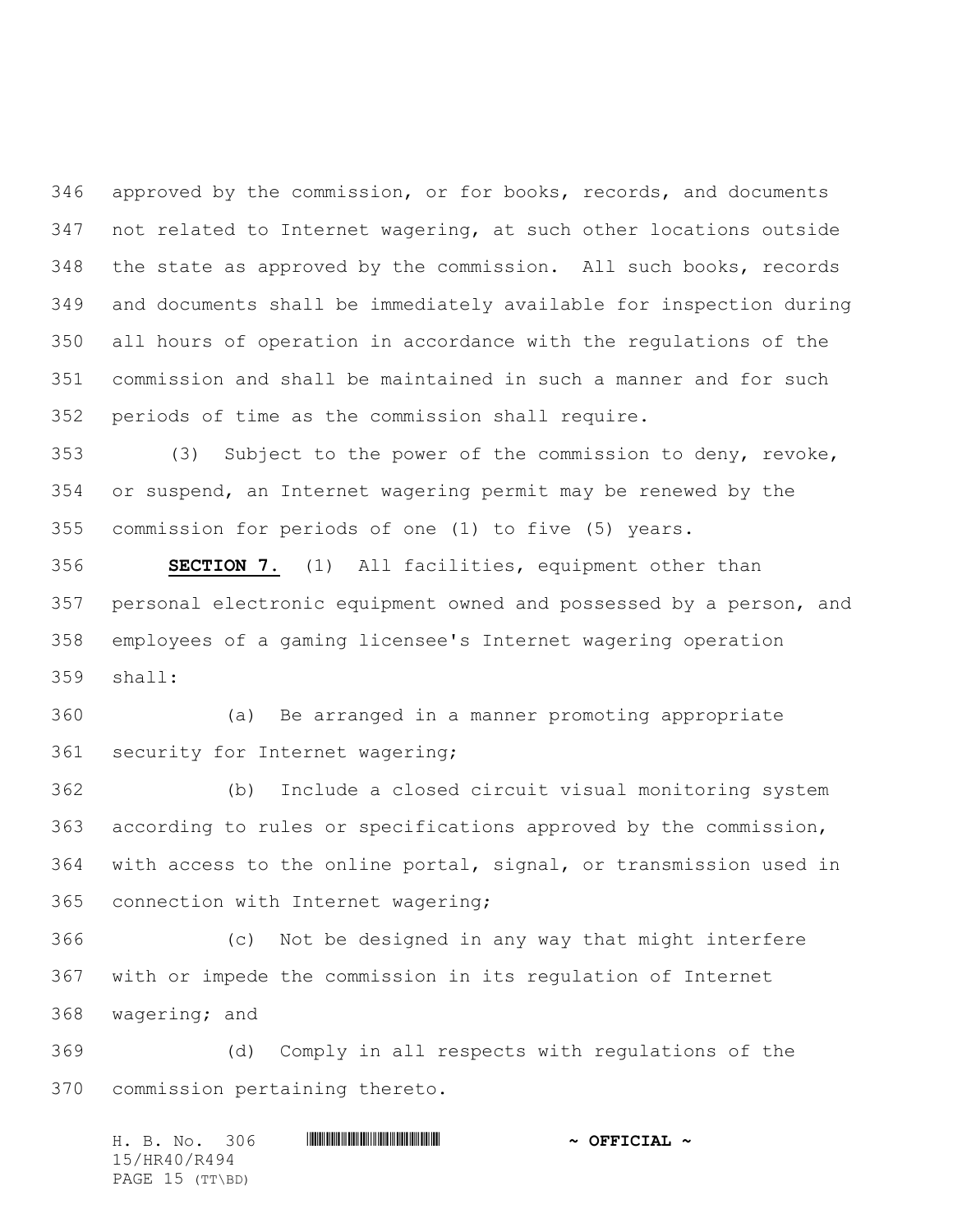(2) An Internet wagering account shall be designated in the name of a natural person only and may not be in the name of any beneficiary, custodian, joint trust, corporation, partnership or other organization or entity, without the approval of the commission.

 (3) An Internet wagering account may be executed via the Internet or such other electronic means as approved by the commission, and said account shall comply with the internal controls of the gaming licensee that, at a minimum, require the following:

 (a) Filing and execution of an Internet wagering account agreement, in a form that has been preapproved by the commission;

 (b) Providing proof of age and residency as demonstrated by at least two (2) forms of identification approved by the commission;

 (c) Providing the physical address of the principal residence of the prospective account holder, electronic mail address of the prospective account holder, and such other contact information, as the commission or gaming licensee may require;

 (d) Using a password or other secured identification to access the Internet wagering account, or some other mechanism approved by the commission to authenticate the player as the 394 secured holder to the Internet wagering account; and

15/HR40/R494 PAGE 16 (TT\BD)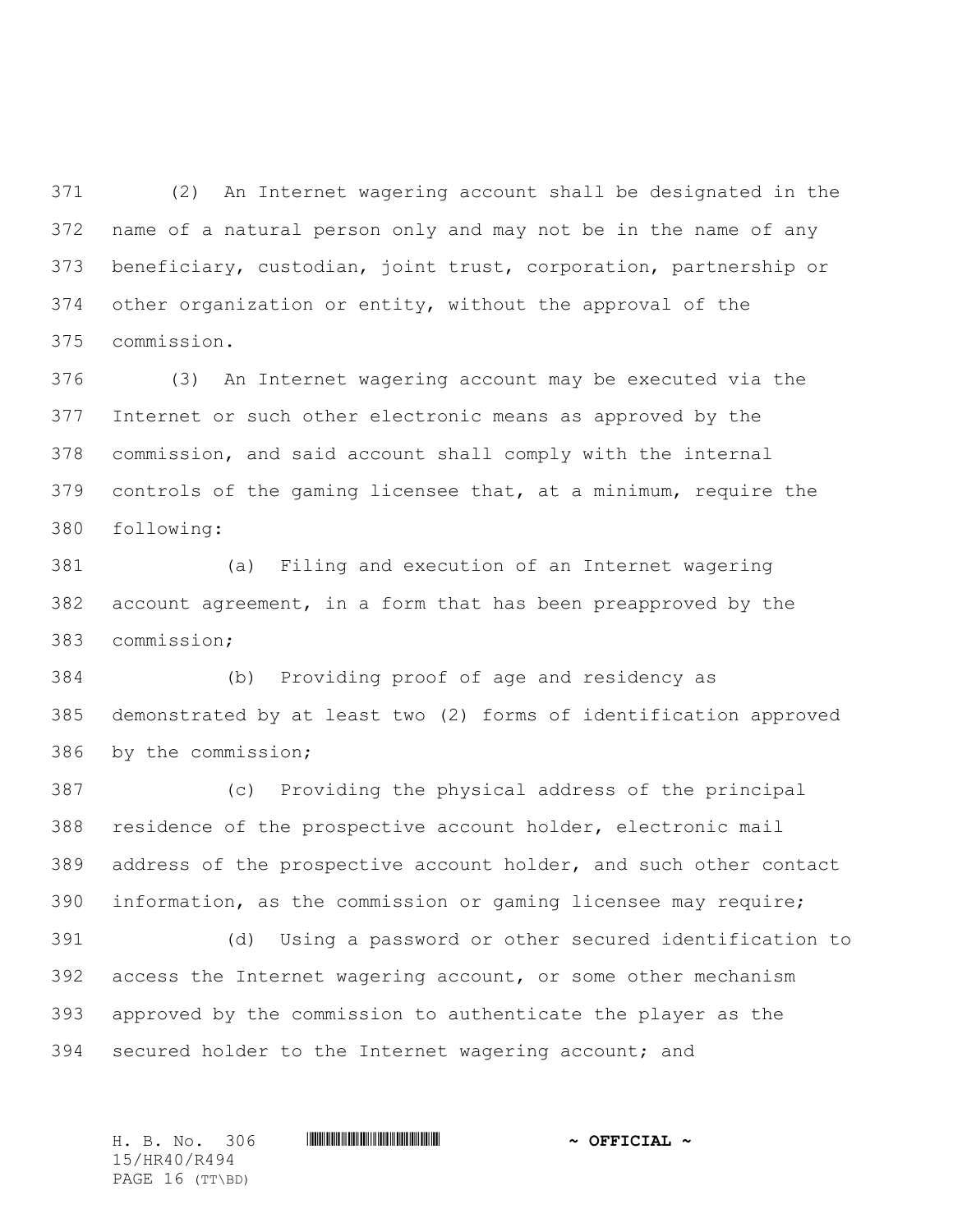(e) Acknowledging under penalty of perjury that false or misleading statements made in regard to an application for an Internet wagering account may subject the applicant to civil and criminal penalties.

 (4) The licensee may accept or reject an application after receipt and review of the application and proof of age for compliance with the provisions of Sections 1 through 19 of this 402 act. The gaming licensee shall have the right, at any time with or without cause, to suspend or close any Internet wagering account at its sole discretion.

 (5) In addition to those under the age of twenty-one (21) 406 years, persons located outside of the state, and those persons excluded or prohibited pursuant to Section 75-76-35, a person who is an employee of the gaming licensee conducting Internet wagering is prohibited from obtaining an Internet wagering account with that gaming licensee; however, the person may have an Internet wagering account with another gaming licensee that does not employ the person.

 (6) Internet wagering accounts shall not be assignable or 414 otherwise transferable, and the gaming licensee at any time, may declare all or any part of Internet wagering to be closed for wagering.

 (7) A gaming licensee may accept bets or wagers through Internet wagering as follows:

H. B. No. 306 \*HR40/R494\* **~ OFFICIAL ~** 15/HR40/R494 PAGE 17 (TT\BD)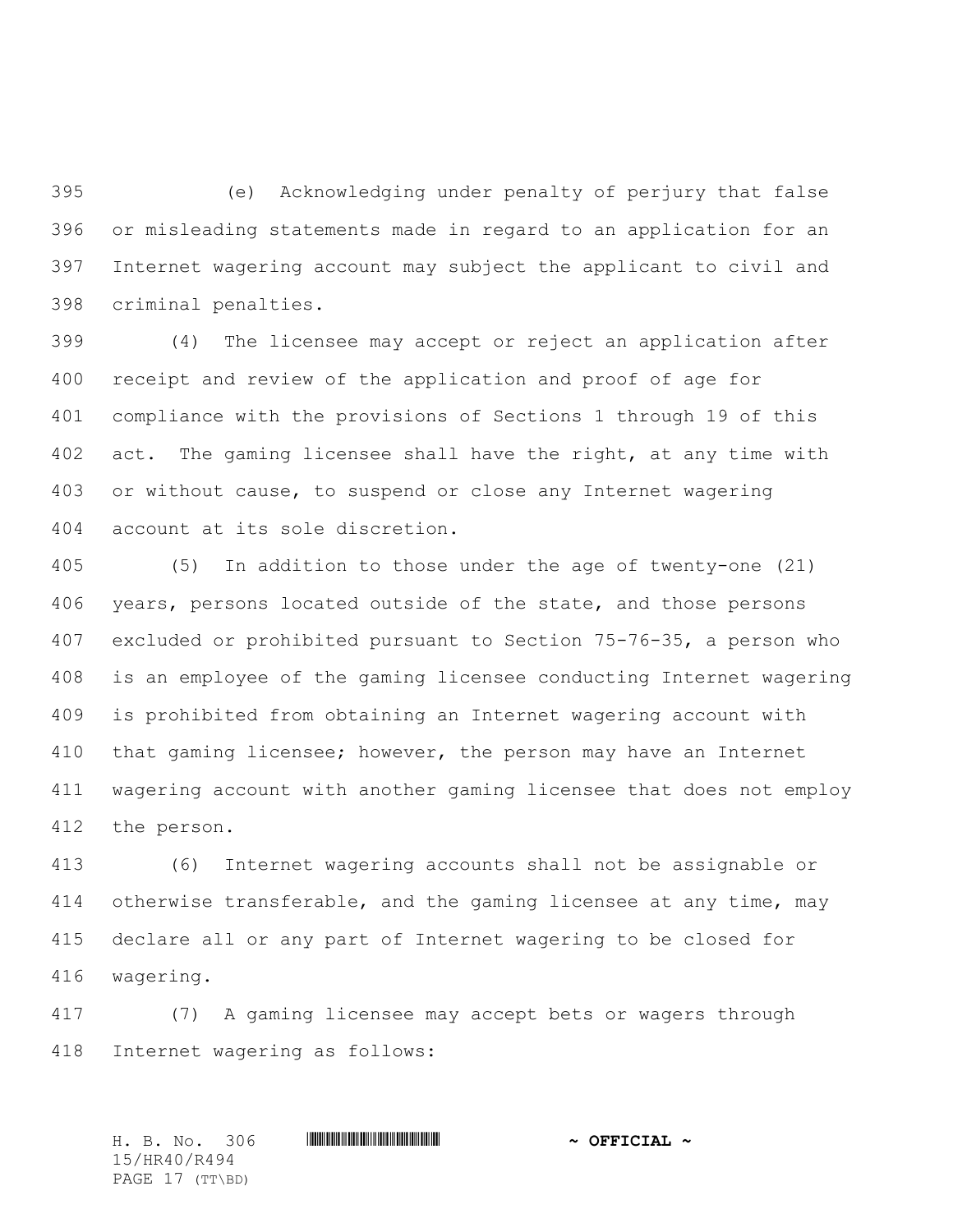(a) The bet or wager shall be placed directly with the 420 gaming licensee by the holder of the Internet wagering account;

 (b) The account holder placing the bet or wager shall provide the gaming licensee with authentication information for 423 access to the Internet wagering account;

 (c) A gaming licensee may not accept a bet or wager in an amount in excess of funds on deposit in the account holder's Internet wagering account; and

 (d) Only the account holder may access his or her Internet wagering account and place a bet or wager on an Internet game; provided, however, the gaming licensee shall not be responsible for a nonaccount holder accessing an Internet wagering account where the nonaccount holder falsely represented that he or she was the account holder and provided the gaming licensee with authentication information of the account holder for access to the Internet wagering account.

 (8) Credits to an Internet wagering account may be made as provided in this subsection.

 (a) The account holder's deposits to the Internet wagering account shall be submitted by the account holder to the gaming licensee and shall be in the form of one of the following:

 (ii) Check, money order, negotiable order of 442 withdrawal, or wire or electronic transfer, payable and remitted to the gaming licensee;

|              |  |  | H. B. No. 306   |  | $\sim$ OFFICIAL $\sim$ |  |  |
|--------------|--|--|-----------------|--|------------------------|--|--|
| 15/HR40/R494 |  |  |                 |  |                        |  |  |
|              |  |  | PAGE 18 (TT\BD) |  |                        |  |  |

(i) Cash given to the gaming licensee;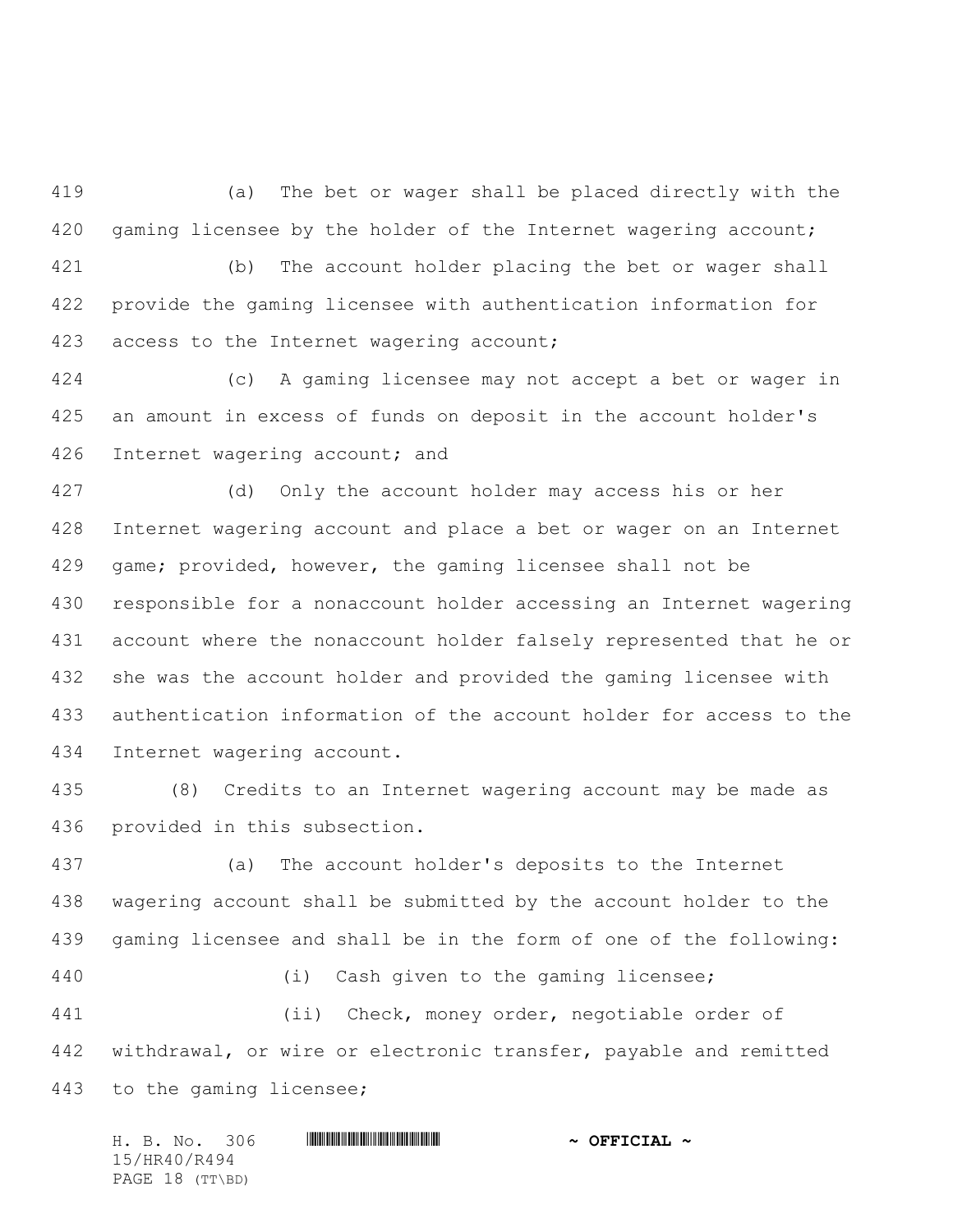(iii) Charges made to an account holder's debit or credit card upon the account holder's authorization, which authorization may be given via the Internet or other electronic communication;

 (iv) Promotional credits, incentives from loyalty or similar programs, bonuses, or complimentary amenities provided by or on behalf of the gaming licensee; or

 (v) Any other method approved by the commission. (b) When an account holder wins an Internet game, the gaming licensee shall pay to the account holder electronic chips or other cash equivalents in the appropriate amount pursuant to 455 the rules of that Internet game for that particular type of wager. When the account holder cashes out the electronic chips or other cash equivalents, the gaming licensee shall credit the holder's account in the amount of the electronic chips or other cash equivalents.

 (c) The gaming licensee shall have the right to refuse, for any valid reason, all or part of any wager or deposit to the Internet wagering account.

 (d) Funds deposited in the Internet wagering account shall not bear interest to the account holder.

 (9) Debits to an Internet wagering account may be made as provided by this subsection.

 (a) When an account holder logs onto an Internet wagering account and exchanges account funds for electronic chips

H. B. No. 306 \*HR40/R494\* **~ OFFICIAL ~** 15/HR40/R494 PAGE 19 (TT\BD)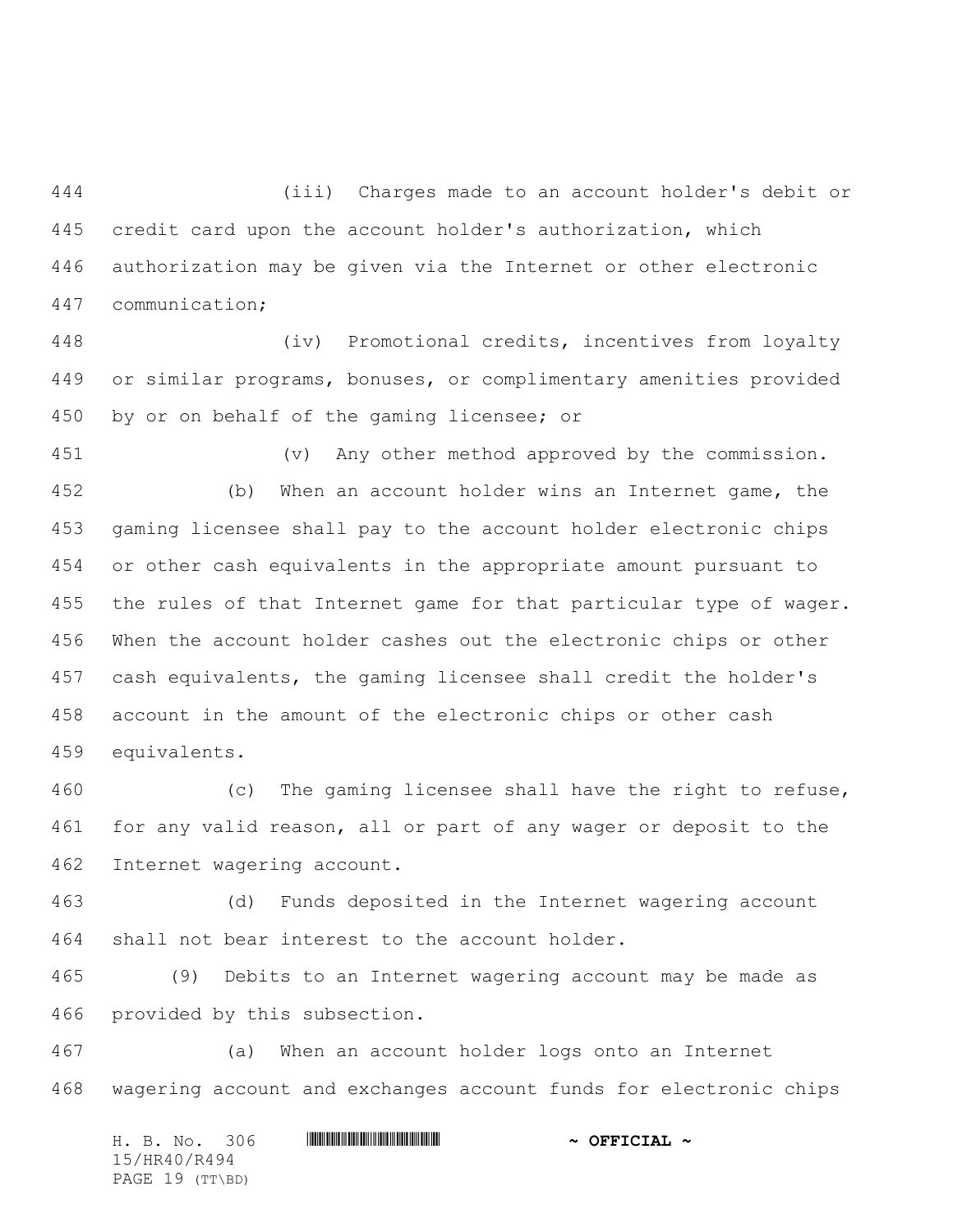or other cash equivalents, the licensee shall debit the holder's account in the amount of funds exchanged. Upon receipt by a 471 gaming licensee of an account wager or an account purchase order, the gaming licensee shall debit the account holder's electronic chips or other cash equivalents in the amount of the wager or purchase.

 (b) A gaming licensee may authorize a withdrawal from an Internet wagering account when the account holder submits to the gaming licensee:

 (i) Proper identification, whether via the Internet or on the premises of a gaming licensee;

 (ii) Correct authentication information for access 481 to the account; and

 (iii) Such other electronic forms or permissions as required by the commission.

 Upon receipt of all of the foregoing information, and if there are sufficient funds in the account to cover the withdrawal, the gaming licensee, at the customer's direction, may also send a check payable in the amount requested to the holder at the address specified in the application for the Internet wagering account or shall transmit payment to the account holder electronically, as approved by the commission.

 (10) The gaming licensee may apply chargeback, inactivity, or other fees or charges against an account holder's Internet wagering account.

H. B. No. 306 \*HR40/R494\* **~ OFFICIAL ~** 15/HR40/R494 PAGE 20 (TT\BD)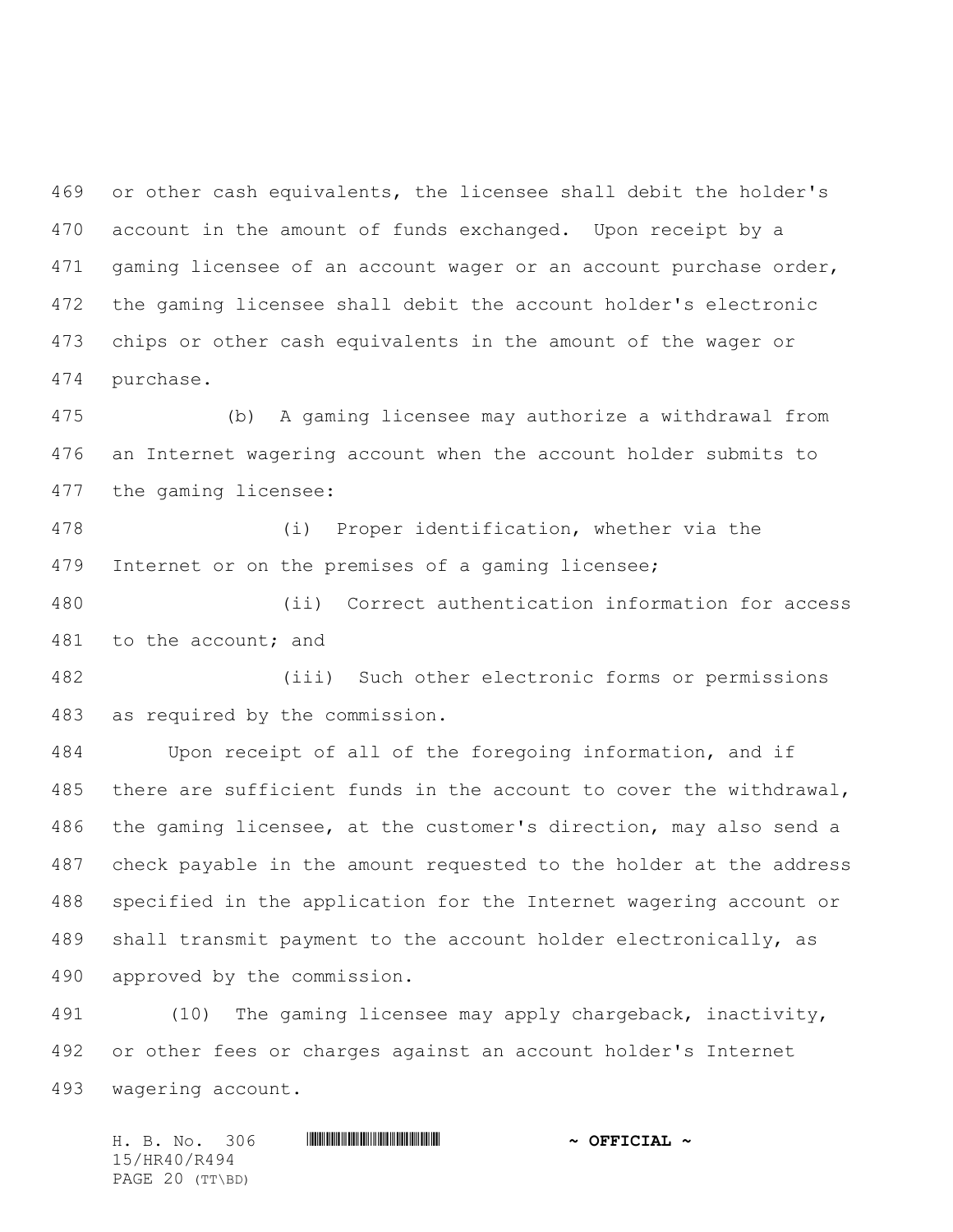**SECTION 8.** (1) An Internet service provider shall not be held liable for unlawful Internet gambling, or otherwise hosting an online gaming site permitted by this chapter or other applicable state or federal law, unless the Internet service provider has actual knowledge that the site in question is currently operating in violation of Sections 1 through 19 of this act, the Mississippi Gaming Control Act, or of any other applicable provision of federal or state law.

 (2) An Internet service provider that takes an action described in this section below with respect to an Internet site shall not be liable to any party for that action if the Internet service provider takes the action because the account holder or purported owner of the site is any one (1) of the following:

 (a) A person or entity that is included in the list of unlicensed Internet gambling enterprises prepared by the commission;

 (b) A person or entity that the Internet service provider reasonably believes is included in that list;

 (c) A person or entity that is included in a list of unlicensed Internet gambling enterprises made available to the Internet service provider by the commission;

 (d) A person or entity that the Internet service provider reasonably believes is included in a list described in 517 paragraph (c) of this subsection (2);

H. B. No. 306 \*HR40/R494\* **~ OFFICIAL ~** 15/HR40/R494 PAGE 21 (TT\BD)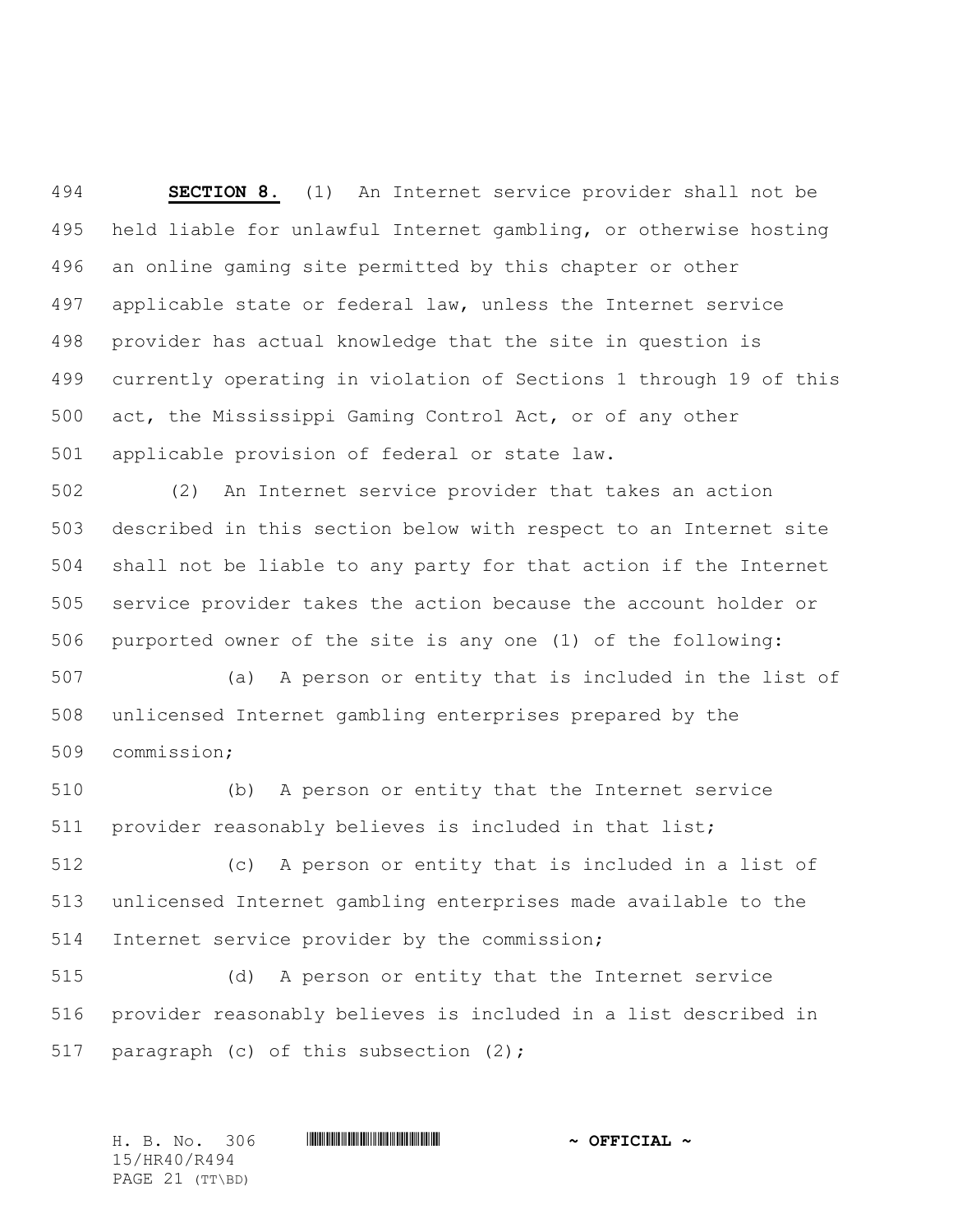(e) A person or entity that is demonstrated to be an unlicensed Internet gambling enterprise based on information, other than a list described in paragraph (c) of this subsection (2), that is made available to the Internet service provider transaction provider; or

 (f) A person or entity that the Internet service provider reasonably believes is demonstrated to be an unlicensed Internet gambling enterprise based on information described in paragraph (e) of this subsection (2).

 (3) An Internet service provider takes an action described in this section if the Internet service provider:

 (a) Blocks or otherwise restricts an account holder's ability to access to the site, its control panel or filing system; (b) Prevents part or all of an Internet site from being

accessed by users; or

 (c) Closes an account or ends a hosting relationship. (4) An Internet service provider that takes an action described in subsection (3) of this section with respect to an Internet site shall not be liable to any party for that action if the Internet service provider takes such action pursuant to valid written notice of the illegal gambling activity, as provided by the commission or any other ranking law enforcement official of any jurisdiction where the unlawful Internet gambling is accessible. The form of such notice shall be determined by regulations that shall be prescribed by the commission.

H. B. No. 306 \*HR40/R494\* **~ OFFICIAL ~** 15/HR40/R494 PAGE 22 (TT\BD)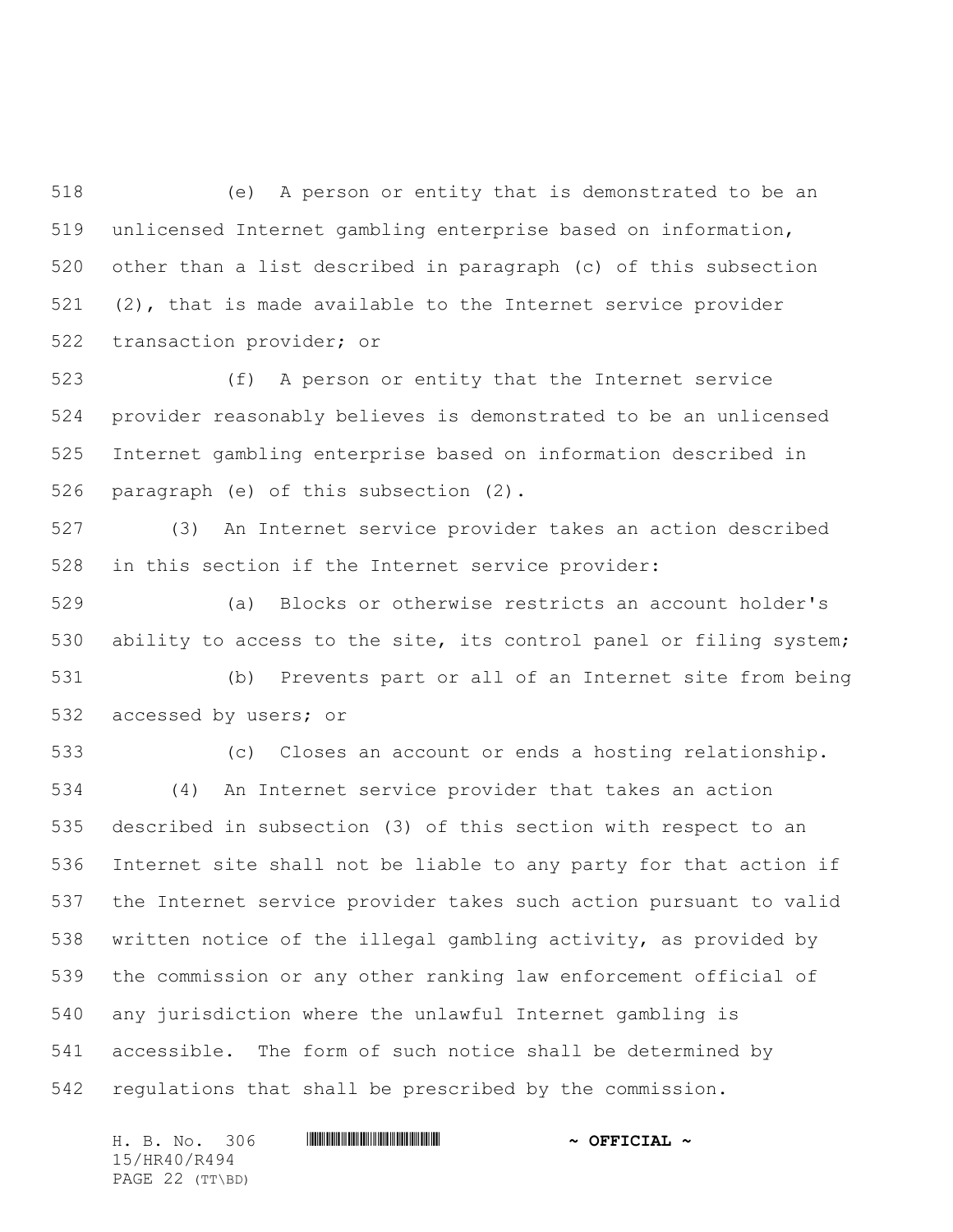(5) On application of the commission or any other law enforcement official of any jurisdiction where unlawful Internet gambling is accessible, the court may issue a temporary restraining order, a preliminary injunction, or an injunction against the domain name used by an Internet site engaging in such unlawful Internet gambling to cease and desist from undertaking any further activity in violation of this act or any other applicable federal or state law. The court may grant injunctive relief with respect to an Internet service provider in one or more of the following forms:

 (a) An order restraining the Internet service provider from providing access to a particular online site on the provider's system or network;

 (b) An order restraining the Internet service provider from providing access, by taking reasonable steps specified in the order to block access, to a specific and identified Internet domain that is hosted outside the United States;

 (c) An order restraining the Internet service provider from providing access, by taking reasonable steps specified in the order to block access, to a specific and identified Internet domain to users residing in a particular jurisdiction specified in the order;

 (d) An order restraining the Internet service provider from providing access to a subscriber or account holder of the service provider's system or network who is engaging in unlawful

|              |  | H. B. No. 306   |  |  |  | $\sim$ OFFICIAL $\sim$ |
|--------------|--|-----------------|--|--|--|------------------------|
| 15/HR40/R494 |  |                 |  |  |  |                        |
|              |  | PAGE 23 (TT\BD) |  |  |  |                        |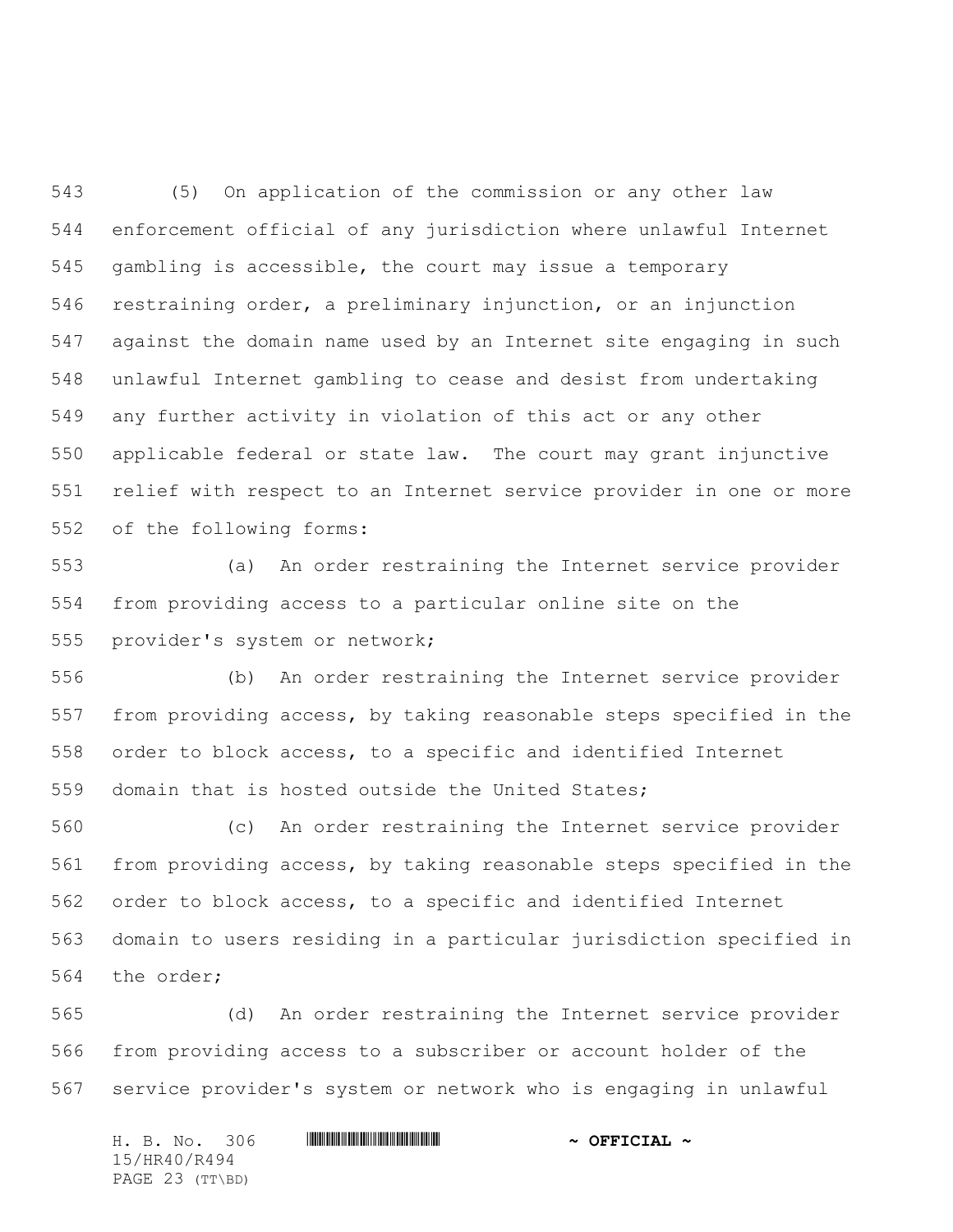Internet gambling and is identified in the order, by terminating the accounts of the subscriber or account holder that are specified in the order;

 (e) An order restraining the Internet service provider from providing access to a subscriber or account holder of the service provider's system or network who is using the provider's service to engage in unlawful Internet gambling and is identified in the order, by terminating the accounts of the subscriber or account holder that are specified in the order; or

 (f) Such other injunctive relief as the court may consider necessary to prevent or restrain unlawful Internet gambling, if such relief is the least burdensome to the Internet service provider among the forms of relief comparably effective for that purpose.

 (6) Injunctive relief under this section shall be available only after notice and an opportunity for the Internet service provider to appear shall be provided, except for orders ensuring the preservation of evidence or other orders having no material adverse effect on the operation of the service provider's communications network.

 **SECTION 9.** All bets or wagers made through Internet wagering shall be deemed to be initiated, received or otherwise made within the State of Mississippi, provided that such Internet wagering is conducted by a gaming licensee with an Internet wagering permit and in accordance with this chapter and the regulations adopted by

H. B. No. 306 \*HR40/R494\* **~ OFFICIAL ~** 15/HR40/R494 PAGE 24 (TT\BD)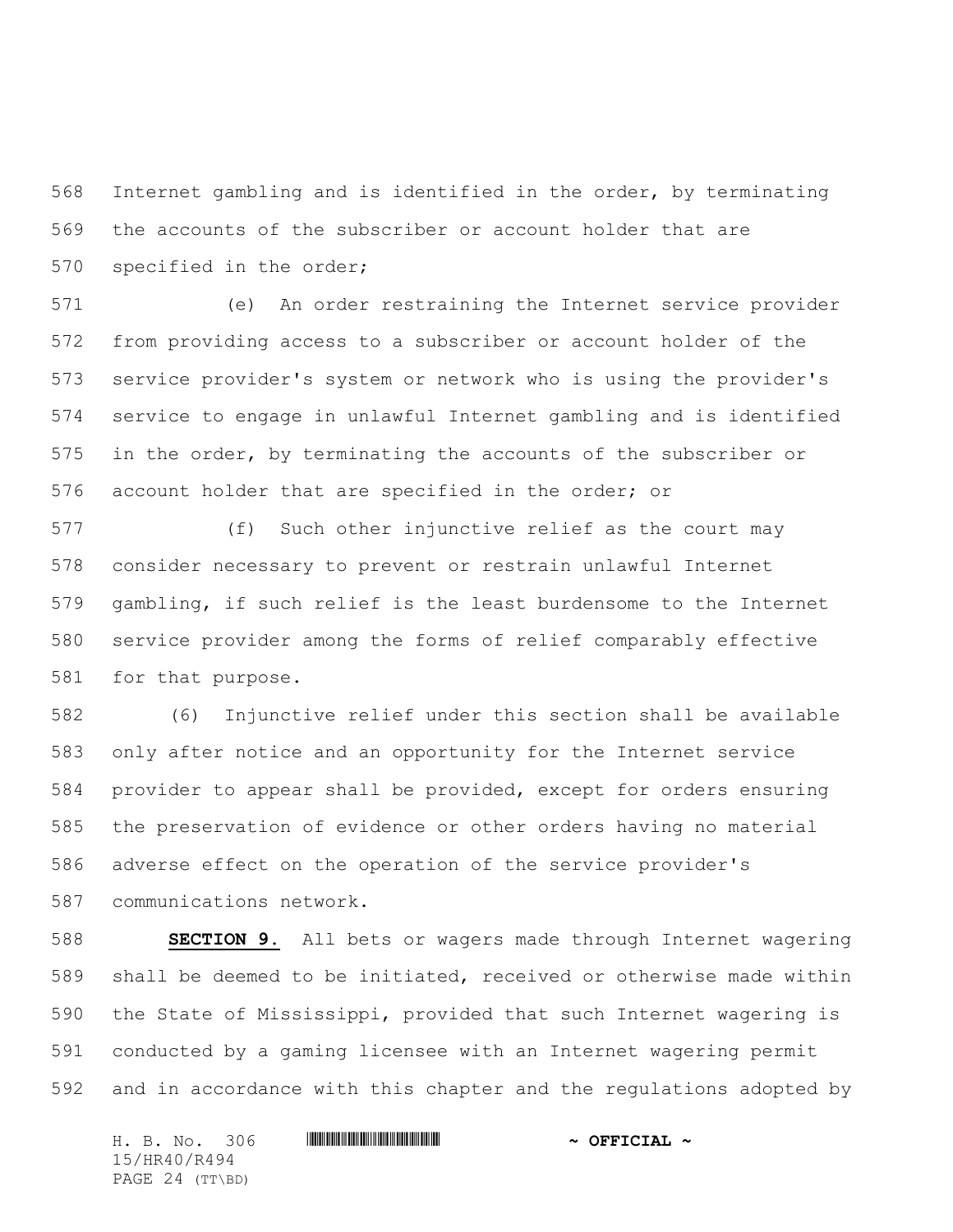the commission. The intermediate routing of electronic data in connection with Internet wagering shall not determine the location or locations in which a bet or wager is initiated, received, or otherwise made.

 **SECTION 10.** (1) Each gaming licensee who holds or has applied for an Internet wagering permit shall submit to the commission a description of its initial internal procedures and administrative and accounting controls for Internet wagering that comply with the requirements of this act and the regulations promulgated thereunder, and provide adequate and effective controls for the real-time monitoring of all Internet games. A gaming licensee's initial system of internal controls shall contain both narrative and diagrammatic representations of the internal control system to be utilized by the licensed gaming establishment with regard to Internet wagering, including, but not limited to:

 (a) Accounting controls, including the standardization of forms and definition of terms to be utilized for Internet wagering;

 (b) Job descriptions and the system of personnel and chain-of-command, establishing a diversity of responsibility among employees engaged in Internet wagering and identifying areas of responsibility, salary structure, and personnel practices;

15/HR40/R494 PAGE 25 (TT\BD)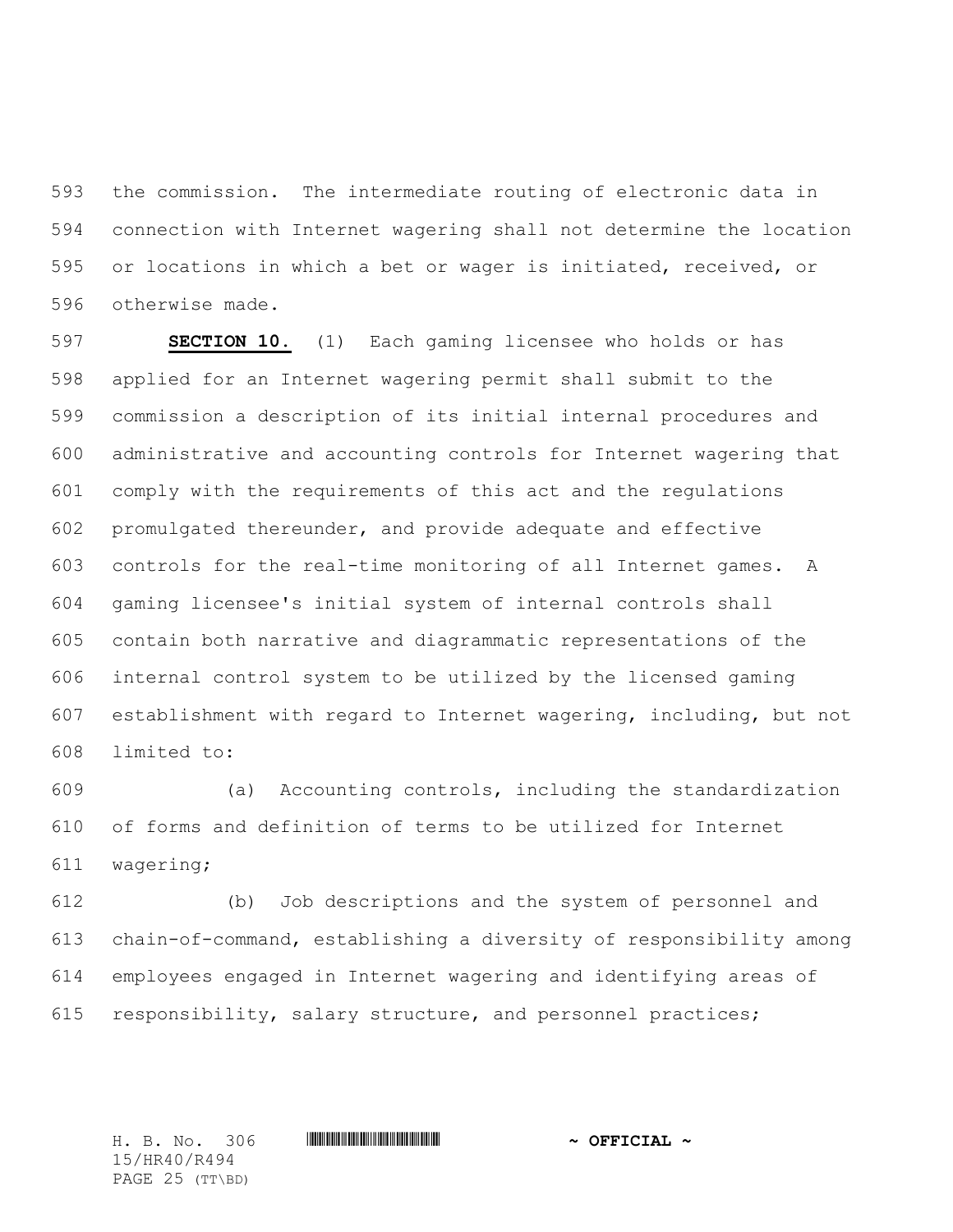(c) Procedures for the establishment of Internet wagering accounts, including a procedure for age and location verification;

 (d) Procedures for the termination of an Internet wagering account by the account holder and the return of any remaining funds in the Internet wagering account to the account holder;

 (e) Procedures for the termination of a dormant account;

 (f) Procedures for the log-on and authentication of an account holder and the log-off of the account holder when the account holder has ceased Internet wagering, including a procedure to automatically log-off the holder after a specified period of inactivity;

 (g) Procedures for the crediting and debiting of Internet wagering accounts;

 (h) Procedures for the withdrawal of funds from an Internet wagering account by the account holder;

 (i) Procedures for the recording of transactions pertaining to Internet wagering;

 (j) Procedures for the security of information and funds in an Internet wagering account;

 (k) Procedures for the security of licensed gaming establishments where Internet wagering is conducted;

H. B. No. 306 \*HR40/R494\* **~ OFFICIAL ~** 15/HR40/R494 PAGE 26 (TT\BD)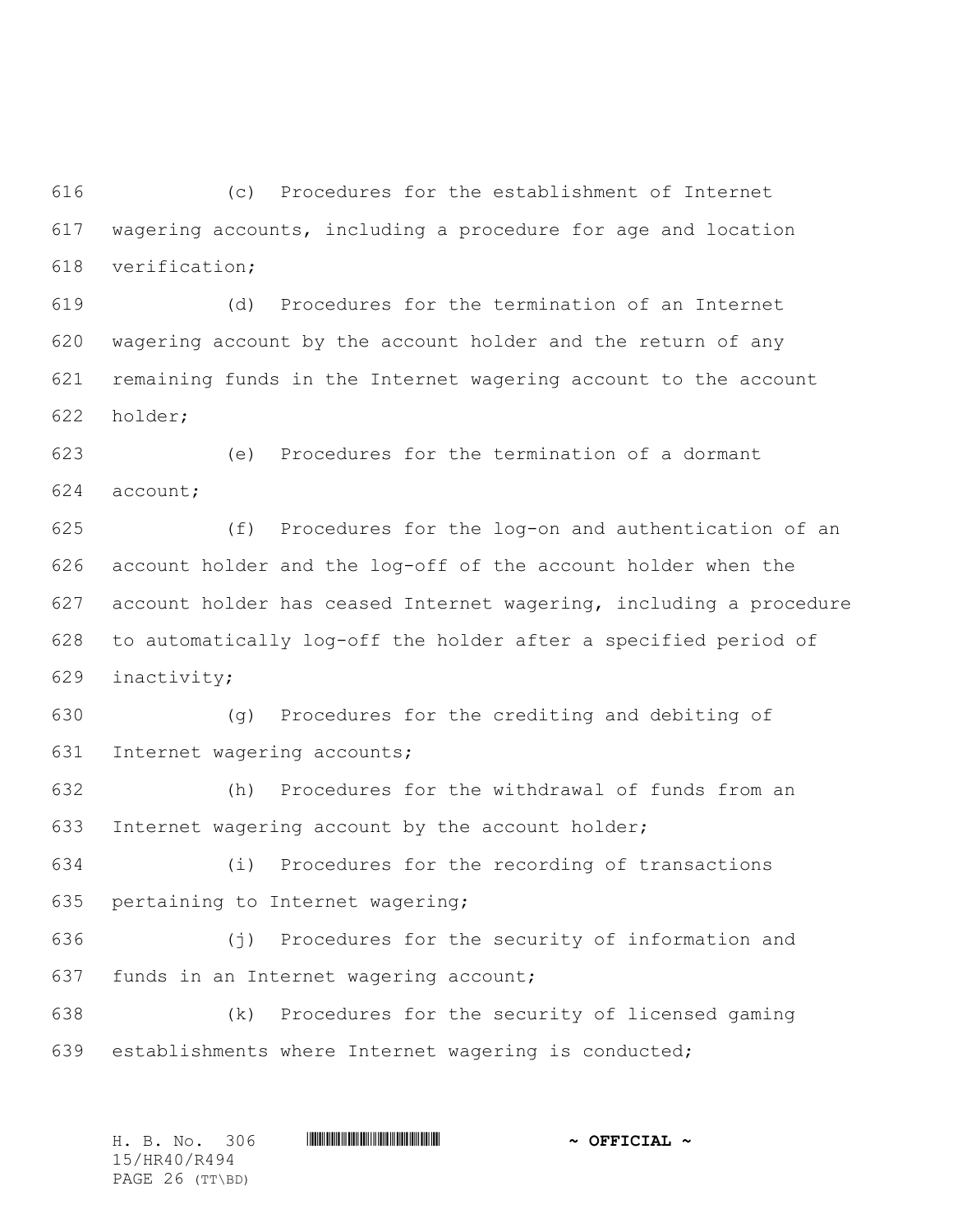(l) Procedures and security standards for the handling and storage of software, computers and other electronic equipment used to conduct Internet wagering;

 (m) Procedures and security standards to protect software, computers and other gaming equipment used to conduct Internet wagering from tampering by gaming employees or any other person, from a location inside or outside of the gaming licensee's hotel facility;

 (n) Procedures for responding to tampering with software, computers and other gaming equipment used to conduct Internet wagering or any gaming-related equipment or hardware used in support of gaming, including partial or complete suspension of Internet wagering operations or the suspension of any or all Internet wagering accounts when warranted;

 (o) Procedures for the identification and maintenance of agreements pertaining to any person that manages, administers, controls, or otherwise materially affects bets or wagers that are initiated, received, or otherwise made in connection with Internet wagering;

 (p) Procedures to assist problem and compulsive gamblers including, without limitation, procedures regarding self-exclusion; and

 (q) Procedures for the use or involvement of significant vendors.

H. B. No. 306 \*HR40/R494\* **~ OFFICIAL ~** 15/HR40/R494 PAGE 27 (TT\BD)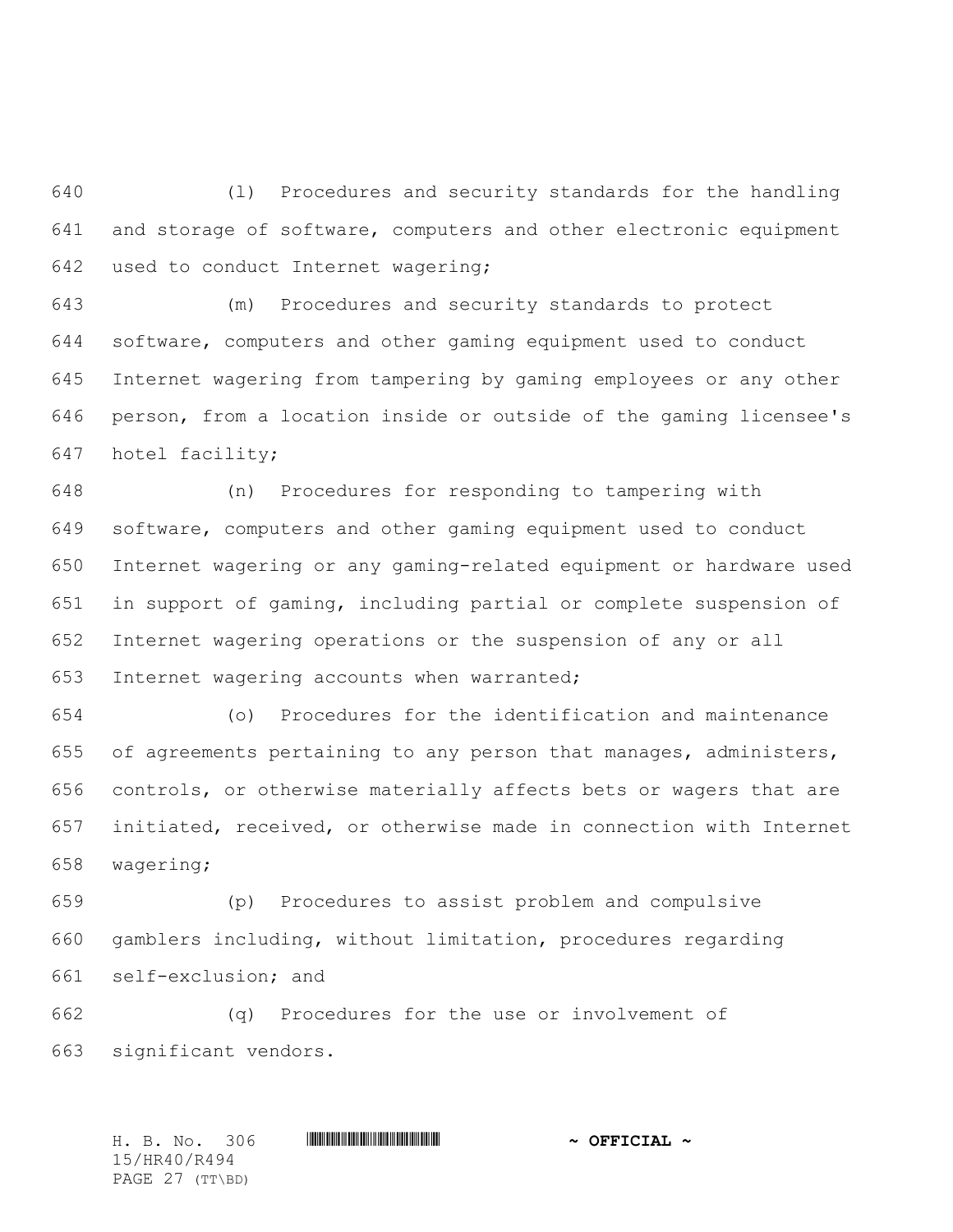(2) The commission shall review the initial submission required by subsection (1) of this section, and shall determine whether it conforms with the requirements of Sections 1 through 19 of this act and whether the system submitted provides adequate and effective controls for Internet wagering of the particular gaming licensee submitting it. If the commission finds any insufficiencies, it shall specify them in writing to the gaming licensee, who shall make appropriate alterations. When the commission determines the initial submission to be adequate in all respects, it shall notify the gaming licensee. Except as otherwise provided in subsection (1) of this section, no gaming licensee shall commence or alter Internet wagering unless and until the initial submission is approved by the commission.

 (3) It shall be lawful for a gaming licensee to provide marketing information and promotional credits, incentives from loyalty or similar programs, bonuses, and complimentary amenities by means of the Internet to players engaged in Internet wagering.

 (4) Upon approval by the commission of the initial submission required by subsection (1) of this section, each gaming licensee shall be required to create, maintain, and file with the commission a description of its internal procedures and administrative and accounting controls for Internet wagering that conform to the requirements of paragraphs (a) through (q) of subsection (1) of this section and the regulations promulgated thereunder. Once the procedures and controls set forth in the

H. B. No. 306 \*HR40/R494\* **~ OFFICIAL ~** 15/HR40/R494 PAGE 28 (TT\BD)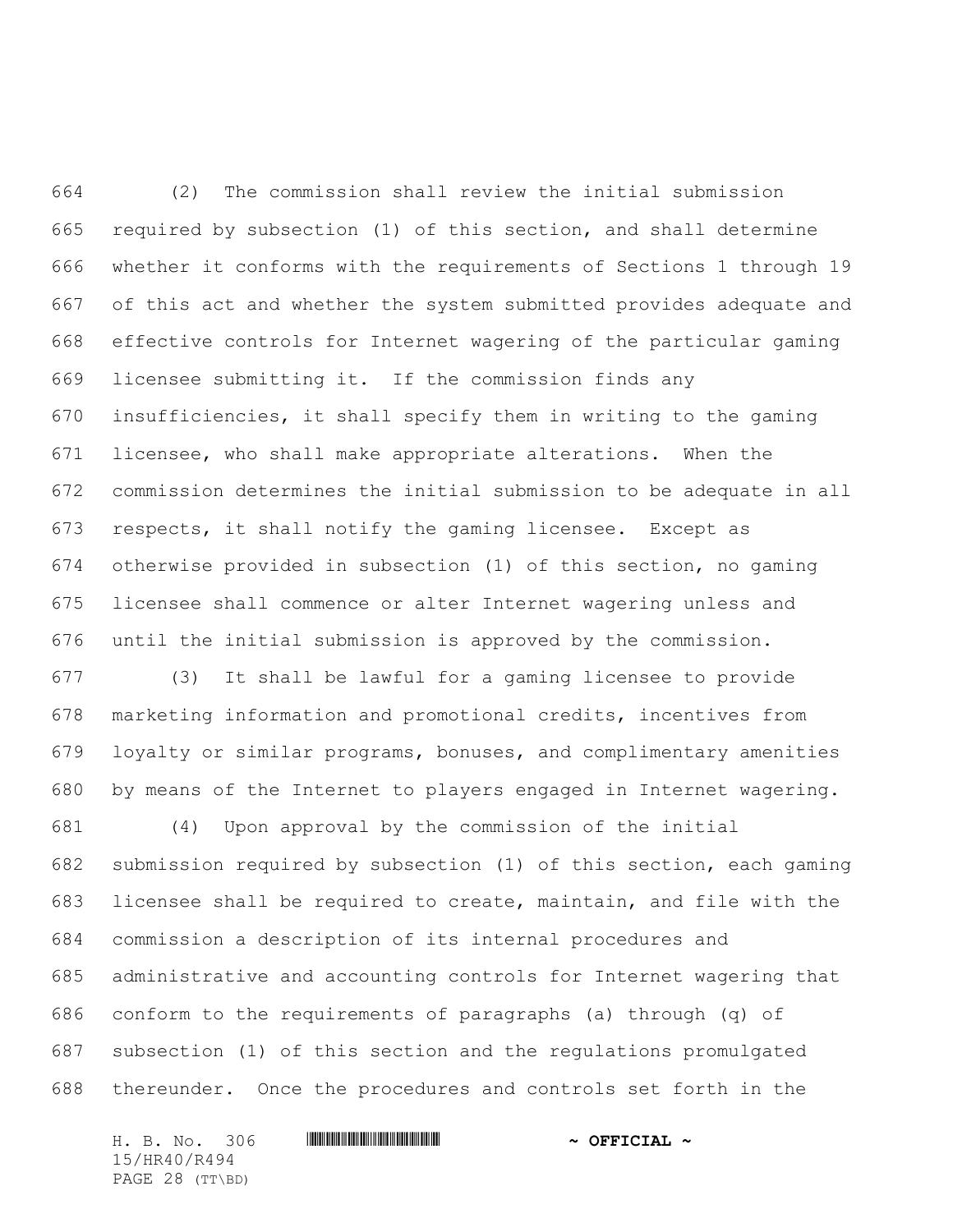initial submission are approved by the commission, no further approval of a gaming licensee's internal procedures and administrative and accounting controls for Internet wagering is required.

 **SECTION 11.** (1) The commission shall, by regulation, establish such technical standards for approval of software, computers and other gaming equipment used to conduct Internet wagering, including mechanical, electrical or program reliability, security against tampering, and the comprehensibility of wagering, as it may deem necessary to protect the player from fraud or deception and to insure the integrity of Internet wagering.

 (2) All equipment used by a gaming licensee to conduct Internet wagering, including, but not limited to, computers, servers, monitoring rooms, and hubs, shall be located, with the prior approval of the commission, in a licensed gaming establishment including, where appropriate, redundancy facilities; provided, however, that such equipment not used in connection with Internet wagering may be located in such other locations within or outside of the state as approved by the commission.

 (3) No software, computer or other gaming equipment shall be used to conduct Internet wagering unless it has been specifically tested and approved by the commission. For the purpose of expediting the approval process, the commission may refer testing to any testing laboratory. The commission shall give priority to the testing of software, computers or other gaming equipment which

H. B. No. 306 \*HR40/R494\* **~ OFFICIAL ~** 15/HR40/R494 PAGE 29 (TT\BD)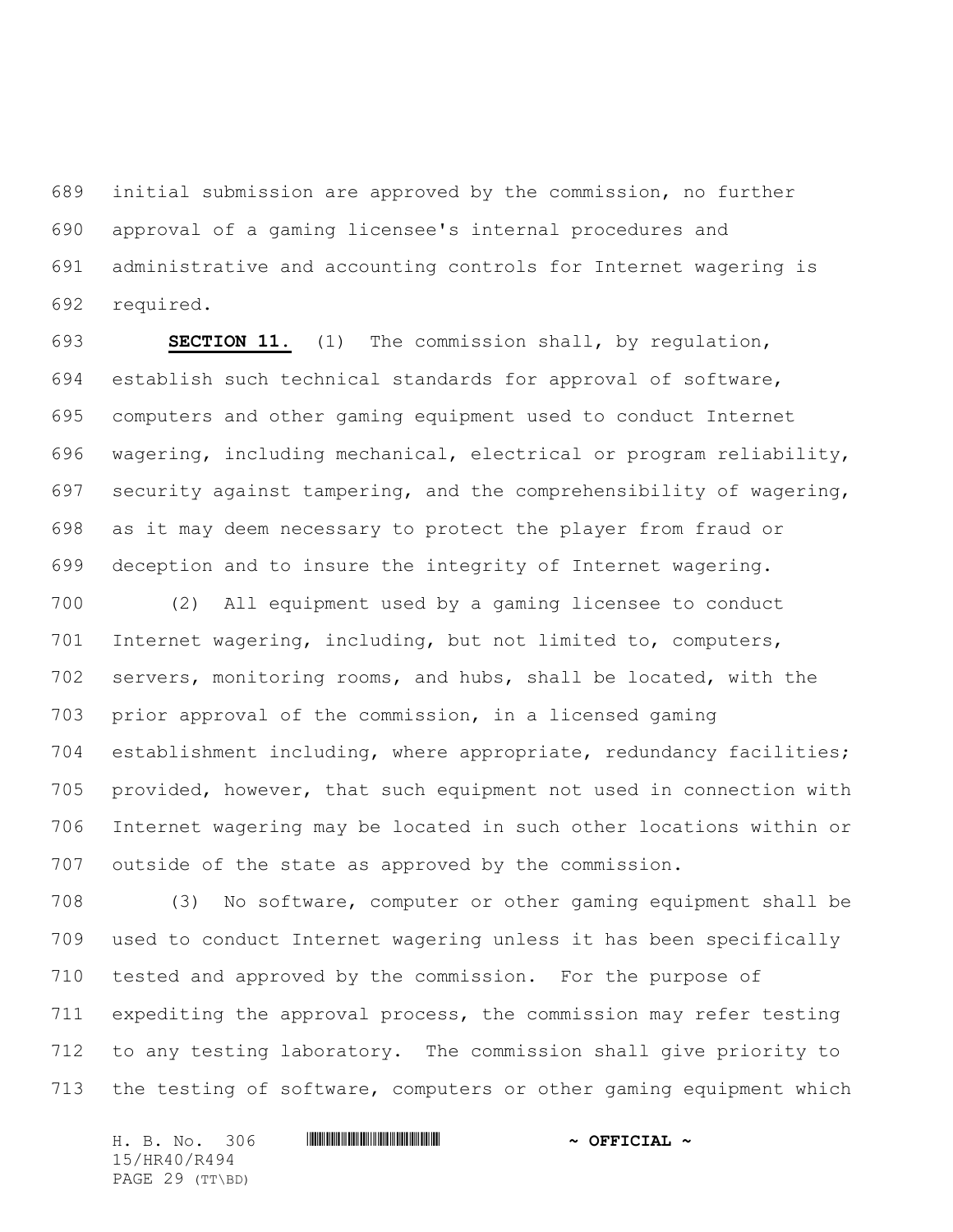a gaming licensee has certified it will use to conduct Internet wagering in this state.

 **SECTION 12.** (1) It is unlawful for a person to knowingly alter, tamper, or manipulate software, computers or other equipment used to conduct Internet wagering, in order to alter the odds or the payout of an Internet game, or to disable the Internet game from operating according to the rules of the game as authorized by the Internet wagering permit. Any natural person who is convicted of violating this provision shall be fined not more than Fifty Thousand Dollars (\$50,000.00) for each violation. In the case of a person other than a natural person, any person who is convicted of violating this provision shall be fined not more than Two Hundred Thousand Dollars (\$200,000.00) for each violation.

 (2) In addition to the penalties provided in subsection (1), an employee of the gaming licensee who violates this section shall have his or her license revoked and shall be subject to such further penalty as the commission deems appropriate.

 **SECTION 13.** (1) It is unlawful for a person to knowingly 733 offer, or allow to be offered, any game through Internet wagering that has been altered, tampered, or manipulated in a way that 735 affects the odds or the payout of an Internet game, or that disables the Internet game from operating according to the rules of the game as promulgated by the commission. Any natural person who is convicted of a violation of this section shall be subject

H. B. No. 306 \*HR40/R494\* **~ OFFICIAL ~** 15/HR40/R494 PAGE 30 (TT\BD)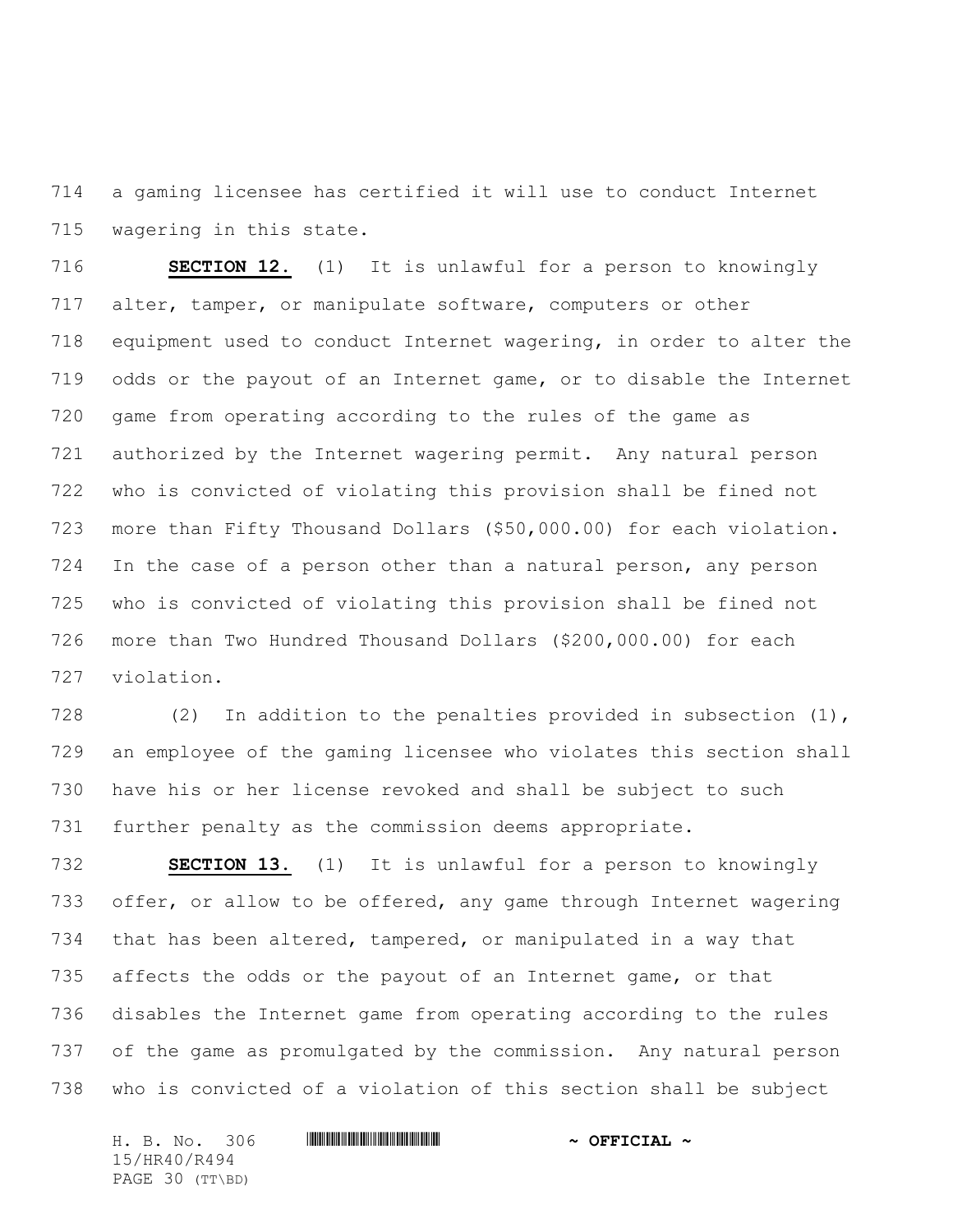to be fined not more than Fifty Thousand Dollars (\$50,000.00) for each violation. In the case of a person other than a natural person, any person who is convicted of violating this provision shall be fined not more than Two Hundred Thousand Dollars (\$200,000.00) for each violation.

 (2) In addition to the penalties provided in subsection (1) of this section, an employee of the gaming licensee who knowingly violates this section shall have his or her license suspended for a period of not less than thirty (30) days.

 **SECTION 14.** (1) No person under the age of twenty-one (21) years is allowed to open, maintain, or use in any way an Internet wagering account. Any gaming licensee or employee of a gaming licensee who knowingly allows such a person to do so shall be subject to the penalty set forth in the regulations promulgated under this act, except that the establishment of all of the following facts by a licensee or employee allowing any such underage person to maintain an account shall constitute a defense to any regulatory action or penalty:

 (a) The underage person falsely represented during the application process for an Internet wagering account that he or she was of the permitted age; and

 (b) The establishment of the Internet wagering account was made in good faith, relying upon such representation, and in the reasonable belief that the underage person was actually the permitted age or older.

H. B. No. 306 \*HR40/R494\* **~ OFFICIAL ~** 15/HR40/R494 PAGE 31 (TT\BD)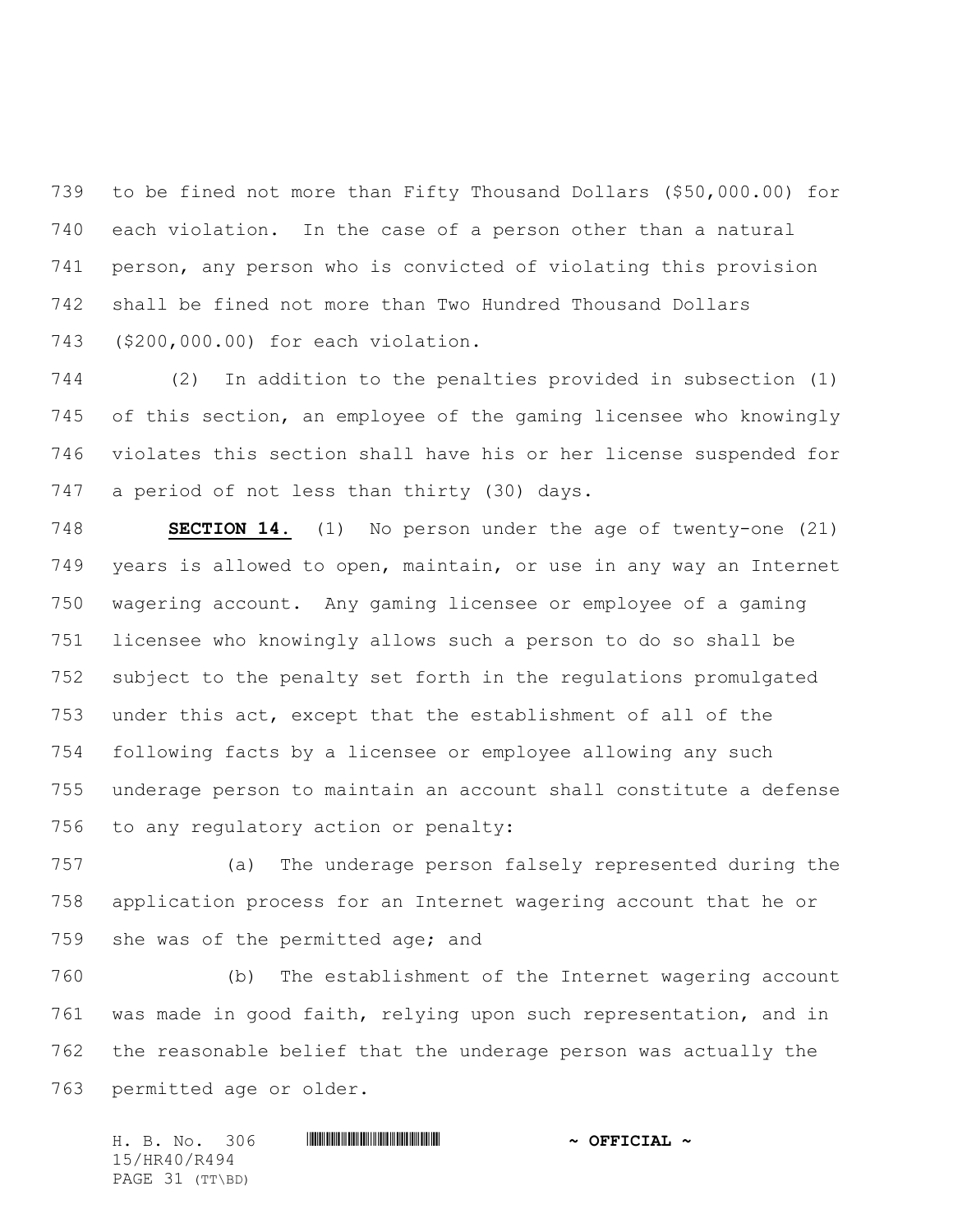(2) In addition to the penalties provided in subsection (1) of this section, an employee of the gaming licensee who violates the provisions of this section more than twice may have his or her license revoked.

 (3) In addition to the penalties provided in subsection (1) of this section, a gaming licensee that violates the provisions of this section may be fined or face such additional sanctions as the commission deems appropriate.

 **SECTION 15.** (1) The commission shall, establish fees for the issuance or renewal of Internet wagering permits. The issuance fee shall be based upon the cost of investigation and consideration of the license application and shall be not less than Two Hundred Thousand Dollars (\$200,000.00). The renewal fee 777 shall be based upon the cost of maintaining enforcement, control, and regulation of Internet wagering and shall not be less than One Hundred Thousand Dollars (\$100,000.00).

 (2) The commission shall certify the actual and prospective costs of the investigative and enforcement functions of the commission, which costs shall be the basis, together with the operating expenses of the commission, for the establishment of annual license issuance and renewal fees.

 (3) A nonrefundable deposit of at least One Hundred Thousand Dollars (\$100,000.00) shall be posted with each application for an Internet wagering permit and shall be applied to the initial permit fee if the application is approved.

H. B. No. 306 \*HR40/R494\* **~ OFFICIAL ~** 15/HR40/R494 PAGE 32 (TT\BD)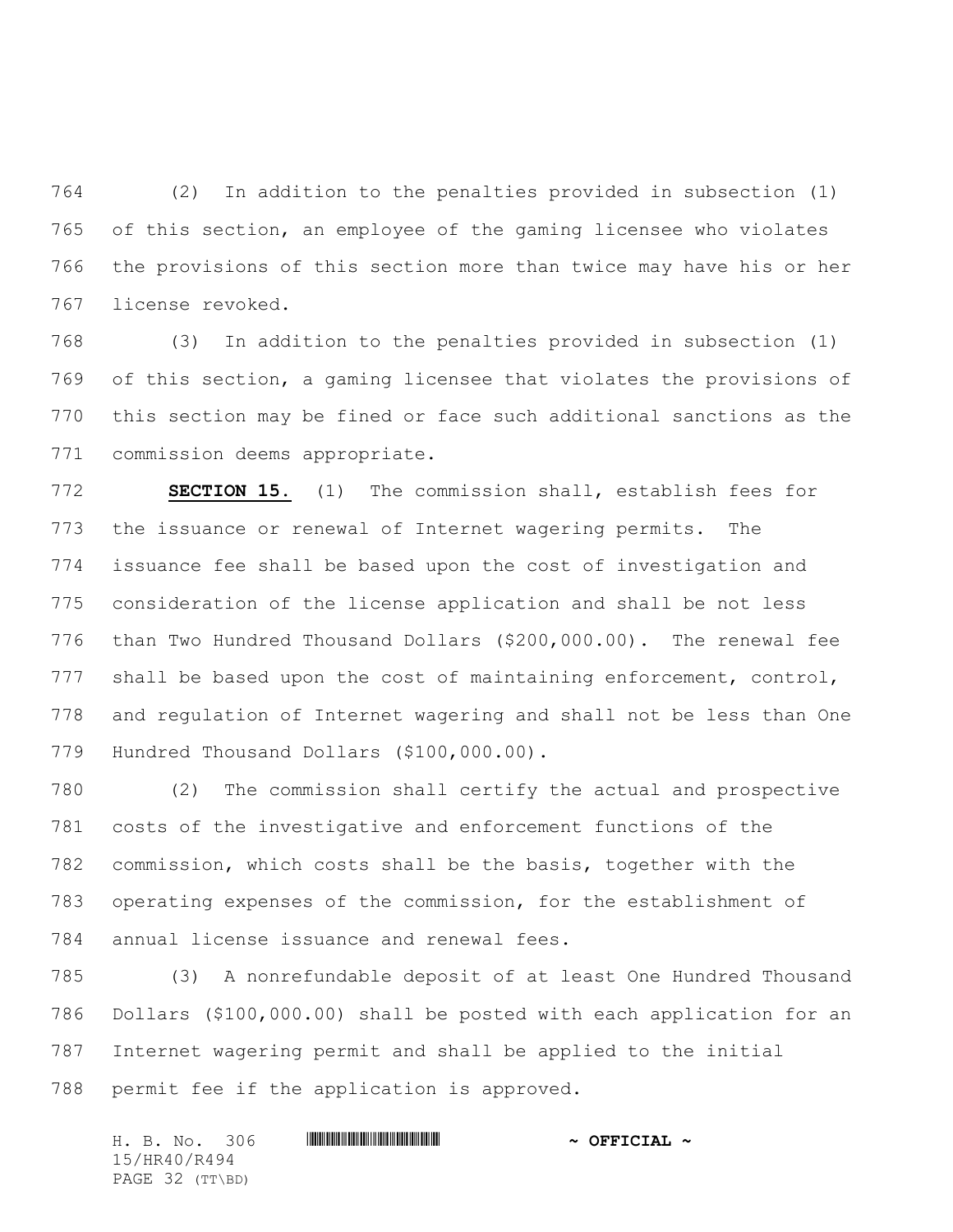(4) Notwithstanding subsections (1) and (3) of this section, and in addition to the issuance or renewal fees for an Internet wagering permit, a gaming licensee having an Internet wagering permit shall pay to the commission:

 (a) An amount equal to One Hundred Thousand Dollars (\$100,000.00) annually to be deposited into the State General Fund; and

 (b) An amount equal to One Hundred Thousand Dollars (\$100,000.00) annually to be deposited into the Mississippi Gaming Commission Fund created in Section 75-76-325, to be used by the commission in combating criminal activity performed through the use of the Internet.

 **SECTION 16.** (1) Whenever a gaming licensee owes a patron a specific amount of money as the result of a gaming transaction that remains inactive or dormant within a patron's Internet wagering account, for such period and under such conditions as may be established by the commission, regardless of whether the identity of the patron is known, the gaming licensee shall maintain a record of the obligation in accordance with the rules of the commission.

 (2) If the patron does not claim the money in the account within one (1) year of the last date of activity by the patron with respect to his or her Internet wagering account, which date shall be established in accordance with the rules of the commission, the obligation of the gaming licensee to pay the

H. B. No. 306 \*HR40/R494\* **~ OFFICIAL ~** 15/HR40/R494 PAGE 33 (TT\BD)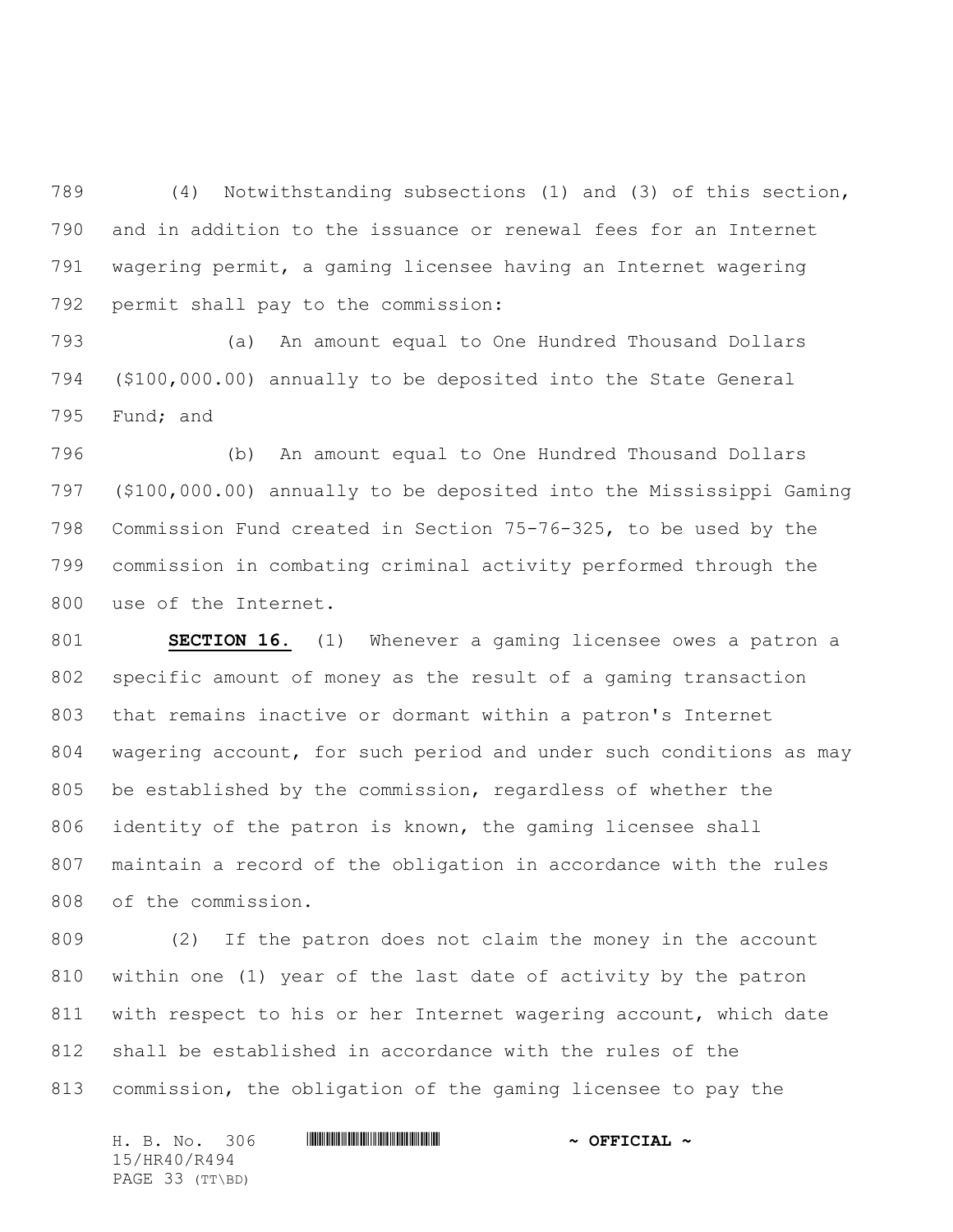patron shall expire. Fifty percent (50%) of the money in the account shall be paid by the gaming licensee to the Mississippi Gaming Commission Fund created in Section 75-76-325. Fifty percent (50%) shall be retained by the gaming licensee, provided that the licensee uses the full amount for marketing the State of Mississippi as a tourist destination. A gaming licensee shall attempt to contact the account holder of a dormant or inactive Internet wagering account in accordance with the regulations of the commission before closing or liquidating an Internet wagering account under this section.

 **SECTION 17.** In addition to the license fees imposed in Section 75-76-177, a license fee shall be imposed on the Internet wagering gross revenues per calendar month of a gaming licensee in the amount of five percent (5%) of such revenues. An amount equal to seventy-five percent (75%) of such license fees on Internet wagering gross revenues shall be paid into the Mississippi Gaming Commission Fund created in Section 75-76-325. An amount equal to twenty-five percent (25%) of such license fees on Internet wagering gross revenues shall be paid into the State General Fund. **SECTION 18.** (1) It is unlawful for any person to offer games into play or display such games through the Internet without approval of the commission.

 (2) A person is guilty of unlawful Internet gambling when the person:

15/HR40/R494 PAGE 34 (TT\BD)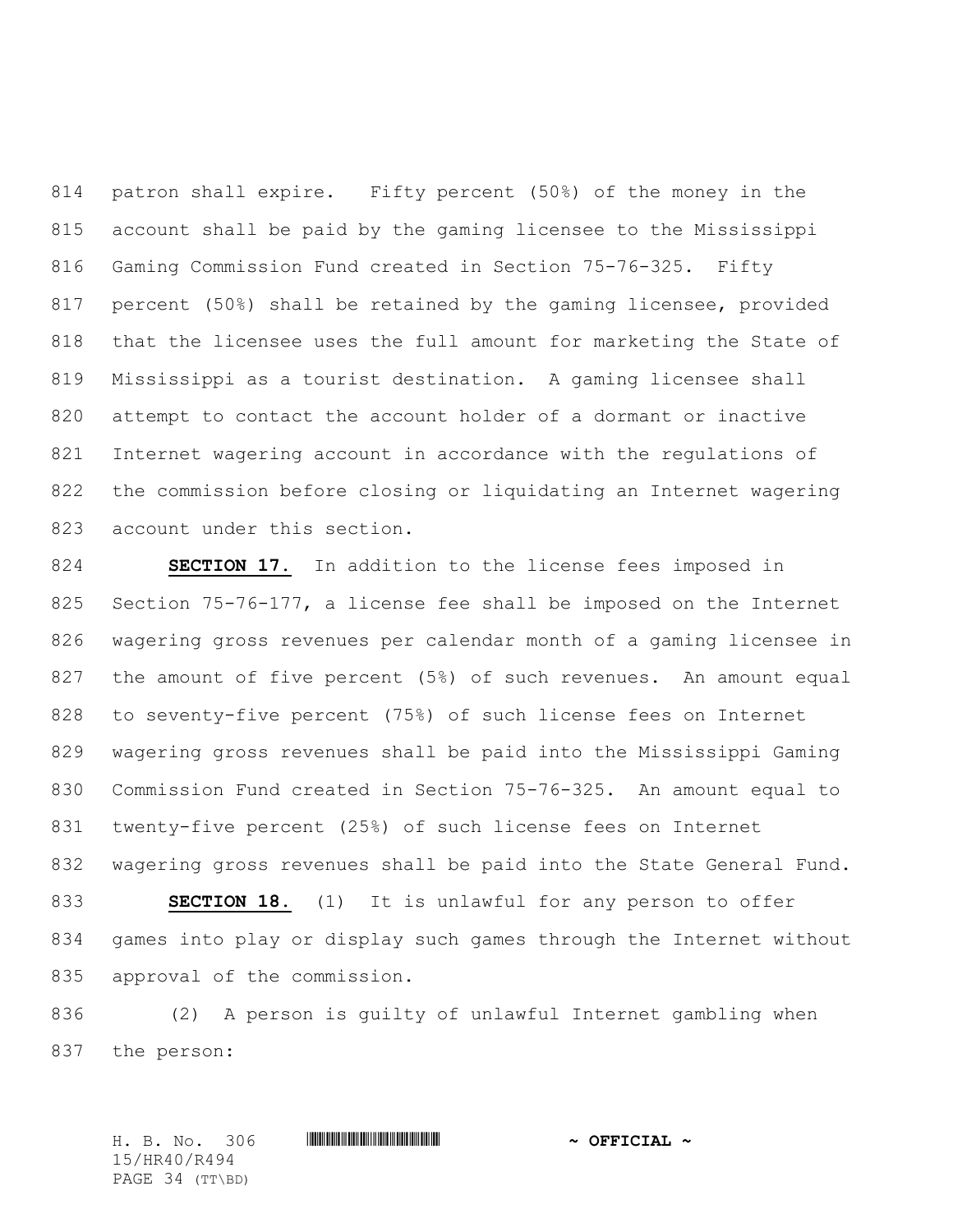838 (a) Knowingly causes, engages in or permits any gambling activity prohibited under Sections 1 through 19 of this 840 act through the Internet from any point within the state, whether 841 the gambling activity is conducted within or without the state; or

 (b) Manages, supervises, controls, operates or owns any operation that conducts any gambling activity prohibited under Sections 1 through 19 of this act through the Internet from any point within the state, during which time the person knowingly causes or permits any gambling activity prohibited under this chapter, whether the gambling activity is conducted within or without the state.

 (3) Any person who is convicted of violating the provisions of subsection (2) of this section shall be punished as follows:

 (a) For a violation of paragraph (a) of subsection (2) of this section, he shall be imprisoned in the county jail for up to ninety (90) days or fined up to Ten Thousand Dollars (\$10,000.00), or both.

 (b) For a violation of paragraph (b) of subsection (2) of this section, he shall be imprisoned in the State Penitentiary for up to ten (10) years or fined up to One Hundred Thousand Dollars (\$100,000.00), or both. In the case of a person other than a natural person, for each violation, the person shall be fined up to Two Hundred Fifty Thousand Dollars (\$250,000.00).

 (4) In addition to fines, imprisonment, or both, any person or entity convicted of an offense under this section shall forfeit

H. B. No. 306 \*HR40/R494\* **~ OFFICIAL ~** 15/HR40/R494 PAGE 35 (TT\BD)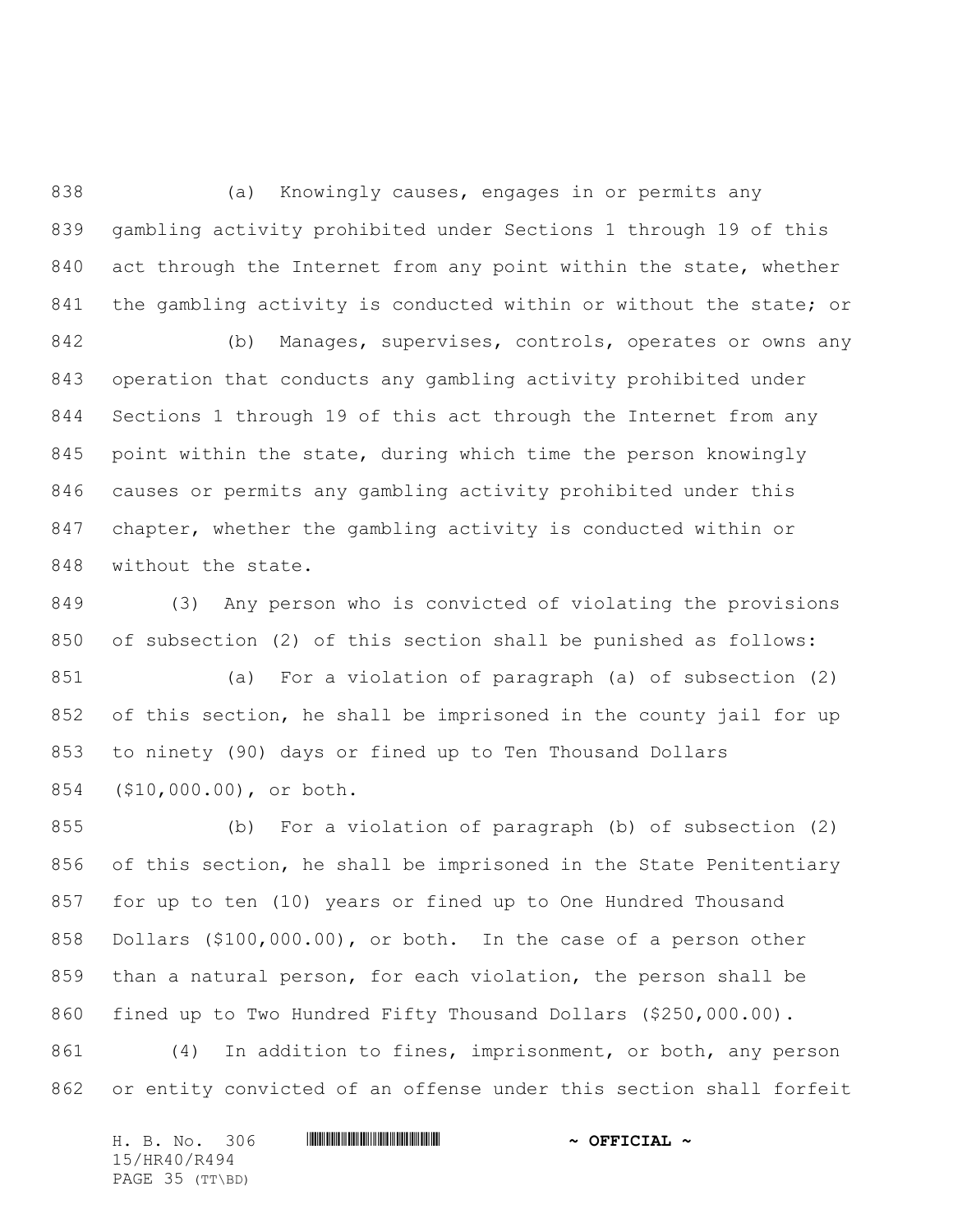to the State of Mississippi such person's or entity's right, title, and interest in and to the following:

 (a) Any website, domain name, online property, computer systems, hardware, software or other property used in the 867 violation of this act;

 (b) Any property, real or personal, constituting or traceable to gross profits or other proceeds obtained from such offense; and

871 (c) Any property, real or personal, used or intended to be used to commit or to promote the commission of such offense or 873 any property traceable to such property.

 **SECTION 19.** The commission may develop and enter into interstate and international compacts for online gaming. Eligible compact partners include other states, foreign governments, tribal areas, and any governmental unit of a national, state or local body exercising governmental functions, other than the United States government. The commission may enter into such compacts with the respective department, agency or instrumentality of the governmental unit that has authority over gaming activities.

 **SECTION 20.** Section 75-76-5, Mississippi Code of 1972, is amended as follows:

 75-76-5. (1) As used in this chapter, unless the context requires otherwise:

 (a) "Applicant" means any person who has applied for or is about to apply for a state gaming license, registration or

H. B. No. 306 \*HR40/R494\* **~ OFFICIAL ~** 15/HR40/R494 PAGE 36 (TT\BD)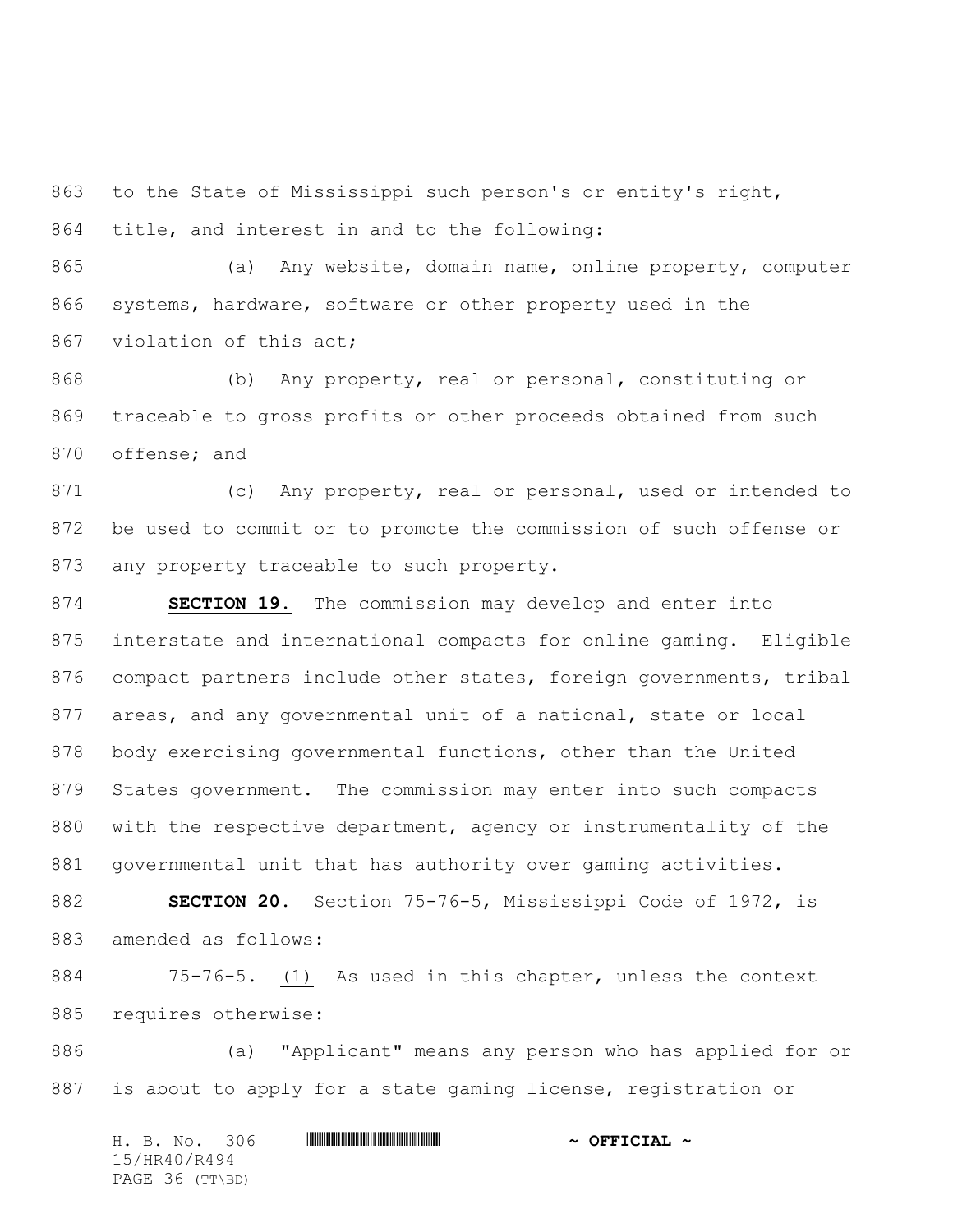finding of suitability under the provisions of this chapter or approval of any act or transaction for which approval is required or permitted under the provisions of this chapter.

 (b) "Application" means a request for the issuance of a state gaming license, registration or finding of suitability under the provisions of this chapter or for approval of any act or transaction for which approval is required or permitted under the provisions of this chapter but does not include any supplemental forms or information that may be required with the application.

 (c) "Associated equipment" means any equipment or mechanical, electromechanical or electronic contrivance, component or machine used remotely or directly in connection with gaming or with any game, race book or sports pool that would not otherwise be classified as a gaming device, including dice, playing cards, links which connect to progressive slot machines, equipment which affects the proper reporting of gross revenue, computerized systems of betting at a race book or sports pool, computerized systems for monitoring slot machines, and devices for weighing or counting money.

 (d) "Chairman" means the Chairman of the Mississippi Gaming Commission except when used in the term "Chairman of the State Tax Commission." "Chairman of the State Tax Commission" or "commissioner" means the Commissioner of Revenue of the Department of Revenue.

15/HR40/R494 PAGE 37 (TT\BD)

H. B. No. 306 \*HR40/R494\* **~ OFFICIAL ~**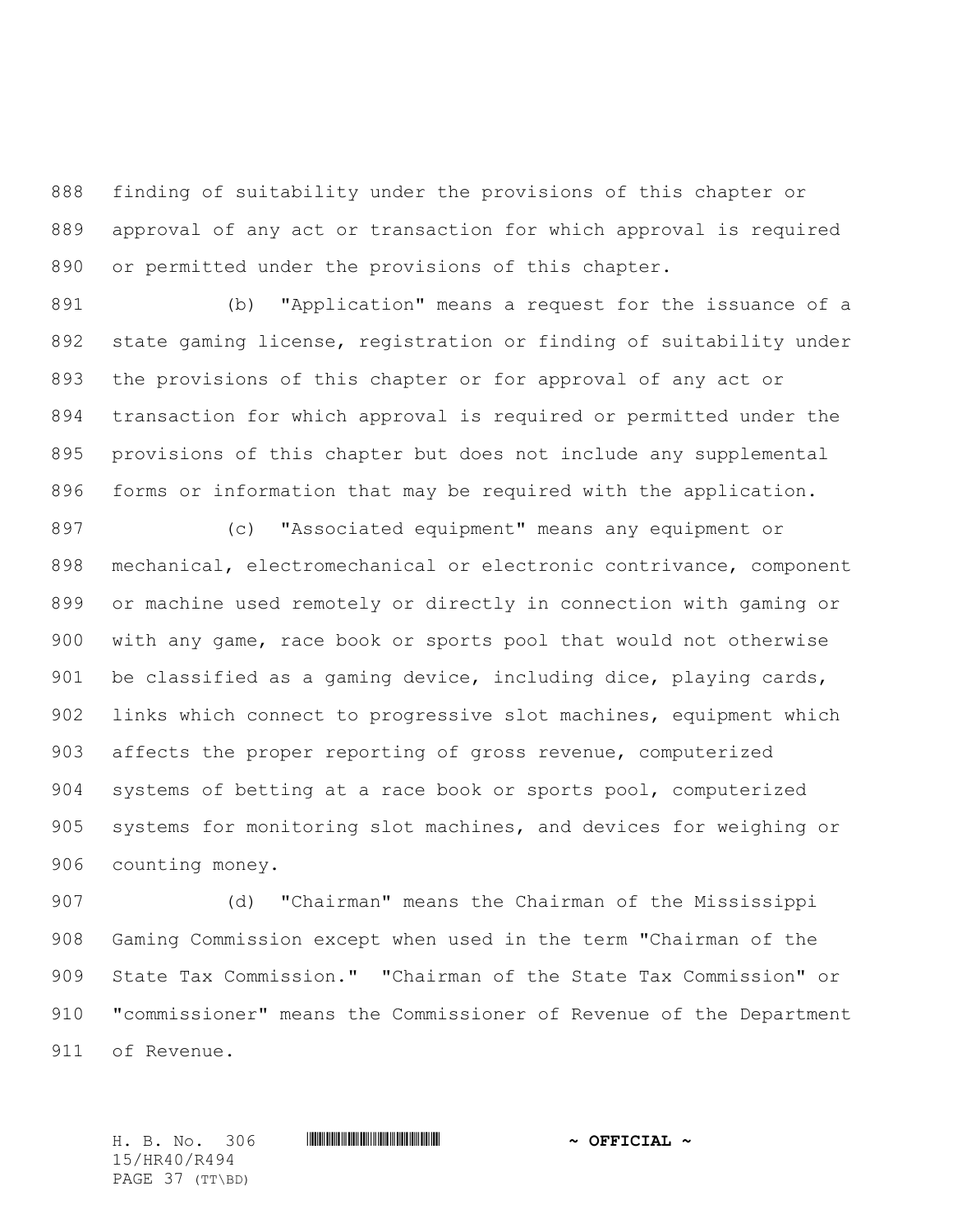(e) "Commission" or "Mississippi Gaming Commission" means the Mississippi Gaming Commission.

 (f) "Commission member" means a member of the Mississippi Gaming Commission.

 (g) "Credit instrument" means a writing which evidences a gaming debt owed to a person who holds a license at the time the debt is created, and includes any writing taken in consolidation, redemption or payment of a prior credit instrument.

 (h) "Enforcement division" means a particular division supervised by the executive director that provides enforcement functions.

 (i) "Establishment" means any premises wherein or whereon any gaming is done.

 (j) "Executive director" means the Executive Director of the Mississippi Gaming Commission.

927 (k) Except as otherwise provided by law, "game," or "gambling game" means any banking or percentage game played with cards, with dice or with any mechanical, electromechanical or 930 electronic device or machine for money, property, checks, credit 931 or any representative of value, including, without limiting, the 932 generality of the foregoing, faro, monte, roulette, keno, fan-tan, twenty-one, blackjack, seven-and-a-half, big injun, klondike, craps, poker, chuck-a-luck (dai shu), wheel of fortune, chemin de 935 fer, baccarat, pai gow, beat the banker, panguingui, slot machine, Internet game as provided for in Sections 1 through 19 of this

H. B. No. 306 \*HR40/R494\* **~ OFFICIAL ~** 15/HR40/R494 PAGE 38 (TT\BD)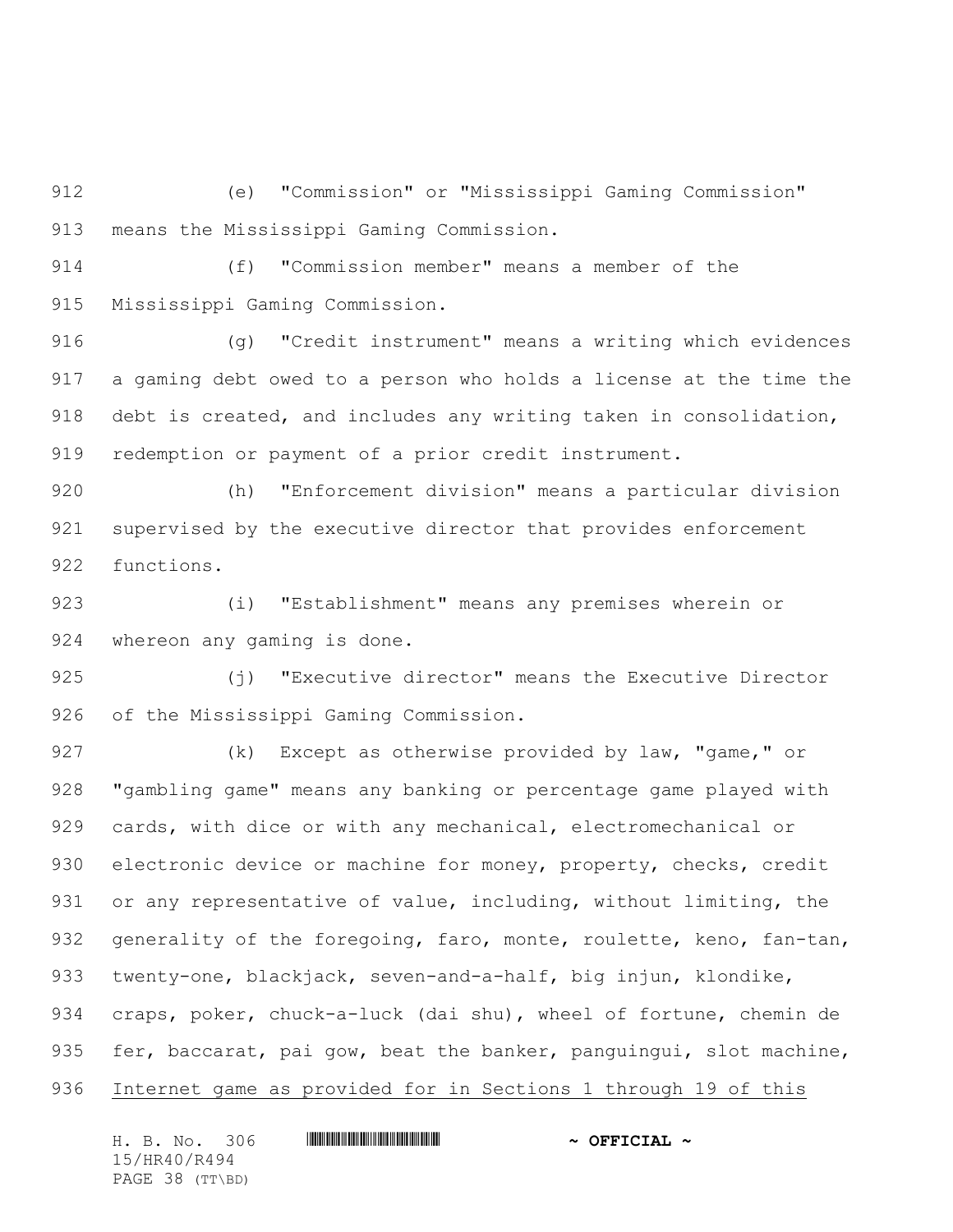act, or any other game or device approved by the commission. However, "game" or "gambling game" shall not include bingo games or raffles which are held pursuant to the provisions of Section 97-33-51, or the illegal gambling activities described in Section 97-33-8.

 The commission shall not be required to recognize any game hereunder with respect to which the commission determines it does not have sufficient experience or expertise.

 (l) "Gaming" or "gambling" means to deal, operate, carry on, conduct, maintain or expose for play any game as defined in this chapter.

 (m) "Gaming device" means any mechanical, electromechanical or electronic contrivance, component or machine used in connection with gaming or any game which affects the result of a wager by determining win or loss. The term includes a system for processing information which can alter the normal criteria of random selection, which affects the operation of any game, or which determines the outcome of a game. The term does not include a system or device which affects a game solely by stopping its operation so that the outcome remains undetermined, and does not include any antique coin machine as defined in Section 27-27-12.

 (n) "Gaming employee" means any person connected directly with the operation of a gaming establishment licensed to conduct any game, including:

H. B. No. 306 \*HR40/R494\* **~ OFFICIAL ~** 15/HR40/R494 PAGE 39 (TT\BD)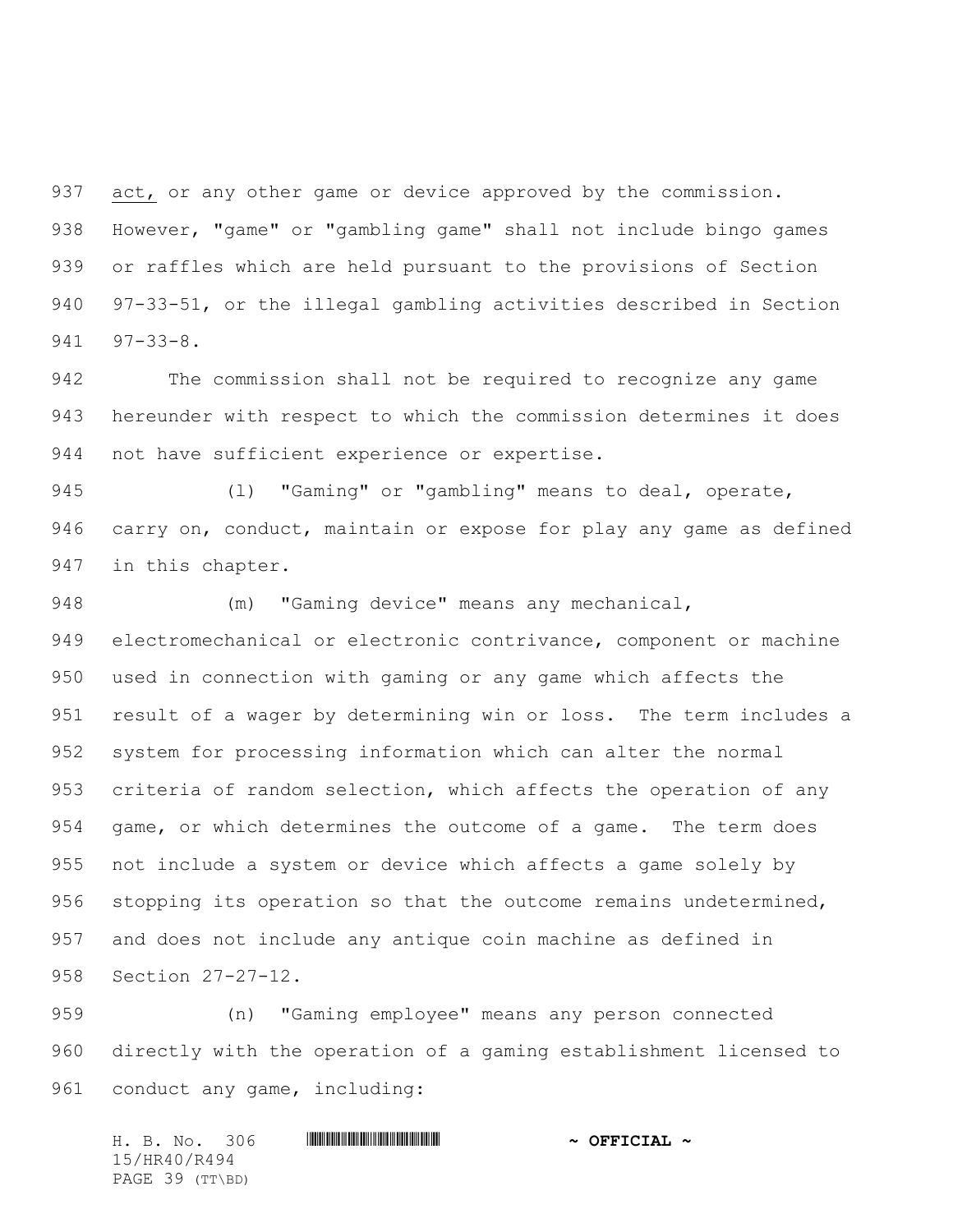962 (i) Boxmen; 963 (ii) Cashiers; 964 (iii) Change personnel; 965 (iv) Counting room personnel; 966 (v) Dealers; 967 (vi) Floormen; 968 (vii) Hosts or other persons empowered to extend 969 credit or complimentary services; 970 (viii) Keno runners; 971 (ix) Keno writers; 972 (x) Machine mechanics; 973 (xi) Security personnel; 974 (xii) Shift or pit bosses; 975 (xiii) Shills; 976 (xiv) Supervisors or managers; and 977 (xv) Ticket writers. 978 The term "gaming employee" also includes employees of 979 manufacturers or distributors of gaming equipment within this 980 state whose duties are directly involved with the manufacture, 981 repair or distribution of gaming equipment.

982 "Gaming employee" does not include bartenders, cocktail 983 waitresses or other persons engaged in preparing or serving food 984 or beverages unless acting in some other capacity.

15/HR40/R494 PAGE 40 (TT\BD)

H. B. No. 306 \*HR40/R494\* **~ OFFICIAL ~**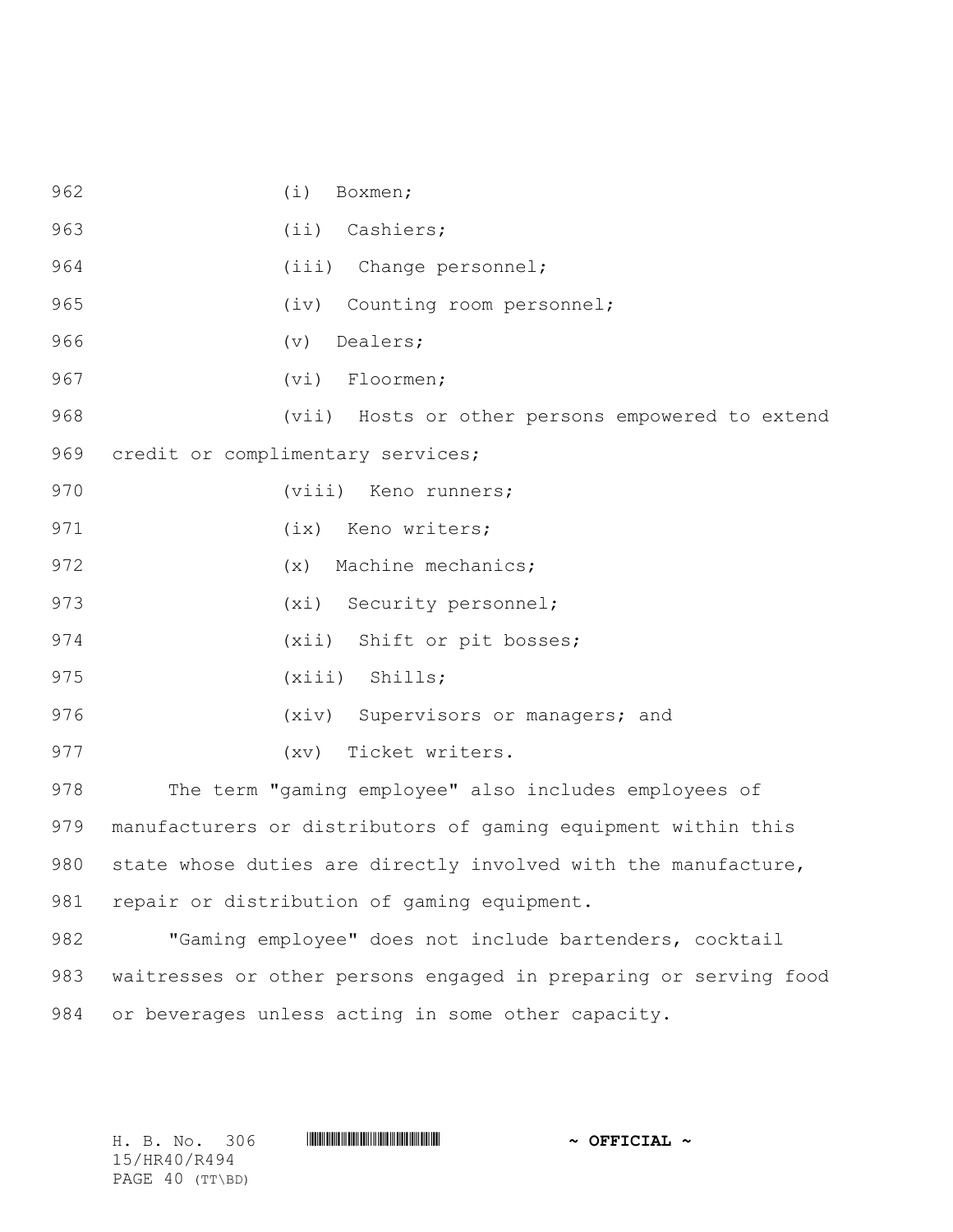(o) "Gaming license" means any license issued by the state which authorizes the person named therein to engage in gaming.

 (p) "Gross revenue" means the total of all of the following, less the total of all cash paid out as losses to patrons and those amounts paid to purchase annuities to fund losses paid to patrons over several years by independent financial institutions:

993 (i) Cash received as winnings;

 (ii) Cash received in payment for credit extended by a licensee to a patron for purposes of gaming; and

 (iii) Compensation received for conducting any game in which the licensee is not party to a wager.

 For the purposes of this definition, cash or the value of noncash prizes awarded to patrons in a contest or tournament are not losses.

1001 The term does not include:

(i) Counterfeit money or tokens;

 (ii) Coins of other countries which are received in gaming devices;

 (iii) Cash taken in fraudulent acts perpetrated against a licensee for which the licensee is not reimbursed; or (iv) Cash received as entry fees for contests or tournaments in which the patrons compete for prizes.

|              |  | H. B. No. 306   |  | $\sim$ OFFICIAL $\sim$ |
|--------------|--|-----------------|--|------------------------|
| 15/HR40/R494 |  |                 |  |                        |
|              |  | PAGE 41 (TT\BD) |  |                        |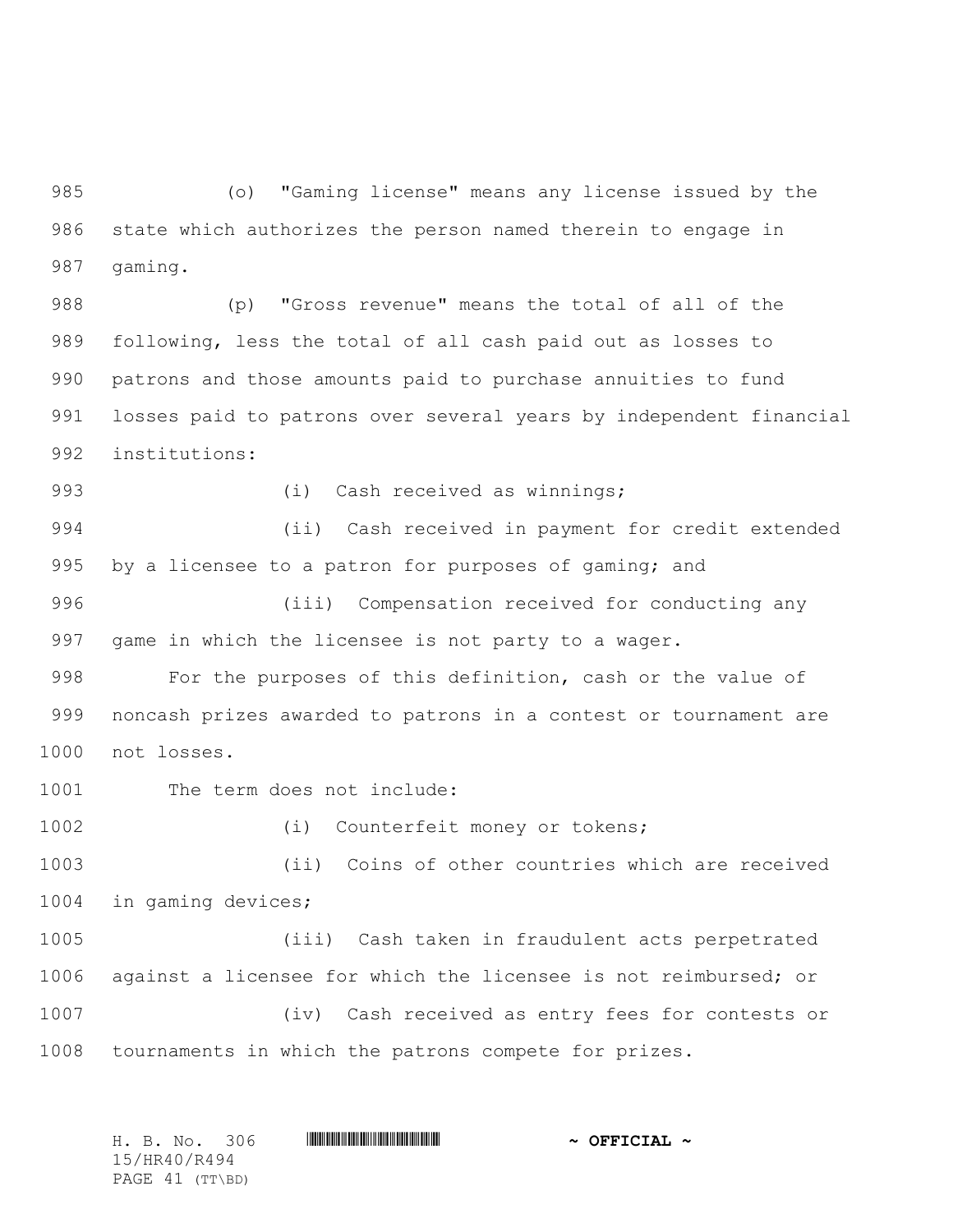(q) "Hearing examiner" means a member of the Mississippi Gaming Commission or other person authorized by the commission to conduct hearings.

 (r) "Investigation division" means a particular division supervised by the executive director that provides investigative functions.

 (s) "License" means a gaming license or a manufacturer's, seller's or distributor's license.

 (t) "Licensee" means any person to whom a valid license has been issued.

 (u) "License fees" means monies required by law to be paid to obtain or continue a gaming license or a manufacturer's, seller's or distributor's license.

 (v) "Licensed gaming establishment" means any premises licensed pursuant to the provisions of this chapter wherein or whereon gaming is done.

 (w) "Manufacturer's," "seller's" or "distributor's" license means a license issued pursuant to Section 75-76-79.

 (x) "Navigable waters" shall have the meaning ascribed to such term under Section 27-109-1.

(y) "Operation" means the conduct of gaming.

 (z) "Party" means the Mississippi Gaming Commission and any licensee or other person appearing of record in any proceeding before the commission; or the Mississippi Gaming Commission and any licensee or other person appearing of record in any proceeding

|  | H. B. No. 306   |  | $\sim$ OFFICIAL $\sim$ |  |
|--|-----------------|--|------------------------|--|
|  | 15/HR40/R494    |  |                        |  |
|  | PAGE 42 (TT\BD) |  |                        |  |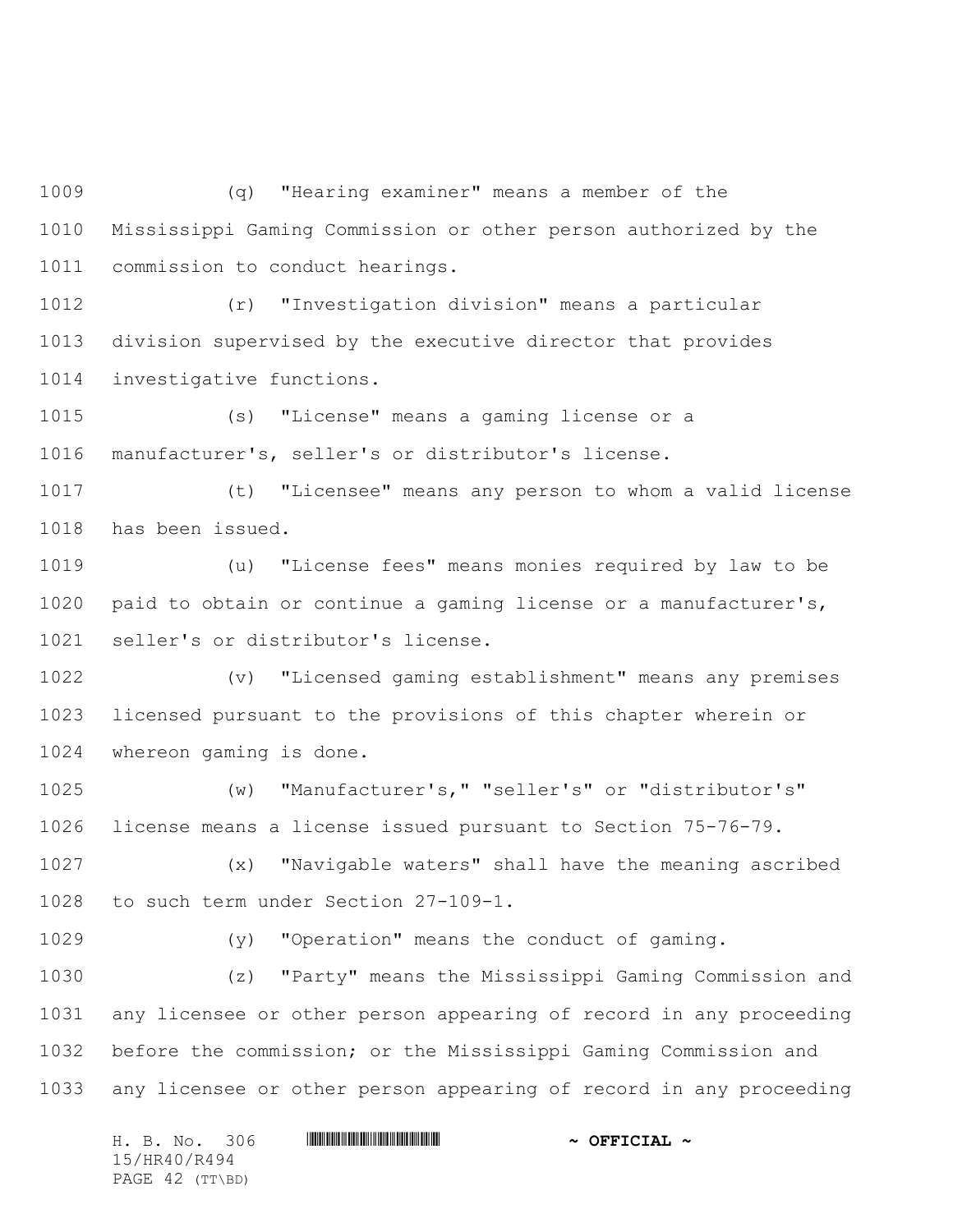for judicial review of any action, decision or order of the commission.

 (aa) "Person" includes any association, corporation, firm, partnership, trust or other form of business association as well as a natural person.

 (bb) "Premises" means land, together with all buildings, improvements and personal property located thereon, and includes all parts of any vessel or cruise vessel.

 (cc) "Race book" means the business of accepting wagers upon the outcome of any event held at a track which uses the pari-mutuel system of wagering.

 (dd) "Regulation" means a rule, standard, directive or statement of general applicability which effectuates law or policy or which describes the procedure or requirements for practicing before the commission. The term includes a proposed regulation and the amendment or repeal of a prior regulation but does not include:

 (i) A statement concerning only the internal management of the commission and not affecting the rights or procedures available to any licensee or other person;

1054 (ii) A declaratory ruling; (iii) An interagency memorandum;

 (iv) The commission's decision in a contested case or relating to an application for a license; or

| H. B. No. 306   | $\sim$ OFFICIAL $\sim$ |
|-----------------|------------------------|
| 15/HR40/R494    |                        |
| PAGE 43 (TT\BD) |                        |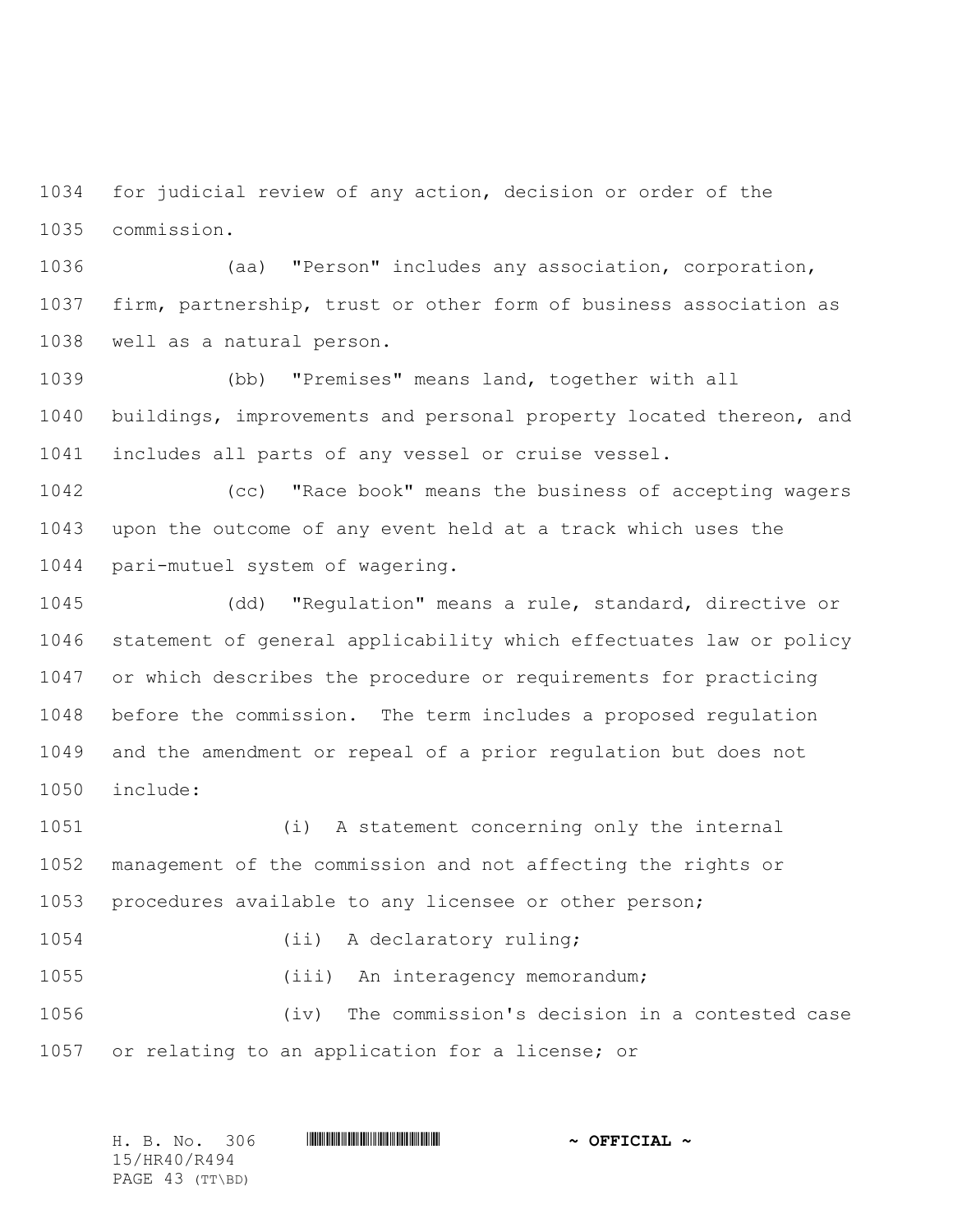(v) Any notice concerning the fees to be charged which are necessary for the administration of this chapter. (ee) "Respondent" means any licensee or other person against whom a complaint has been filed with the commission.

 (ff) "Slot machine" means any mechanical, electrical or other device, contrivance or machine which, upon insertion of a coin, token or similar object, or upon payment of any consideration, is available to play or operate, the play or operation of which, whether by reason of the skill of the operator or application of the element of chance, or both, may deliver or entitle the person playing or operating the machine to receive cash, premiums, merchandise, tokens or anything of value, whether the payoff is made automatically from the machine or in any other manner. The term does not include any antique coin machine as defined in Section 27-27-12.

 (gg) "Sports pool" means the business of accepting wagers on sporting events, except for athletic events, by any system or method of wagering other than the system known as the "pari-mutuel method of wagering."

 (hh) "State Tax Commission" or "department" means the Department of Revenue of the State of Mississippi.

 (ii) "Temporary work permit" means a work permit which is valid only for a period not to exceed ninety (90) days from its date of issue and which is not renewable.

H. B. No. 306 \*HR40/R494\* **~ OFFICIAL ~** 15/HR40/R494 PAGE 44 (TT\BD)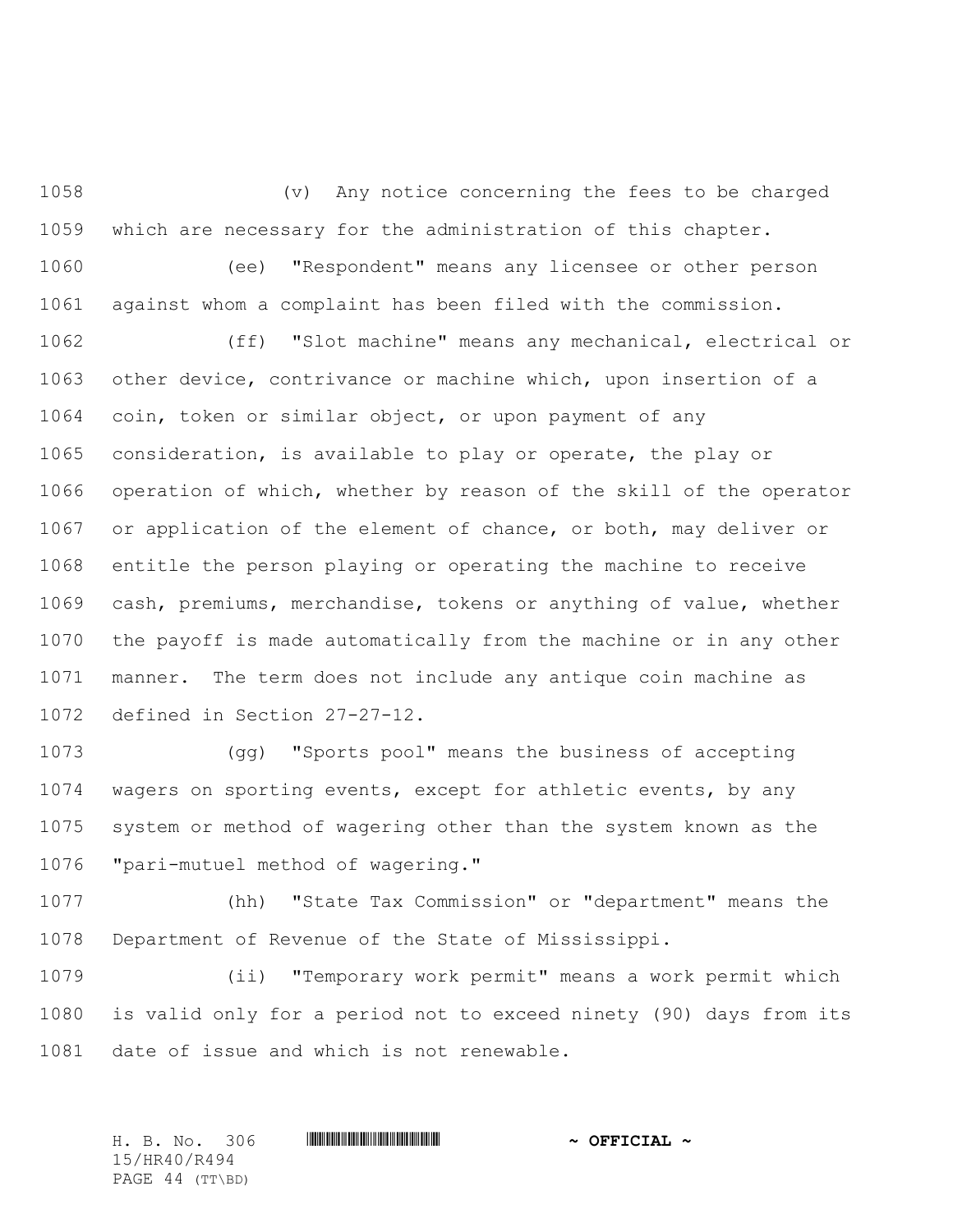(jj) "Vessel" or "cruise vessel" shall have the meanings ascribed to such terms under Section 27-109-1.

 (kk) "Work permit" means any card, certificate or permit issued by the commission, whether denominated as a work permit, registration card or otherwise, authorizing the employment of the holder as a gaming employee. A document issued by any governmental authority for any employment other than gaming is not a valid work permit for the purposes of this chapter.

 (ll) "School or training institution" means any school or training institution which is licensed by the commission to teach or train gaming employees pursuant to Section 75-76-34.

 (mm) "Cheat" means to alter the selection of criteria that determine:

(i) The rules of a game; or

 (ii) The amount or frequency of payment in a game. (nn) "Promotional activity" means an activity or event conducted or held for the purpose of promoting or marketing the individual licensed gaming establishment that is engaging in the promotional activity. The term includes, but is not limited to, a game of any kind other than as defined in paragraph (k) of this section, a tournament, a contest, a drawing, or a promotion of any kind.

 (2) In addition to the definitions set forth in subsection (1) of this section, the definitions set forth in Section 3 of

H. B. No. 306 \*HR40/R494\* **~ OFFICIAL ~** 15/HR40/R494 PAGE 45 (TT\BD)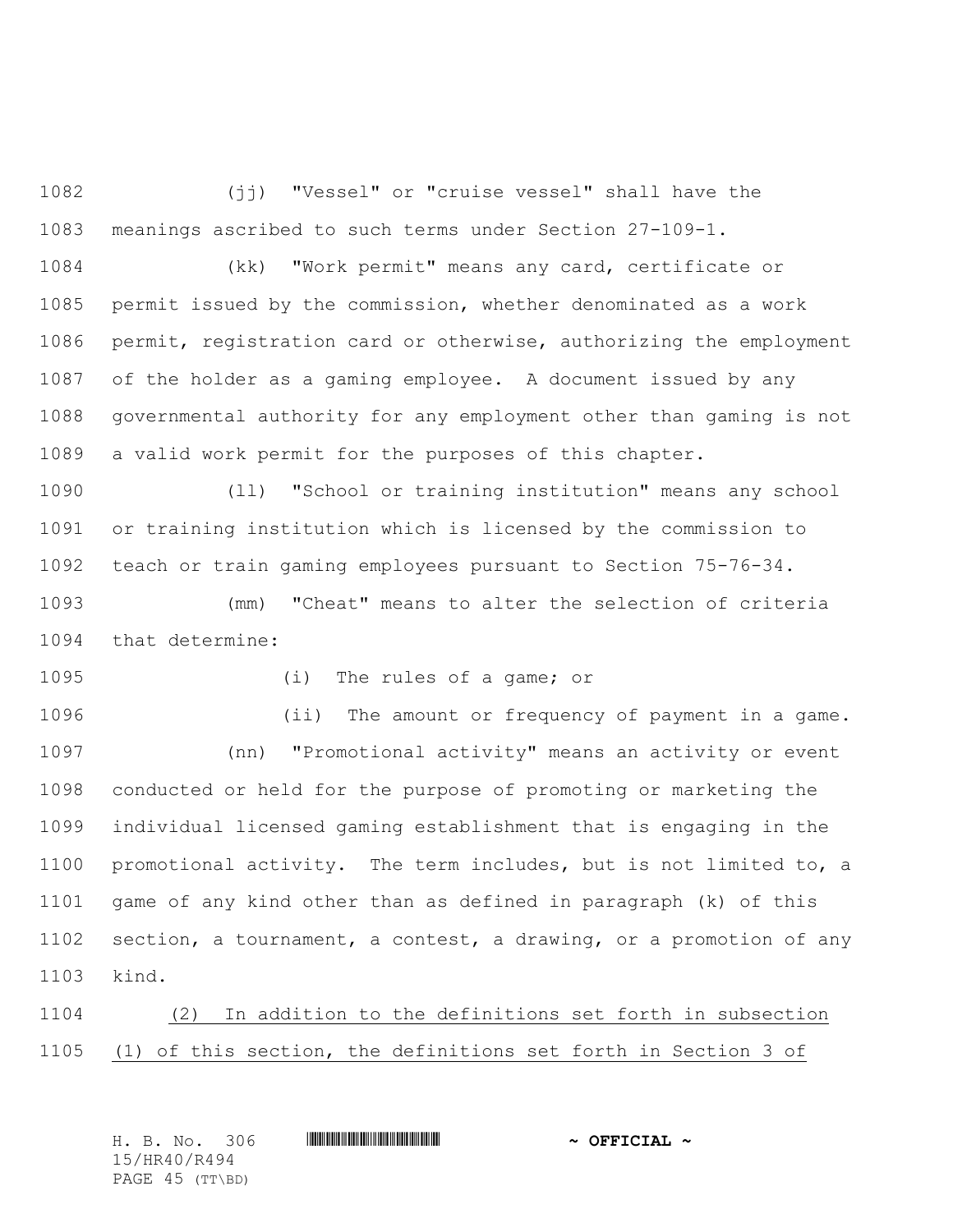this act shall apply to lawful Internet gaming as authorized in

Sections 1 through 19 of this act.

 **SECTION 21.** Section 75-76-33, Mississippi Code of 1972, is amended as follows:

 75-76-33. (1) The commission shall, from time to time, adopt, amend or repeal such regulations, consistent with the policy, objects and purposes of this chapter, as it may deem necessary or desirable in the public interest in carrying out the policy and provisions of this chapter. The commission shall comply with the Mississippi Administrative Procedures Law when adopting, amending or repealing any regulations authorized under this section or under any other provision of this chapter.

 (2) These regulations shall, without limiting the general powers herein conferred, include the following:

 (a) Prescribing the method and form of application which any applicant for a license or for a manufacturer's, seller's or distributor's license must follow and complete before consideration of his application by the executive director or the commission.

 (b) Prescribing the information to be furnished by any applicant or licensee concerning his antecedents, habits, character, associates, criminal record, business activities and financial affairs, past or present.

 (c) Prescribing the information to be furnished by a licensee relating to his employees.

H. B. No. 306 \*HR40/R494\* **~ OFFICIAL ~** 15/HR40/R494 PAGE 46 (TT\BD)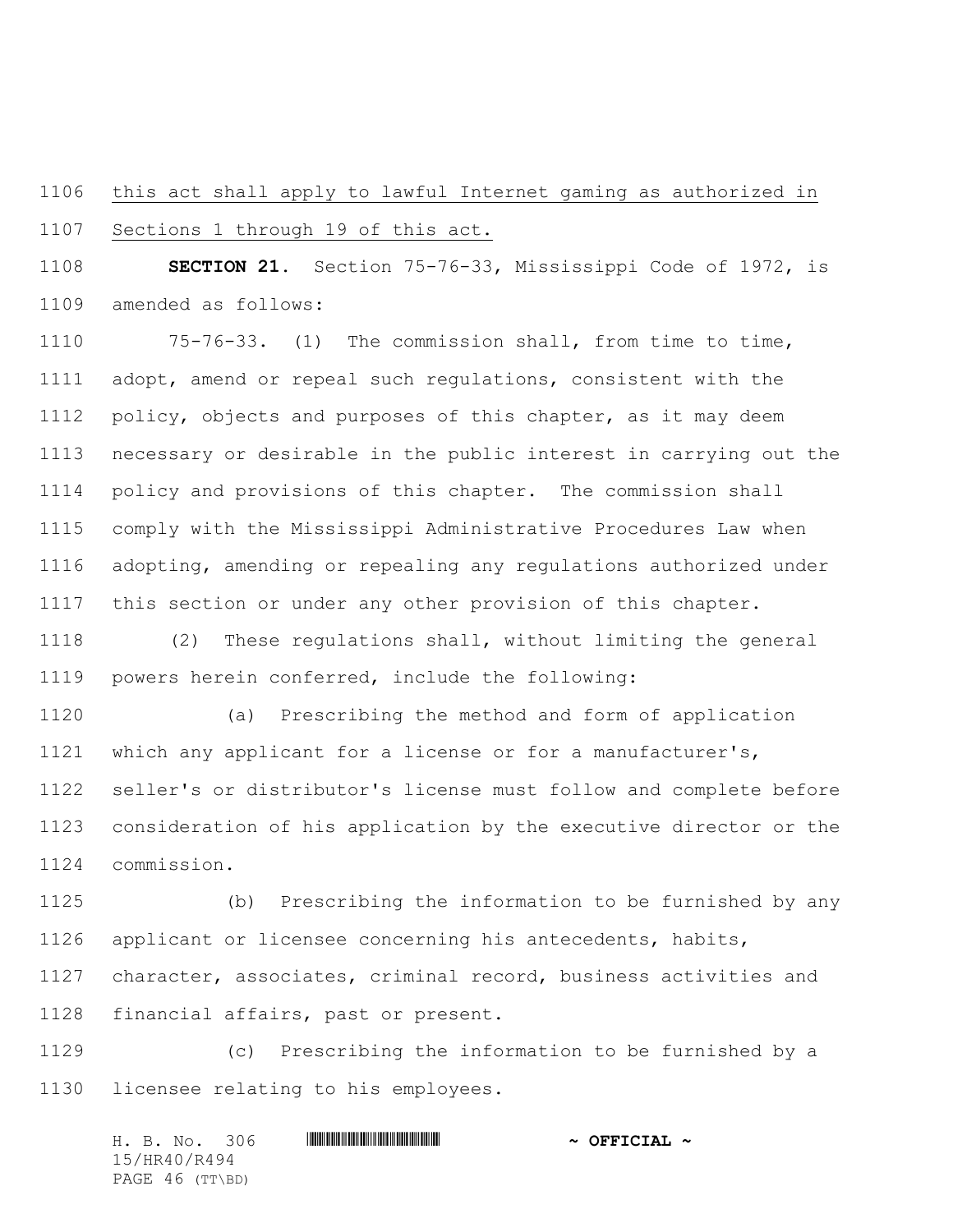(d) Requiring fingerprinting of an applicant or licensee, and gaming employees of a licensee, or other methods of identification and the forwarding of all fingerprints taken pursuant to regulation of the Federal Bureau of Investigation.

 (e) Prescribing the manner and procedure of all hearings conducted by the commission or any hearing examiner of the commission, including special rules of evidence applicable thereto and notices thereof.

 (f) Requiring any applicant to pay all or any part of the fees and costs of investigation of such applicant as may be determined by the commission under paragraph (g) of this subsection (2).

 (g) Prescribing the amounts of investigative fees only as authorized by regulations of the commission under paragraph (f) of this subsection, and collecting those fees. The commission shall adopt regulations setting the amounts of those fees at levels that will provide the commission with sufficient revenue, when combined with any other monies as may be deposited into the Mississippi Gaming Commission Fund created in Section 75-76-325, to carry out the provisions of this chapter without any state general funds. In calculating the amount of such fees, the commission shall:

 (i) Attempt to set the fees at levels that will create a balance in the Mississippi Gaming Commission Fund that does not exceed, at the end of any state fiscal year, two percent

H. B. No. 306 \*HR40/R494\* **~ OFFICIAL ~** 15/HR40/R494 PAGE 47 (TT\BD)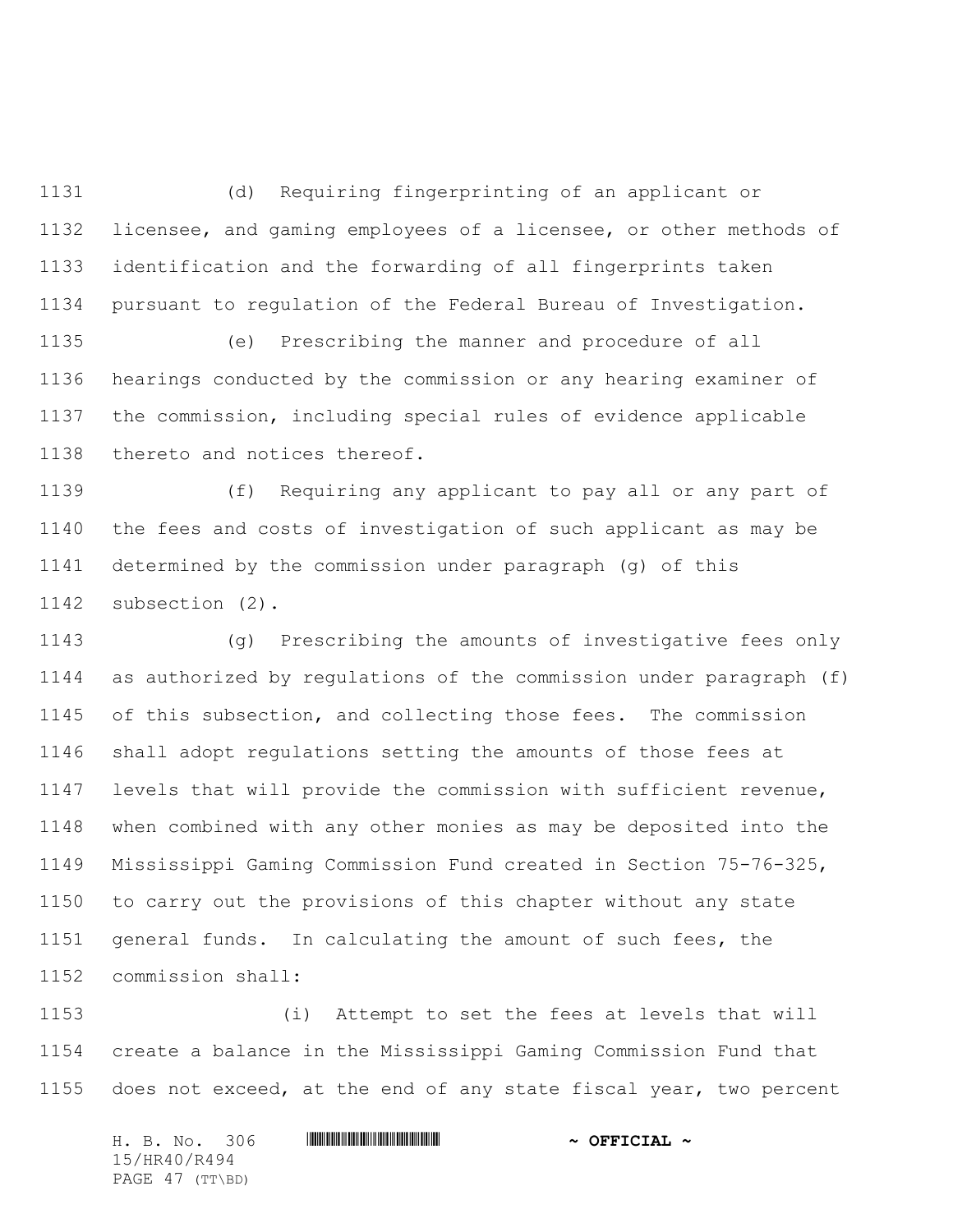(2%) of the projected amount of funds that will provide the commission with such sufficient revenue; and

 (ii) Demonstrate the reasonableness of the relationship between a fee and the actual costs of the investigative activity for which the fee is being prescribed.

 (h) Prescribing the manner and method of collection and payment of fees and issuance of licenses.

 (i) Prescribing under what conditions a licensee may be deemed subject to revocation or suspension of his license.

 (j) Requiring any applicant or licensee to waive any privilege with respect to any testimony at any hearing or meeting of the commission, except any privilege afforded by the Constitution of the United States or this state.

 (k) Defining and limiting the area, games and devices permitted, and the method of operation of such games and devices, for the purposes of this chapter.

 (l) Prescribing under what conditions the nonpayment of a gambling debt by a licensee shall be deemed grounds for revocation or suspension of his license.

 (m) Governing the use and approval of gambling devices and equipment.

 (n) Prescribing the qualifications of, and the conditions under which, attorneys, accountants and others are permitted to practice before the commission.

H. B. No. 306 \*HR40/R494\* **~ OFFICIAL ~** 15/HR40/R494 PAGE 48 (TT\BD)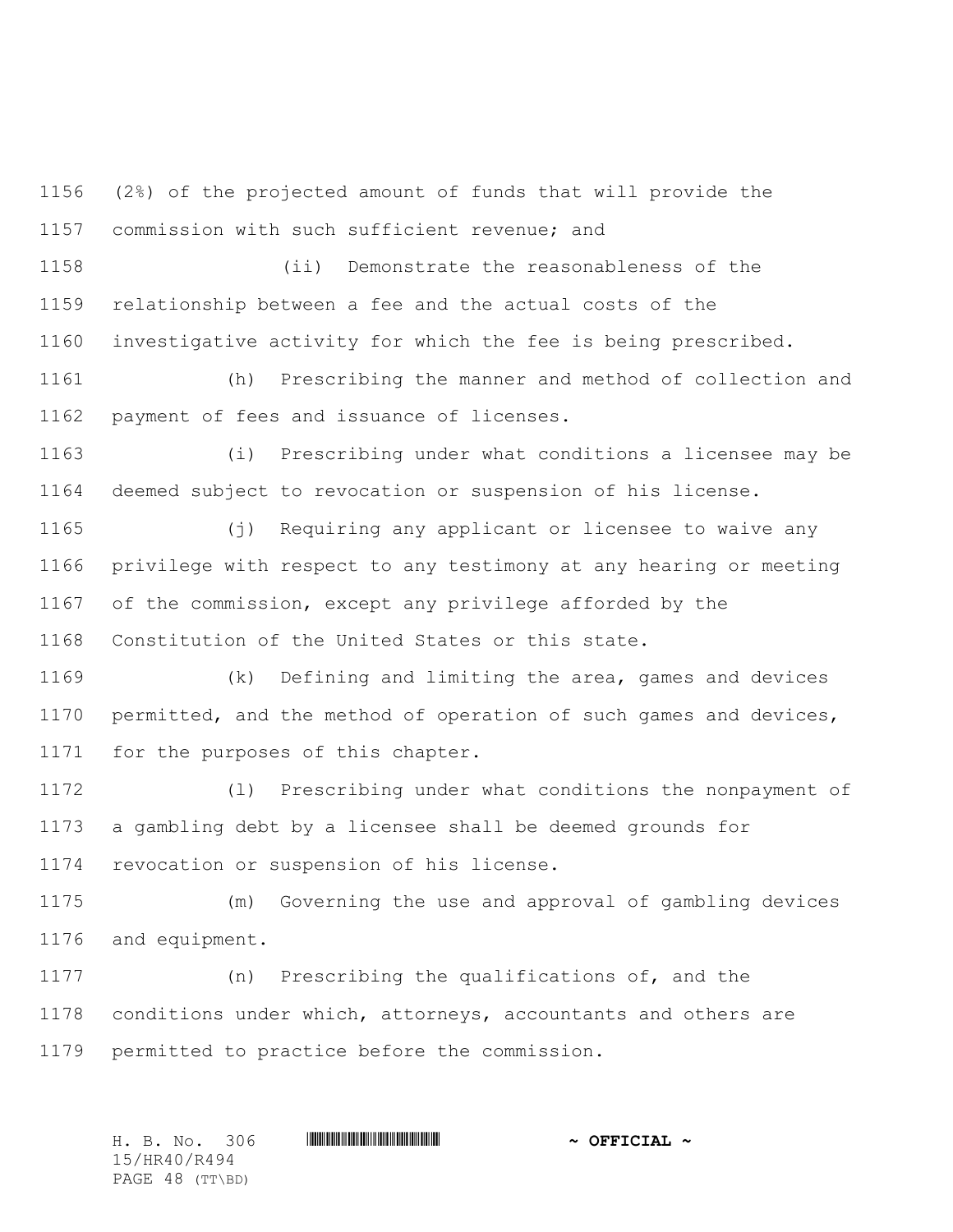(o) Restricting access to confidential information obtained under this chapter and ensuring that the confidentiality of such information is maintained and protected.

 (p) Prescribing the manner and procedure by which the executive director on behalf of the commission shall notify a county or a municipality wherein an applicant for a license desires to locate.

 (q) Prescribing the manner and procedure for an objection to be filed with the commission and the executive director by a county or municipality wherein an applicant for a license desires to locate.

 (3) Notwithstanding any other provision of law, each licensee shall be required to comply with the following regulations:

 (a) No wagering shall be allowed on the outcome of any athletic event, nor on any matter to be determined during an athletic event, nor on the outcome of any event, which does not 1197 take place on the premises, except as may be otherwise permitted under Sections 1 through 19 of this act pertaining to lawful Internet gaming.

 (b) No wager may be placed by, or on behalf of, any individual or entity or group, not present on a licensed vessel or cruise vessel.

 **SECTION 22.** Section 75-76-67, Mississippi Code of 1972, is brought forward as follows:

H. B. No. 306 \*HR40/R494\* **~ OFFICIAL ~** 15/HR40/R494 PAGE 49 (TT\BD)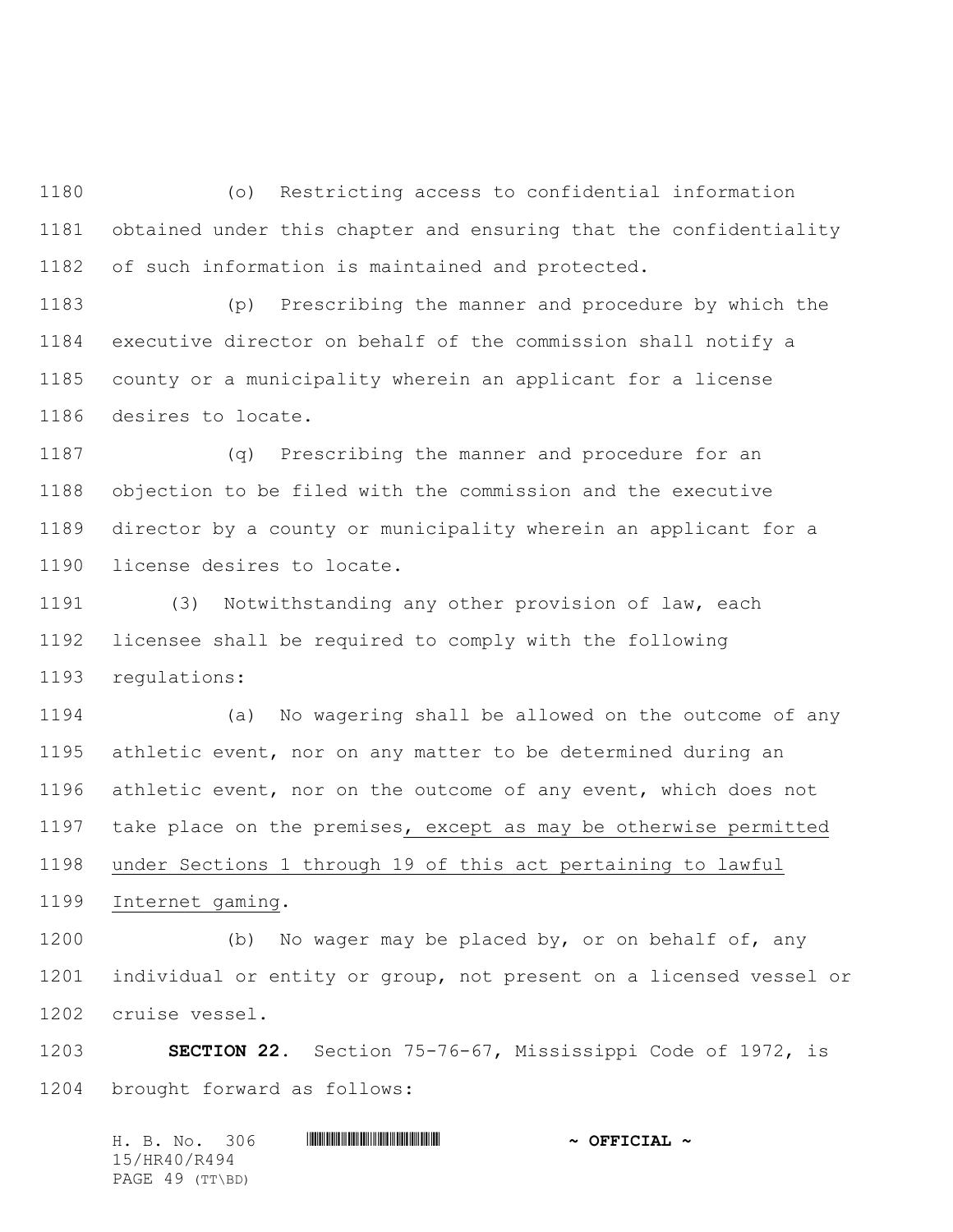75-76-67. (1) Any person who the commission determines is qualified to receive a license or be found suitable under the provisions of this chapter, having due consideration for the proper protection of the health, safety, morals, good order and general welfare of the inhabitants of the State of Mississippi and the declared policy of this state, may be issued a state gaming license or found suitable. The burden of proving his qualification to receive any license or be found suitable is on the applicant.

 (2) An application to receive a license or be found suitable shall not be granted unless the commission is satisfied that the applicant is:

1217 (a) A person of good character, honesty and integrity;

 (b) A person whose prior activities, criminal record, 1219 if any, reputation, habits and associations do not pose a threat to the public interest of this state or to the effective regulation and control of gaming, or create or enhance the dangers of unsuitable, unfair or illegal practices, methods and activities in the conduct of gaming or the carrying on of the business and financial arrangements incidental thereto; and

 (c) In all other respects qualified to be licensed or found suitable consistent with the declared laws of the state.

 (3) No person shall be granted a license or found suitable under the provisions of this chapter who has been convicted of a felony in any court of this state, another state, or the United

|  |              | H. B. No. 306   | $\sim$ OFFICIAL $\sim$ |
|--|--------------|-----------------|------------------------|
|  | 15/HR40/R494 |                 |                        |
|  |              | PAGE 50 (TT\BD) |                        |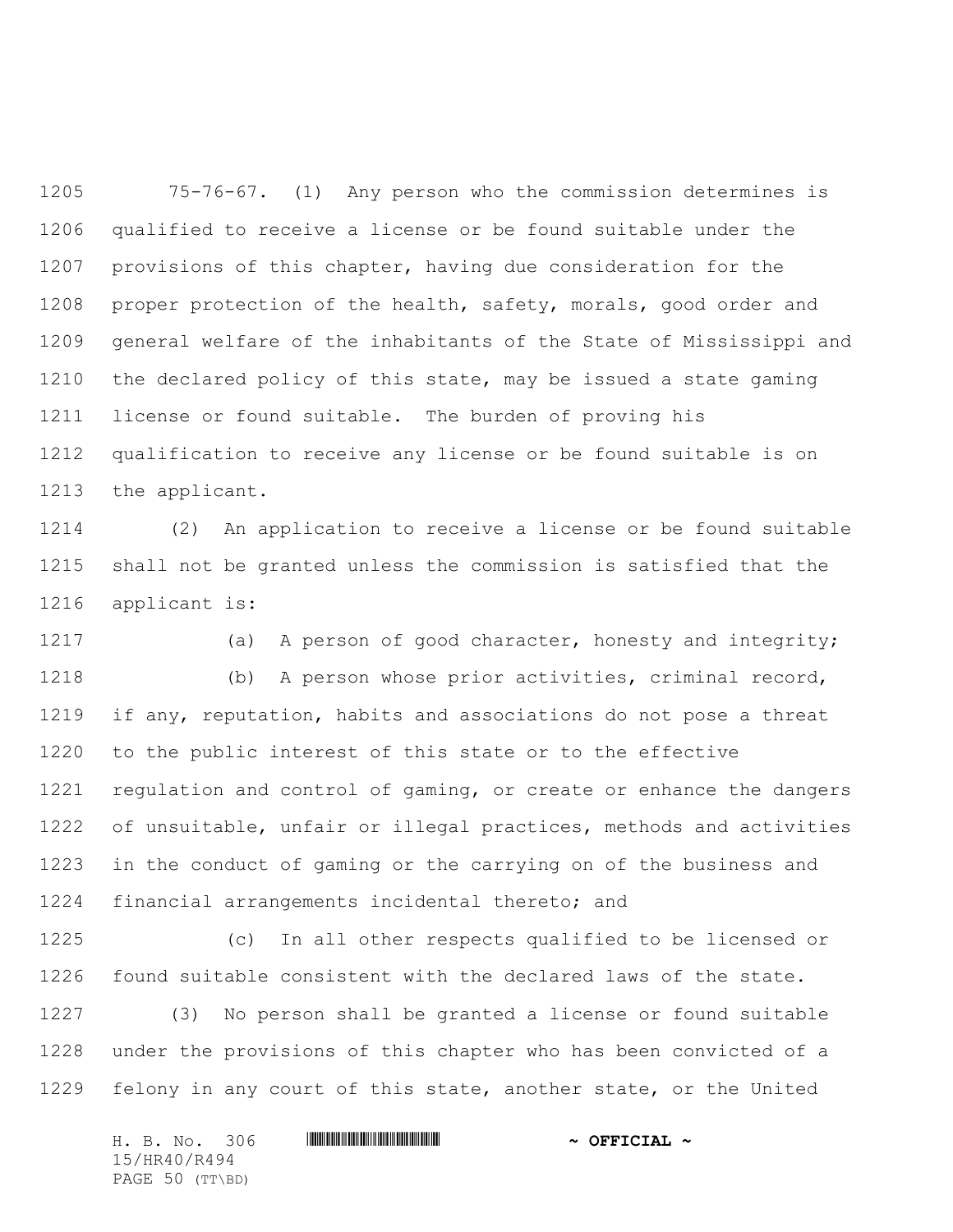States; and no person shall be granted a license or found suitable hereunder who has been convicted of a crime in any court of another state or the United States which, if committed in this state, would be a felony; and no person shall be granted a license or found suitable under the provisions of this chapter who has been convicted of a misdemeanor in any court of this state or of another state, when such conviction was for gambling, sale of alcoholic beverages to minors, prostitution, or procuring or inducing individuals to engage in prostitution.

 (4) A license to operate a gaming establishment shall not be granted unless the applicant has satisfied the commission that:

 (a) He has adequate business probity, competence and experience, in gaming or generally; and

 (b) The proposed financing of the entire operation is: (i) Adequate for the nature of the proposed operation; and

 (ii) From a suitable source. Any lender or other source of money or credit which the commission finds does not meet the standards set forth in subsection (2) may be deemed unsuitable.

 (5) An application to receive a license or be found suitable constitutes a request for a determination of the applicant's general character, integrity and ability to participate or engage in, or be associated with gaming. Any written or oral statement made in the course of an official proceeding of the commission or

|  |              | H. B. No. 306   | $\sim$ OFFICIAL $\sim$ |
|--|--------------|-----------------|------------------------|
|  | 15/HR40/R494 |                 |                        |
|  |              | PAGE 51 (TT\BD) |                        |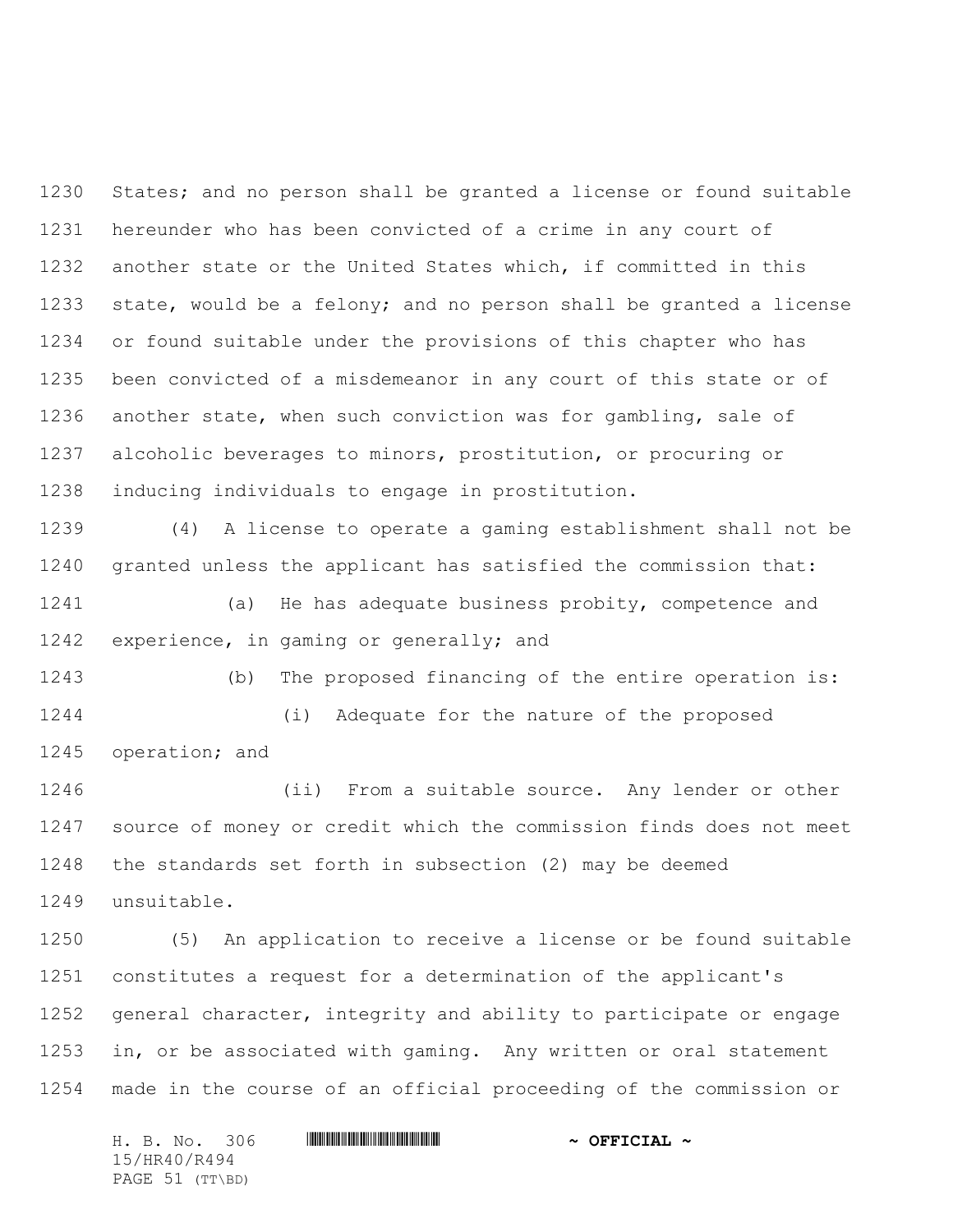the executive director or any witness testifying under oath which is relevant to the purpose of the proceeding is absolutely privileged and does not impose liability for defamation or constitute a ground for recovery in any civil action.

 (6) The commission may, in its discretion, grant a license to a corporation which has complied with the provisions of this chapter.

 (7) The commission may, in its discretion, grant a license to a limited partnership which has complied with the provisions of this chapter.

 (8) No limited partnership, except one whose sole limited partner is a publicly traded corporation which has registered with the commission, or business trust or organization or other association of a quasi-corporate character is eligible to receive or hold any license under this chapter unless all persons having 1270 any direct or indirect interest therein of any nature whatsoever, whether financial, administrative, policymaking or supervisory, are individually qualified to be licensed under the provisions of this chapter.

 (9) The commission may, by regulation, limit the number of persons who may be financially interested and the nature of their interest in any corporation or other organization or association licensed under this chapter, and may establish such other qualifications of licenses as the commission, in its discretion,

15/HR40/R494 PAGE 52 (TT\BD)

H. B. No. 306 \*HR40/R494\* **~ OFFICIAL ~**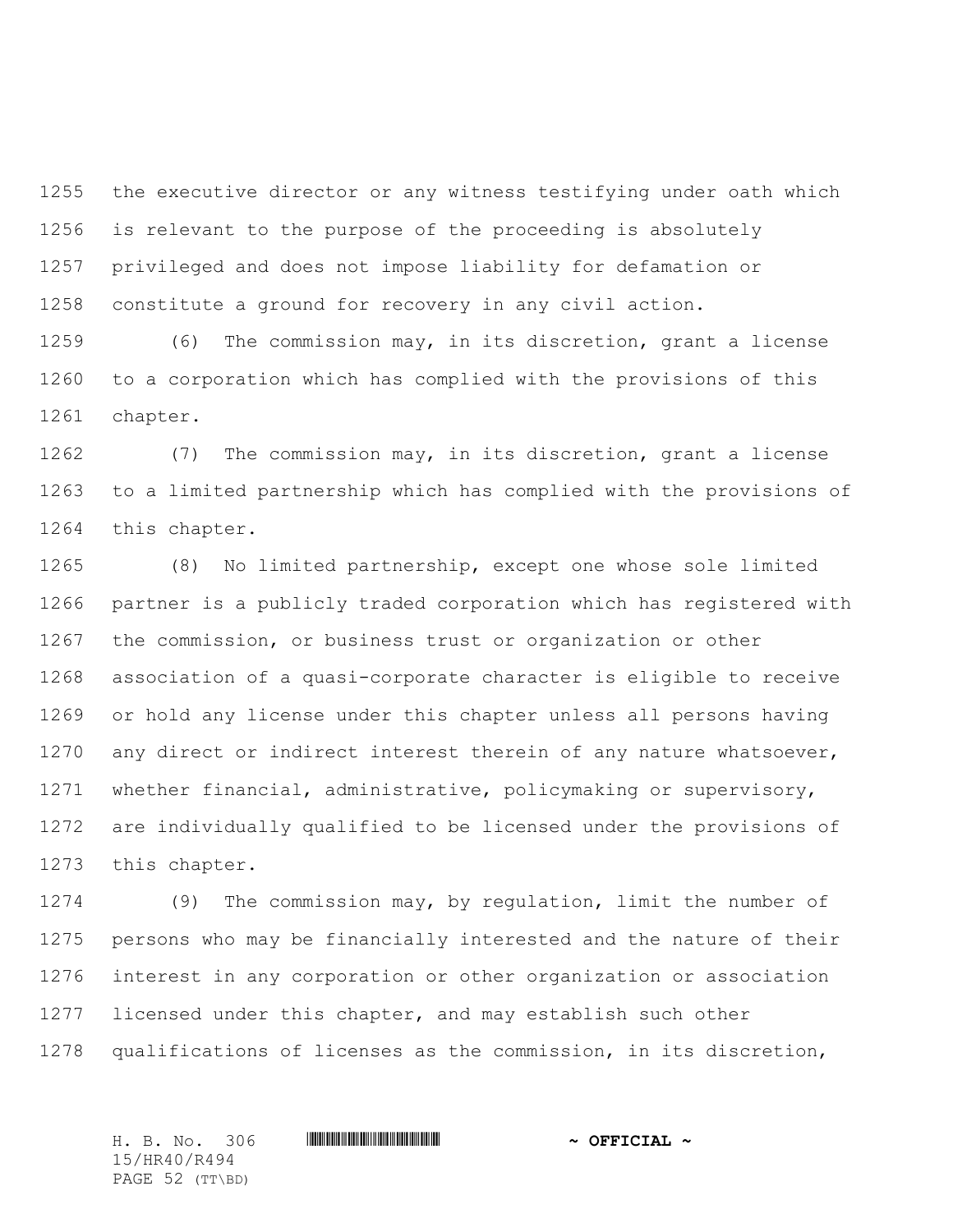deems to be in the public interest and consistent with the declared policy of the state.

 **SECTION 23.** Section 75-76-79, Mississippi Code of 1972, is amended as follows:

 75-76-79. (1) (a) Except as otherwise provided in paragraphs (b) and (c) of this subsection, it is unlawful for any person, either as owner, lessee or employee, whether for hire or not, to operate, carry on, conduct or maintain any form of manufacture, selling or distribution of any gaming device for use or play in Mississippi or for distribution outside of Mississippi without first procuring and maintaining all required federal and state licenses.

 (b) A lessor who specifically acquires equipment for a capital lease is not required to be licensed under this section.

 (c) The holder of a state gaming license or the holding company of a corporate licensee may, within two (2) years after cessation of business or upon specific approval by the executive director, dispose of by sale in a manner approved by the executive director, any or all of its gaming devices, including slot machines, without a distributor's license. In cases of bankruptcy of a state gaming licensee or foreclosure of a lien by a bank or other person holding a security interest for which gaming devices are security, in whole or in part, for the lien, the executive director may authorize the disposition of the gaming devices without requiring a distributor's license.

H. B. No. 306 \*HR40/R494\* **~ OFFICIAL ~** 15/HR40/R494 PAGE 53 (TT\BD)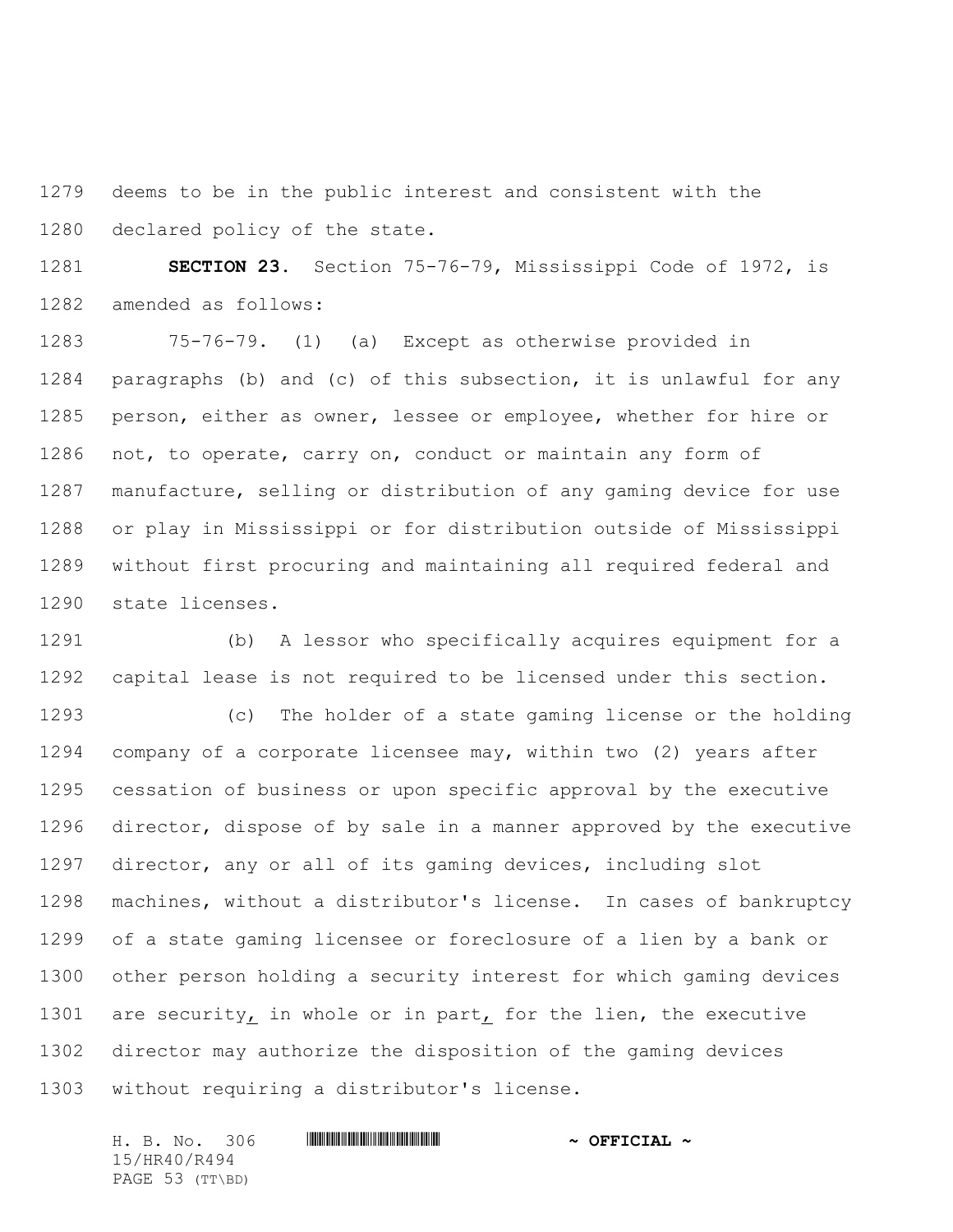(d) Any person whom the commission determines is a suitable person to receive a license under the provisions of this section may be issued a manufacturer's or distributor's license. The burden of proving his qualification to receive or hold a license under this section is at all times on the applicant or licensee.

 (e) Every person who must be licensed pursuant to this section is subject to the provisions of Sections 75-76-199 through 75-76-265, unless exempted from those provisions by the commission.

 (f) The commission may exempt, for any purpose, a manufacturer, seller or distributor from the provisions of Sections 75-76-199 through 75-76-265, if the commission determines that the exemption is consistent with the purposes of this chapter.

 (g) As used in this section, "holding company" has the meaning ascribed to it in Section 75-76-199.

 (2) If the commission determines that a manufacturer or distributor is unsuitable to receive or hold a license:

 (a) No new gaming device or associated equipment manufactured by the manufacturer or distributed by the distributor 1325 may be approved;

 (b) Any previously approved device or associated equipment manufactured by the manufacturer or distributed by the distributor is subject to revocation of approval if the reasons

H. B. No. 306 \*HR40/R494\* **~ OFFICIAL ~** 15/HR40/R494 PAGE 54 (TT\BD)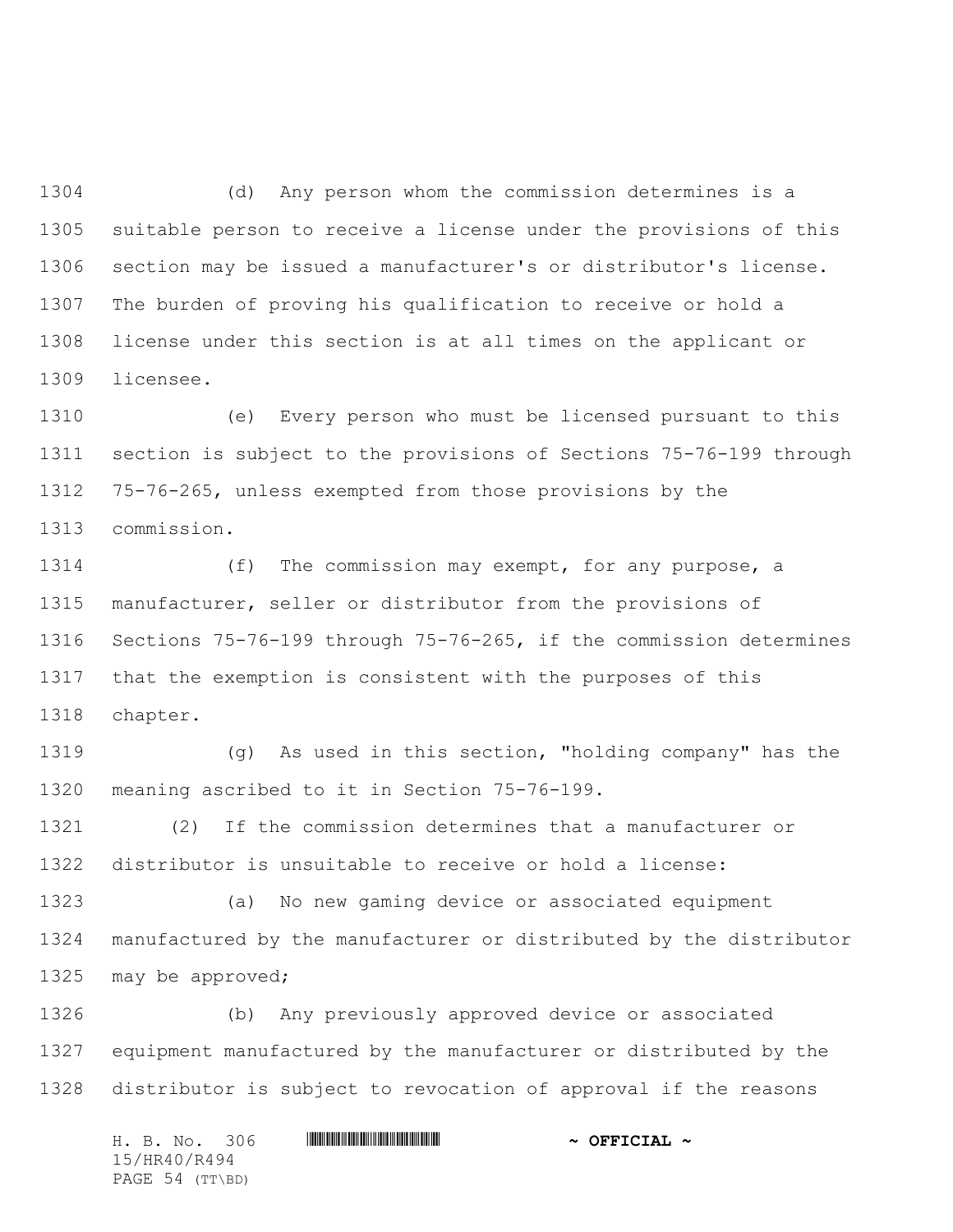for the denial of the license also apply to that device or associated equipment;

 (c) No new device or associated equipment manufactured by the manufacturer or distributed by the distributor may be sold, transferred or offered for use or play in Mississippi; and

 (d) Any association or agreement between the manufacturer or distributor and a licensee must be terminated, unless otherwise provided by the commission. An agreement between such a manufacturer or distributor of gaming devices or associated equipment and a licensee shall be deemed to include a provision for its termination without liability on the part of the licensee upon a finding by the commission that the manufacturer is unsuitable to be associated with a gaming enterprise. Failure to include that condition in the agreement is not a defense in any action brought pursuant to this section to terminate the agreement.

 (3) Failure of a licensee to terminate any association or agreement with a manufacturer or distributor of gaming devices or associated equipment after receiving notice of a determination of unsuitability, the denial of a license or failure to file a timely application for a license, is an unsuitable method of operation. (4) There is hereby imposed and levied on each applicant for

 a manufacturer's, seller's or distributor's license under this section an annual license fee in the following amount:

H. B. No. 306 \*HR40/R494\* **~ OFFICIAL ~** 15/HR40/R494 PAGE 55 (TT\BD)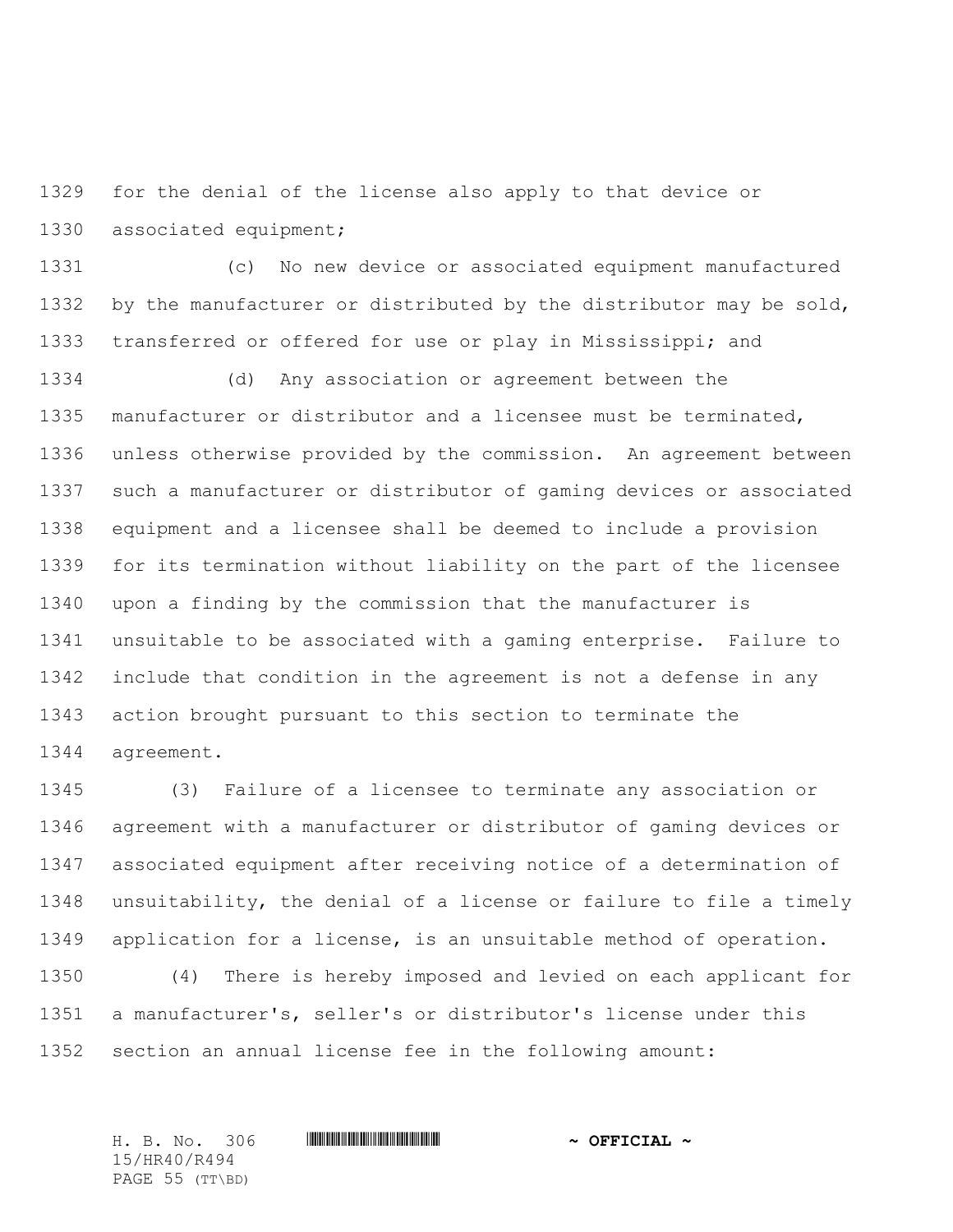(a) For the issuance or continuation of a manufacturer's license, One Thousand Dollars (\$1,000.00).

 (b) For the issuance or continuation of a seller's or distributor's license, Five Hundred Dollars (\$500.00).

 This fee is to be paid by the applicant to the **\* \* \*** Department of Revenue on or before the filing of the application for a manufacturer's, seller's or distributor's license by the applicant. Upon such payment the **\* \* \*** Commissioner of Revenue shall certify to the executive director that such fee has been paid by the applicant.

 Except for those amounts that a person issued a manufacturer's license under this section may charge for goods supplied or services rendered, the person holding the manufacturer's license may not be directly reimbursed by a holder of a gaming license for the cost of any fee paid by the person for the issuance or continuation of such a license, whether imposed under this section or any other provision of this chapter.

 (5) A manufacturer or distributor of associated equipment who sells, transfers or offers the associated equipment for use or play in Mississippi may be required by the executive director to file an application for a finding of suitability to be a manufacturer or distributor of associated equipment.

 Any person who directly or indirectly involves himself in the sale, transfer or offering for use or play in Mississippi of associated equipment who is not otherwise required to be licensed

|  | H. B. No. 306   |  | $\sim$ OFFICIAL $\sim$ |
|--|-----------------|--|------------------------|
|  | 15/HR40/R494    |  |                        |
|  | PAGE 56 (TT\BD) |  |                        |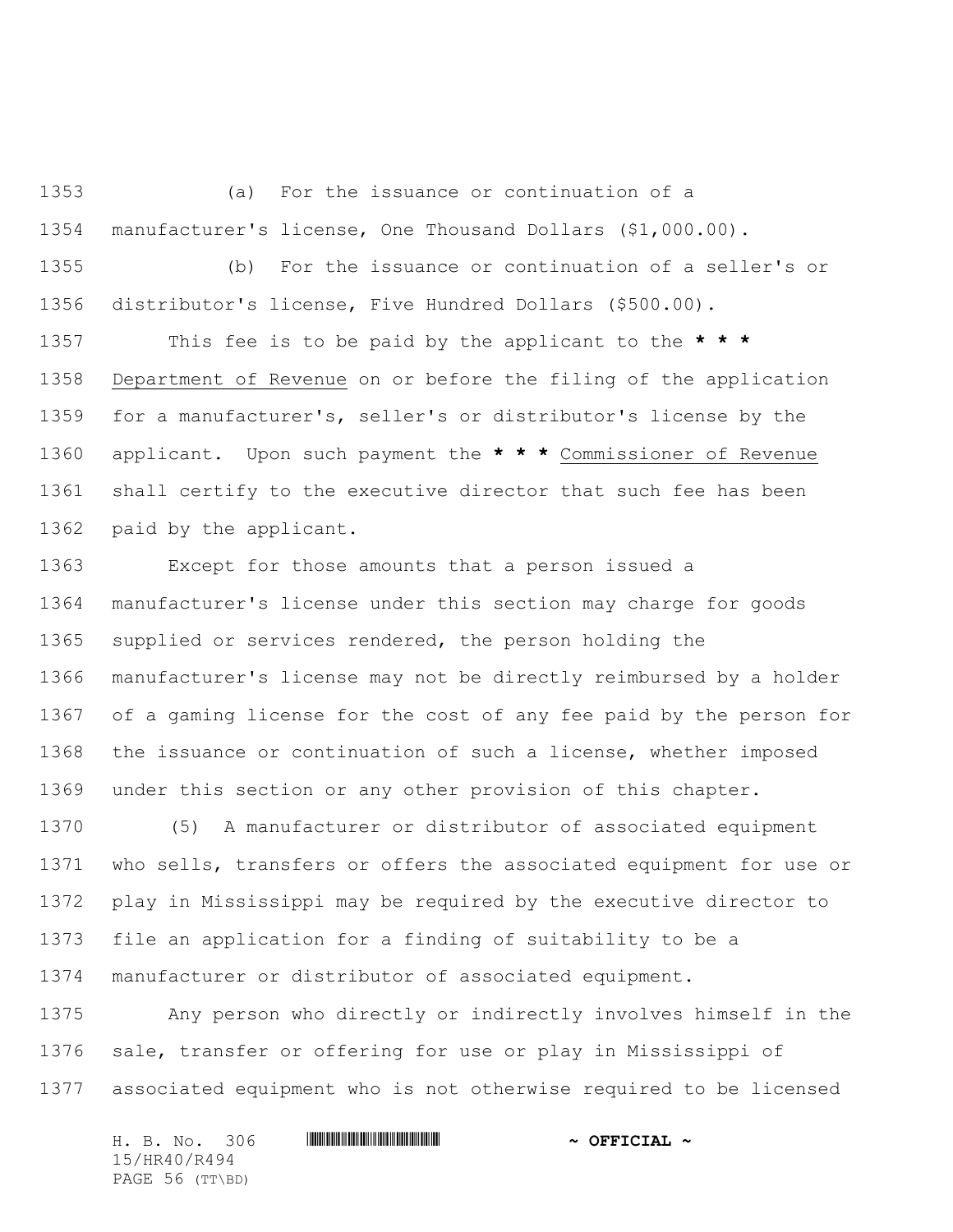as a manufacturer or distributor may be required by the executive director to file an application for a finding of suitability to be a manufacturer or distributor of associated equipment.

 If an application for a finding of suitability is not submitted within thirty (30) days after demand by the executive director, he may pursue any remedy or combination of remedies provided in this chapter.

 (6) The executive director and his employees may inspect every gaming device which is manufactured, sold or distributed:

 (a) For use in this state, before the gaming device is put into play.

 (b) In this state for use outside this state, before the gaming device is shipped out of this state.

 The executive director may inspect every gaming device which is offered for play within this state by a licensee.

 The executive director may inspect all associated equipment which is manufactured, sold or distributed for use in this state before the equipment is installed or used by a gaming licensee.

 In addition to all other fees and charges imposed by this chapter, the executive director may determine an inspection fee with regard to each manufacturer, seller or distributor which must not exceed the actual cost of inspection and investigation. Upon such determination, the executive director shall certify to the **\* \* \*** Commissioner of Revenue the amount of the inspection fee and the name and address of the applicant. Upon such

|              |  | H. B. No. 306   |  | $\sim$ OFFICIAL $\sim$ |
|--------------|--|-----------------|--|------------------------|
| 15/HR40/R494 |  |                 |  |                        |
|              |  | PAGE 57 (TT\BD) |  |                        |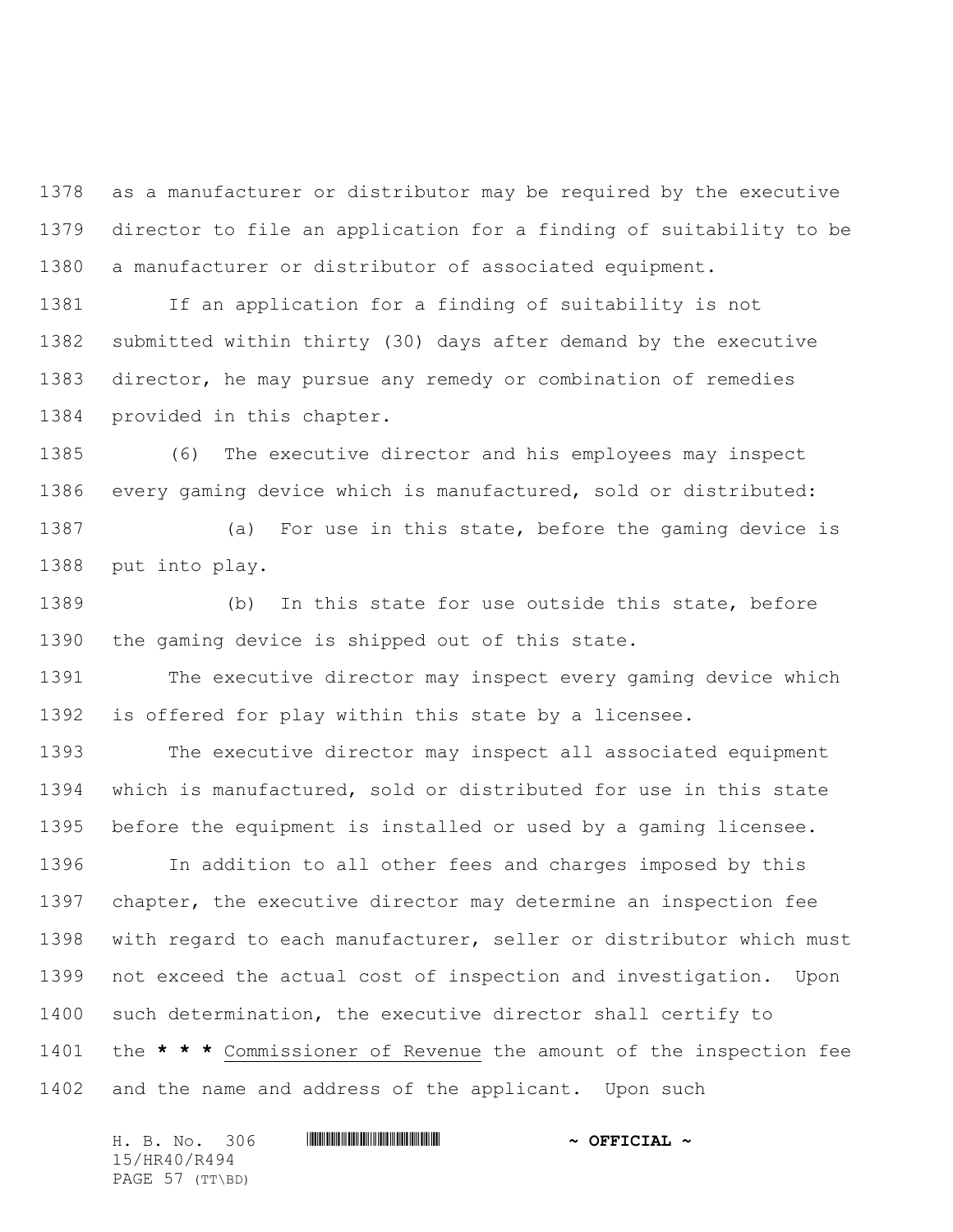certification the **\* \* \*** Department of Revenue shall proceed to assess and collect such inspection fee from the applicant.

 **SECTION 24.** Section 75-76-81, Mississippi Code of 1972, is amended as follows:

 75-76-81. Except as otherwise provided in this section, the Chairman of the State Tax Commission shall assess and collect all taxes, fees, licenses, interest, penalties, damages and fines imposed by this chapter, and is hereby empowered to promulgate rules and regulations to administer such collections. Any records 1412 or other documents submitted by the licensee, or on his behalf, to the Mississippi Gaming Commission or executive director shall be made available to the Chairman of the State Tax Commission or his authorized agent upon written request.

 The gross revenue fees levied by this chapter shall be due and payable on or before the twentieth day of the month next succeeding the month in which the fees accrue except as otherwise provided. The licensee shall make a return showing the gross revenue and compute the fee due for the period.

 Except for fees imposed under Section 75-76-33(2)(f), all administrative provisions of the sales tax law, and amendments thereto, including those which provide for collection and administrative appeals procedures, fix damages, penalties and interest for failure to comply with the provisions of said sales tax law, and all other requirements and duties imposed upon any licensee or taxpayer, shall apply to all persons liable for taxes,

H. B. No. 306 \*HR40/R494\* **~ OFFICIAL ~** 15/HR40/R494 PAGE 58 (TT\BD)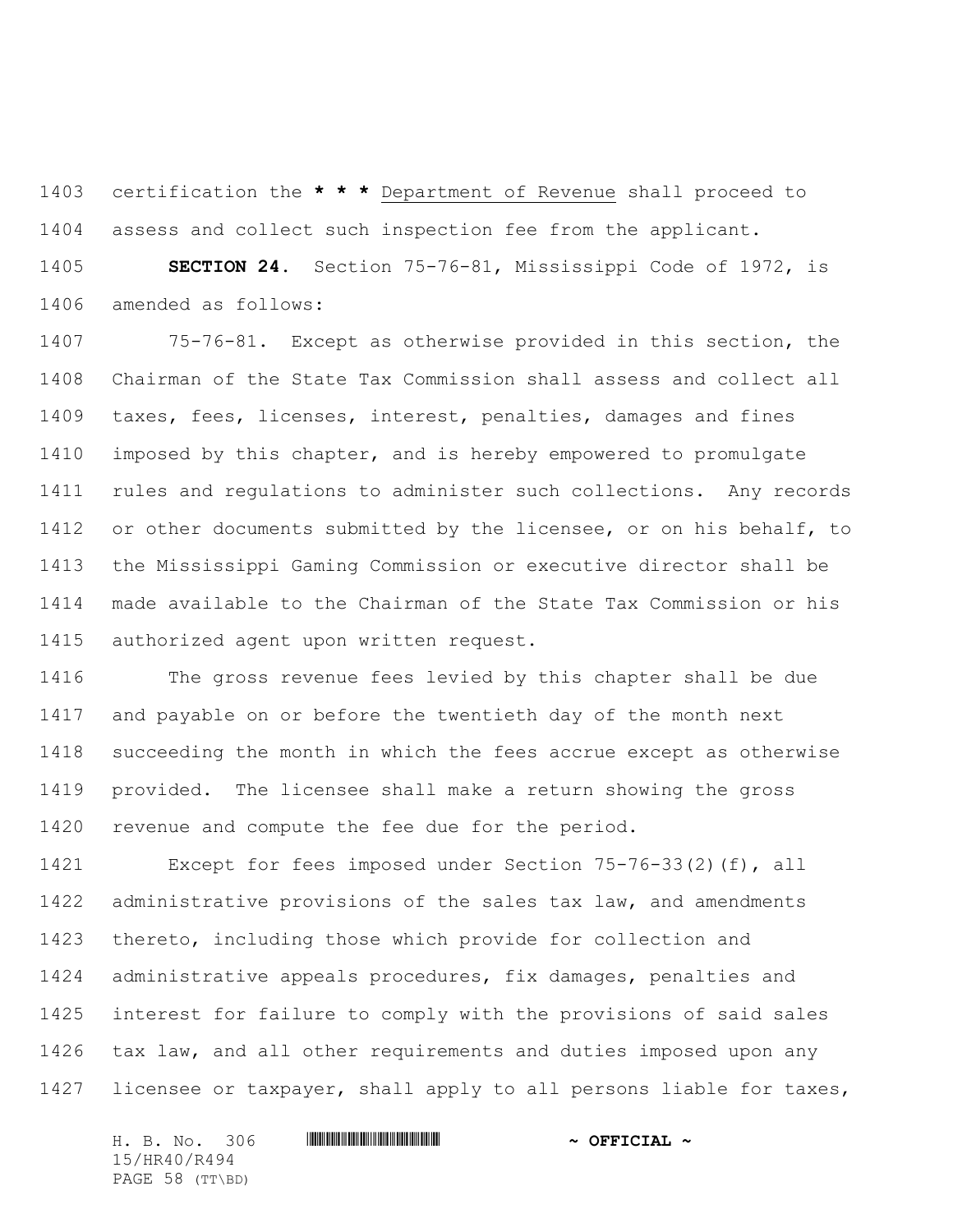fees and all other monies imposed under the provisions of this chapter. However, fines or other assessments levied by the Mississippi Gaming Commission or the executive director will not be considered due and payable until thirty (30) days after final determination of such fines or assessments. The Chairman of the State Tax Commission shall exercise all power and authority and perform all duties with respect to licensees or taxpayers under this chapter as are provided in said sales tax law, except where there is conflict, then the provisions of this chapter shall control.

 The Mississippi Gaming Commission shall assess and collect all fees imposed under Section 75-76-33(2)(f) and shall deposit the funds received from the fees into the Mississippi Gaming Commission Fund created in Section 75-76-325. The commission shall also assess and collect all fees imposed under Sections 1 through 19 of this act and shall deposit the funds received from the fees in the manner prescribed under Sections 1 through 19 of this act.

 The determination and/or assessment of any taxes, fees, licenses, interest, penalties, damages and fines under this chapter by the Chairman of the State Tax Commission, the Executive Director of the Mississippi Gaming Commission or the Mississippi Gaming Commission shall be prima facie correct.

 **SECTION 25.** Section 75-76-101, Mississippi Code of 1972, is amended as follows:

|  |              | H. B. No. 306   |  | $\sim$ OFFICIAL $\sim$ |
|--|--------------|-----------------|--|------------------------|
|  | 15/HR40/R494 |                 |  |                        |
|  |              | PAGE 59 (TT\BD) |  |                        |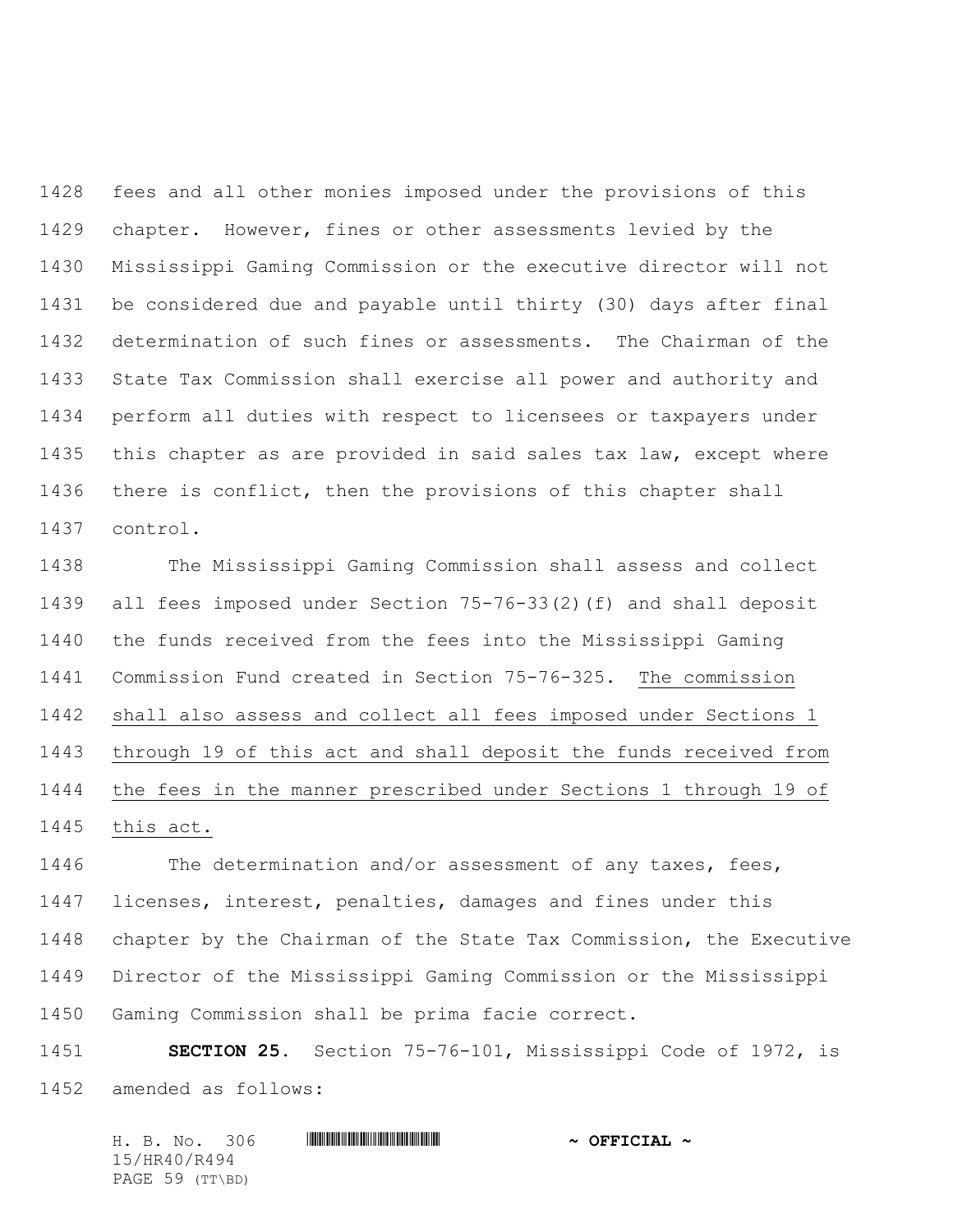75-76-101. (1) Except as otherwise provided in Sections 1 1454 through 19 of this act, all gaming must be conducted with chips, tokens or other instrumentalities approved by the executive director or with the legal tender of the United States.

 (2) Except as otherwise provided in Sections 1 through 19 of this act, no licensee shall permit participation by a person in a game conducted in the licensed gaming establishment if such person is not physically present in the licensed gaming establishment 1461 during the period of time when such game is being conducted, and all games and the participation of patrons therein shall be entirely located and conducted on the licensed premises.

 **SECTION 26.** Section 75-76-129, Mississippi Code of 1972, is amended as follows:

 **[Through June 30, 2022, this section shall read as follows:]**  75-76-129. On or before the last day of each month all taxes, fees, interest, penalties, damages, fines or other monies collected by the **\* \* \*** Department of Revenue during that month under the provisions of this chapter, with the exception of (a) the local government fees imposed under Section 75-76-195, and (b) an amount equal to Three Million Dollars (\$3,000,000.00) of the revenue collected pursuant to the fee imposed under Section 75-76-177(1)(c) shall be paid by the **\* \* \*** Department of Revenue to the State Treasurer to be deposited in the State General Fund. The local government fees shall be distributed by the **\* \* \*** Department of Revenue pursuant to Section 75-76-197. An amount

H. B. No. 306 \*HR40/R494\* **~ OFFICIAL ~** 15/HR40/R494 PAGE 60 (TT\BD)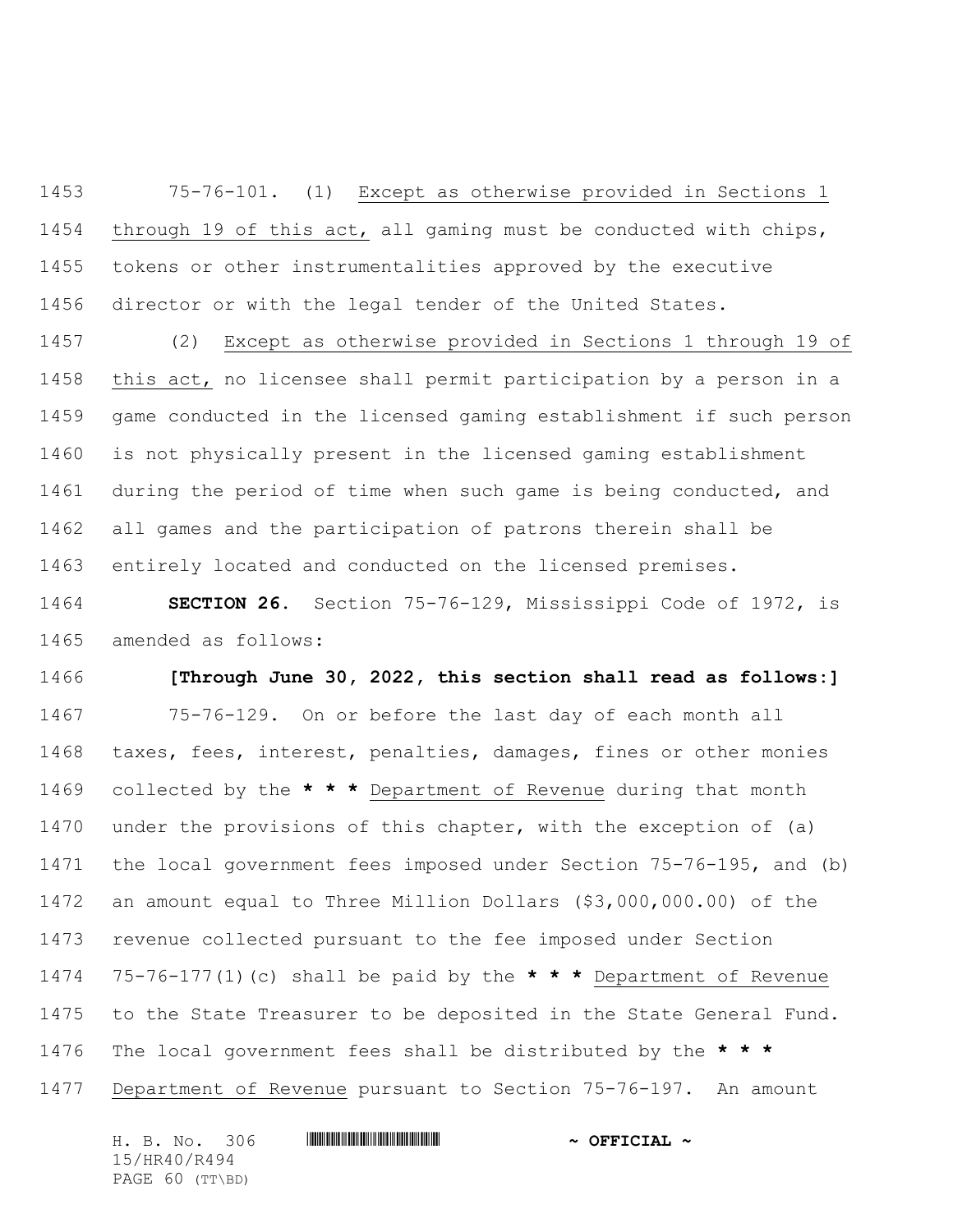equal to Three Million Dollars (\$3,000,000.00) of the revenue collected during that month pursuant to the fee imposed under Section 75-76-177(1)(c) shall be deposited by the **\* \* \*** Department of Revenue into the bond sinking fund created in Section 65-39-3.

 **[From and after July 1, 2022, this section shall read as follows:]**

 75-76-129. On or before the last day of each month, all taxes, fees, interest, penalties, damages, fines or other monies collected by the **\* \* \*** Department of Revenue during that month under the provisions of this chapter, with the exception of the local government fees imposed under Section 75-76-195, shall be paid by the **\* \* \*** Department of Revenue to the State Treasurer to be deposited in the State General Fund. The local government fees shall be distributed by the **\* \* \*** Department of Revenue pursuant to Section 75-76-197.

 **SECTION 27.** Section 75-76-155, Mississippi Code of 1972, is amended as follows:

 75-76-155. (1) A person under the age of twenty-one (21) years shall not:

 (a) Play, be allowed to play, place wagers, or collect winnings, whether personally or through an agent, from any gaming authorized under this chapter.

(b) Be employed as a gaming employee.

 (2) Except as otherwise provided in Sections 1 through 19 of this act, any licensee, employee, dealer or other person who

H. B. No. 306 \*HR40/R494\* **~ OFFICIAL ~** 15/HR40/R494 PAGE 61 (TT\BD)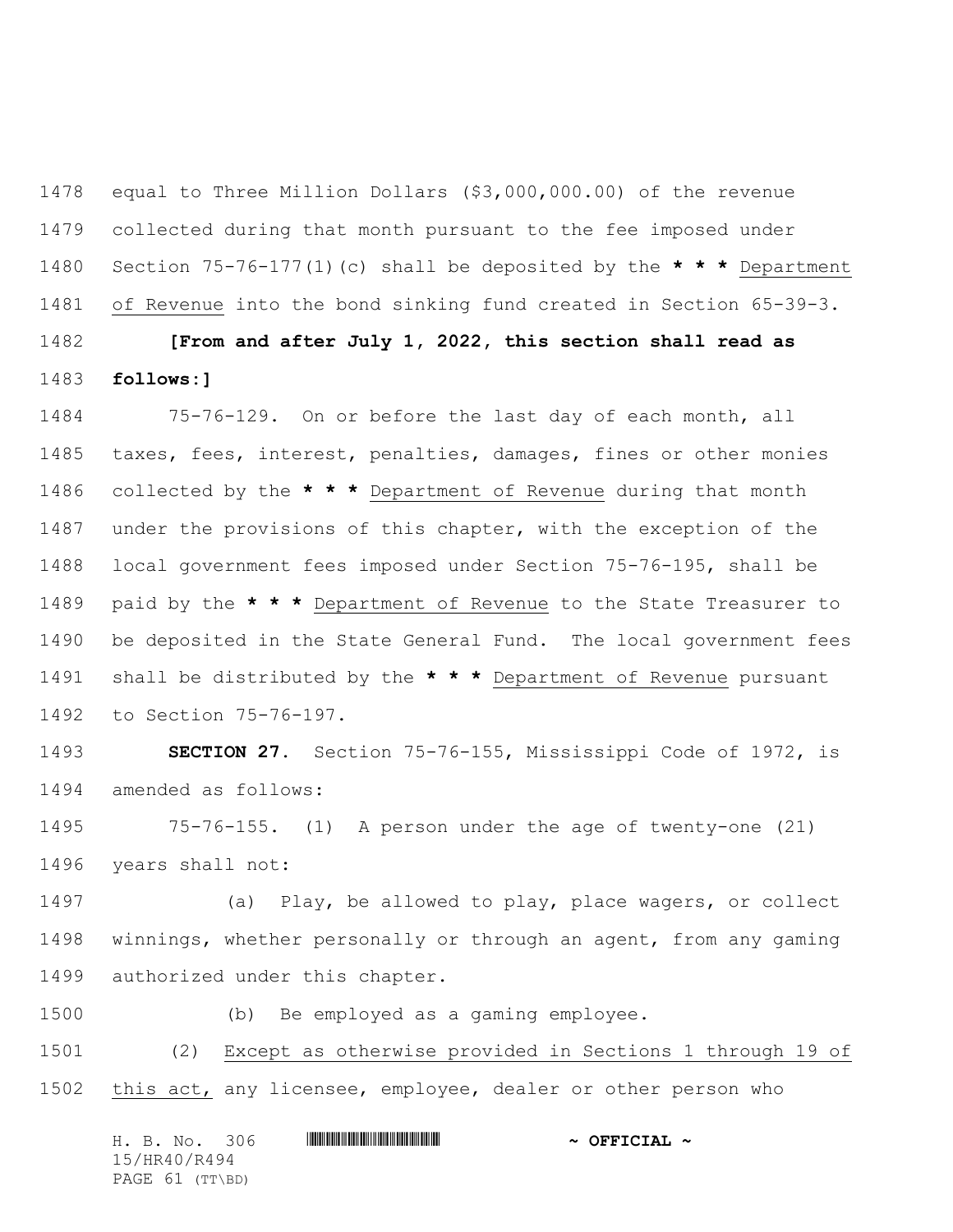violates or permits the violation of any of the provisions of this section, and any person under twenty-one (21) years of age who violates any of the provisions of this section shall, upon conviction, be punished by a fine of not more than One Thousand Dollars (\$1,000.00) or imprisoned in the county jail not more than six (6) months, or by both such fine and imprisonment.

 (3) Except as otherwise provided in Sections 1 through 19 of this act, in any prosecution or other proceeding for the violation of any of the provisions of this section, it is no excuse for the licensee, employee, dealer or other person to plead that he believed the person to be twenty-one (21) years old or over.

 **SECTION 28.** Section 75-76-157, Mississippi Code of 1972, is amended as follows:

 75-76-157. (1) Except as provided in Sections 75-76-159 through 75-76-165, and in Sections 1 through 19 of this act, inclusive, gaming debts not evidenced by a credit instrument are void and unenforceable and do not give rise to any administrative or civil cause of action.

 (2) Except as otherwise provided in Sections 1 through 19 of this act, a claim by a patron of a licensee for payment of a gaming debt not evidenced by a credit instrument, and a dispute between a licensee and a patron associated with a promotional activity as defined in Section 75-76-5(mm), shall be resolved by the executive director in accordance with Sections 75-76-159 through 75-76-165, inclusive. The resolution of such a claim or

H. B. No. 306 \*HR40/R494\* **~ OFFICIAL ~** 15/HR40/R494 PAGE 62 (TT\BD)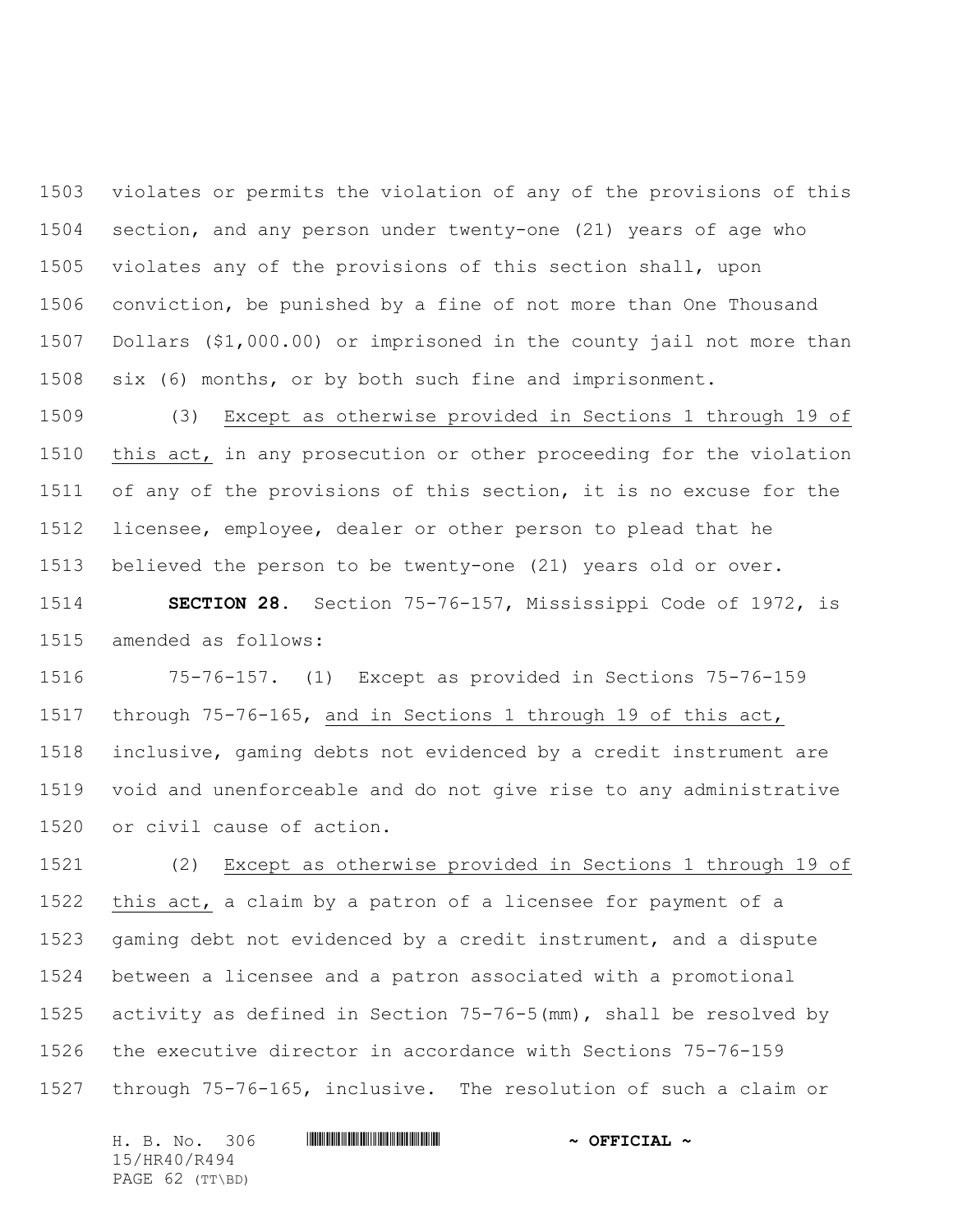dispute by the executive director shall include any claims for alleged winnings or losses, or the award or distribution of cash, prizes, benefits, tickets or any other item of value associated with the promotional activity, or the manner in which the specific event at which the award or distribution from the promotional activity is conducted; however, the authority granted under this subsection (2) regarding a promotional activity does not provide the executive director or the commission with any additional authority, not otherwise granted by law, to regulate the promotional activity with regard to those matters pertaining exclusively to the operational or administrative aspects of the promotional activity that occur in advance of such specific event at which the award or distribution is conducted.

 **SECTION 29.** Section 75-76-177, Mississippi Code of 1972, is amended as follows:

 75-76-177. (1) From and after August 1, 1990, there is hereby imposed and levied on each gaming licensee a license fee based upon all the gross revenue of the licensee as follows:

 (a) Four percent (4%) of all the gross revenue of the licensee which does not exceed Fifty Thousand Dollars (\$50,000.00) per calendar month;

 (b) Six percent (6%) of all the gross revenue of the licensee which exceeds Fifty Thousand Dollars (\$50,000.00) per calendar month and does not exceed One Hundred Thirty-four Thousand Dollars (\$134,000.00) per calendar month; and

H. B. No. 306 \*HR40/R494\* **~ OFFICIAL ~** 15/HR40/R494 PAGE 63 (TT\BD)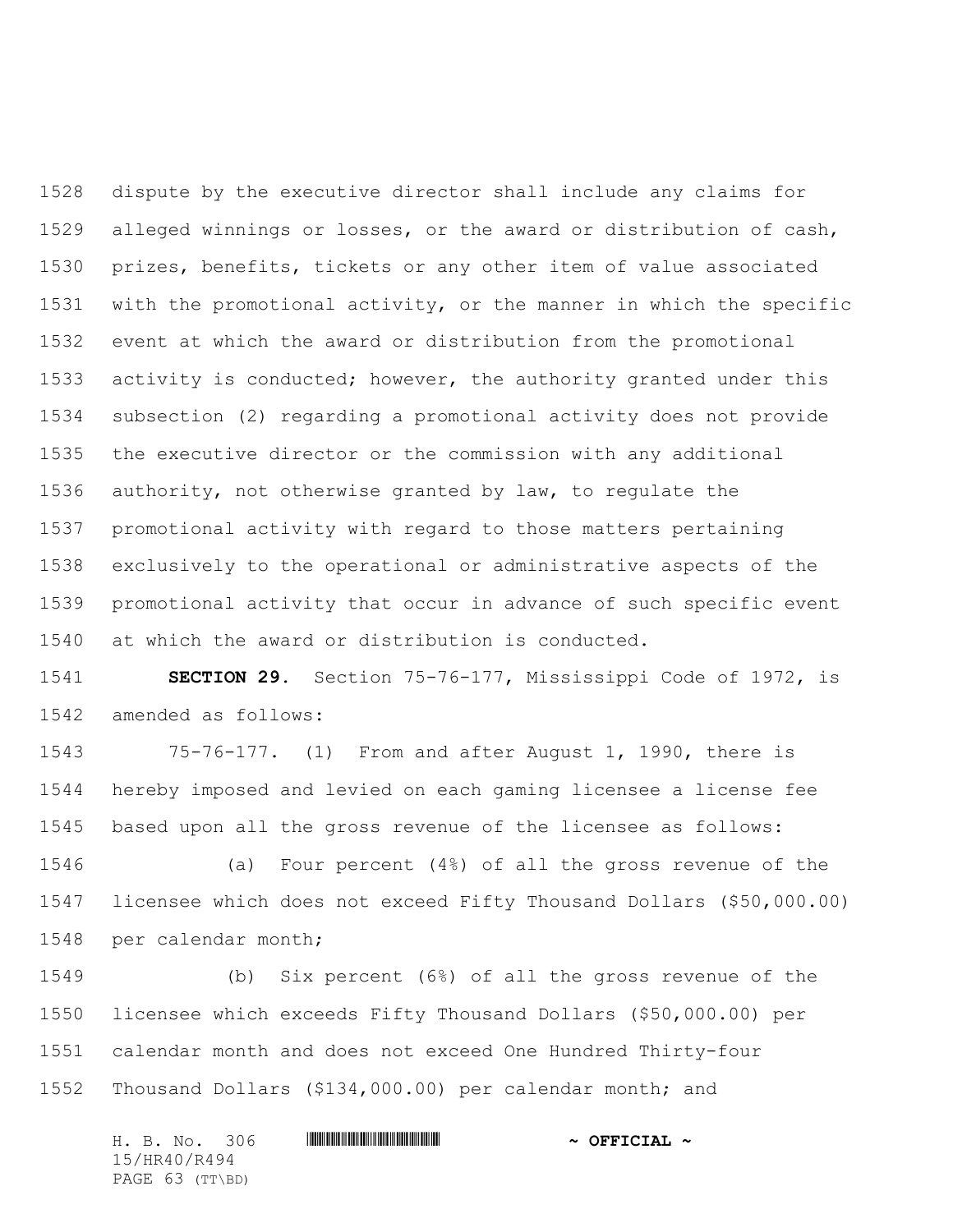(c) Eight percent (8%) of all the gross revenue of the licensee which exceeds One Hundred Thirty-four Thousand Dollars (\$134,000.00) per calendar month.

 (2) All revenue received from any game or gaming device which is leased for operation on the premises of the licensee-owner to a person other than the owner thereof or which is located in an area or space on such premises which is leased by the licensee-owner to any such person, must be attributed to the owner for the purposes of this section and be counted as part of the gross revenue of the owner. The lessee is liable to the owner for his proportionate share of such license fees.

 (3) If the amount of license fees required to be reported and paid pursuant to this section is later determined to be greater or less than the amount actually reported and paid by the licensee, the **\* \* \*** Commissioner of Revenue shall:

 (a) Assess and collect the additional license fees determined to be due, with interest thereon until paid; or (b) Refund any overpayment, with interest thereon, to the licensee.

 Interest must be computed, until paid, at the rate of one percent (1%) per month from the first day of the first month following either the due date of the additional license fees or the date of overpayment.

15/HR40/R494 PAGE 64 (TT\BD)

H. B. No. 306 \*HR40/R494\* **~ OFFICIAL ~**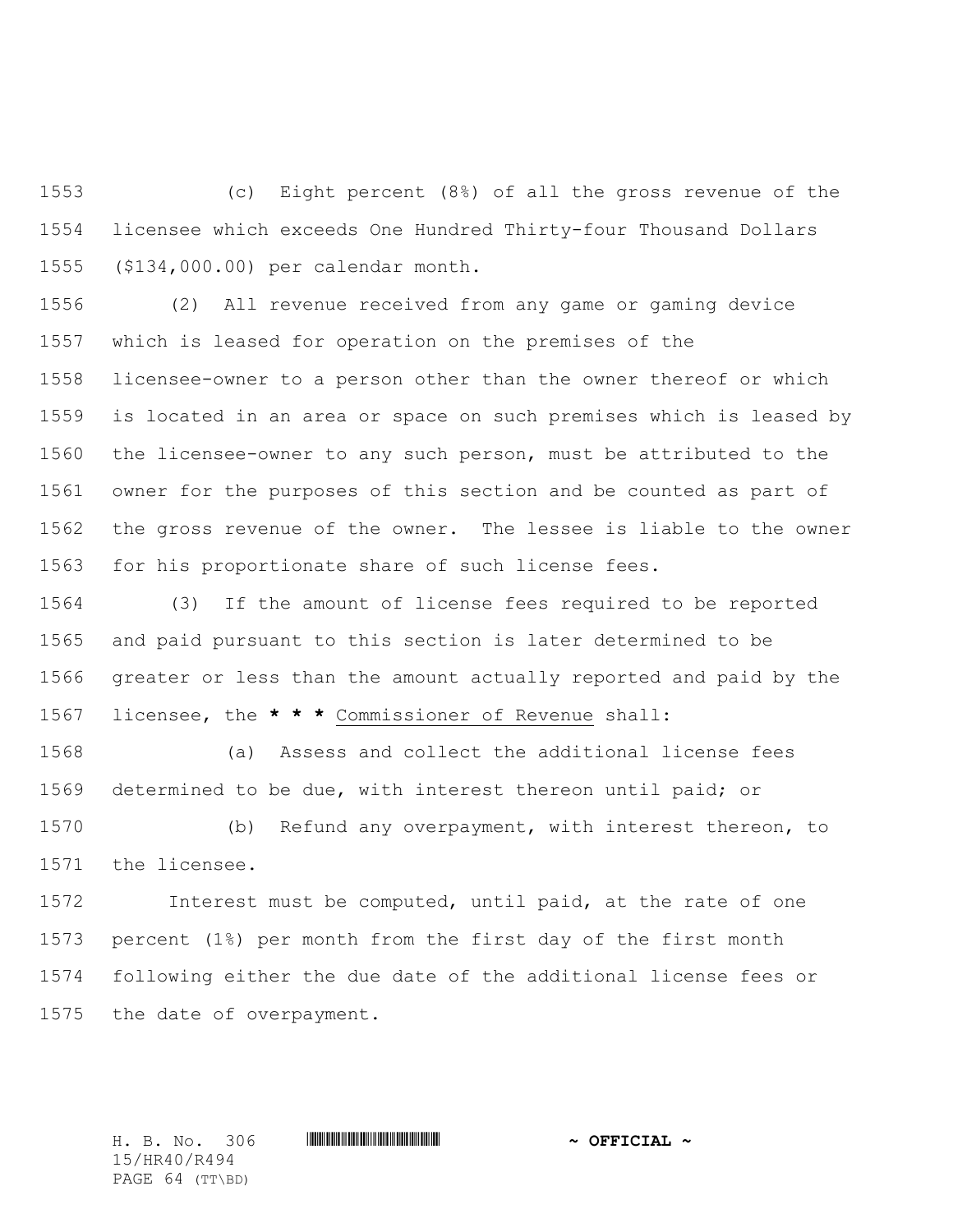(4) Failure to pay the fees provided for in this section when they are due for continuation of a license shall be deemed a surrender of the license.

 (5) All fees imposed under the provisions of Sections 1 through 19 of this act shall be in addition to the fees imposed under subsections (1) through (4) of this section.

 **SECTION 30.** Section 75-76-191, Mississippi Code of 1972, is amended as follows:

 75-76-191. (1) In addition to any other state gaming license fees provided for in this chapter, from and after August 1, 1990, there is hereby imposed and levied on each applicant for a state gaming license a license fee to be determined on the basis of the following annual rates:

 (a) From establishments operating or to operate ten (10) games or less:

 (i) Those establishments operating or to operate one (1) game, the sum of Fifty Dollars (\$50.00).

 (ii) Those establishments operating or to operate two (2) games, the sum of One Hundred Dollars (\$100.00).

 (iii) Those establishments operating or to operate three (3) games, the sum of Two Hundred Dollars (\$200.00).

 (iv) Those establishments operating or to operate four (4) games, the sum of Three Hundred Seventy-five Dollars (\$375.00).

H. B. No. 306 \*HR40/R494\* **~ OFFICIAL ~** 15/HR40/R494 PAGE 65 (TT\BD)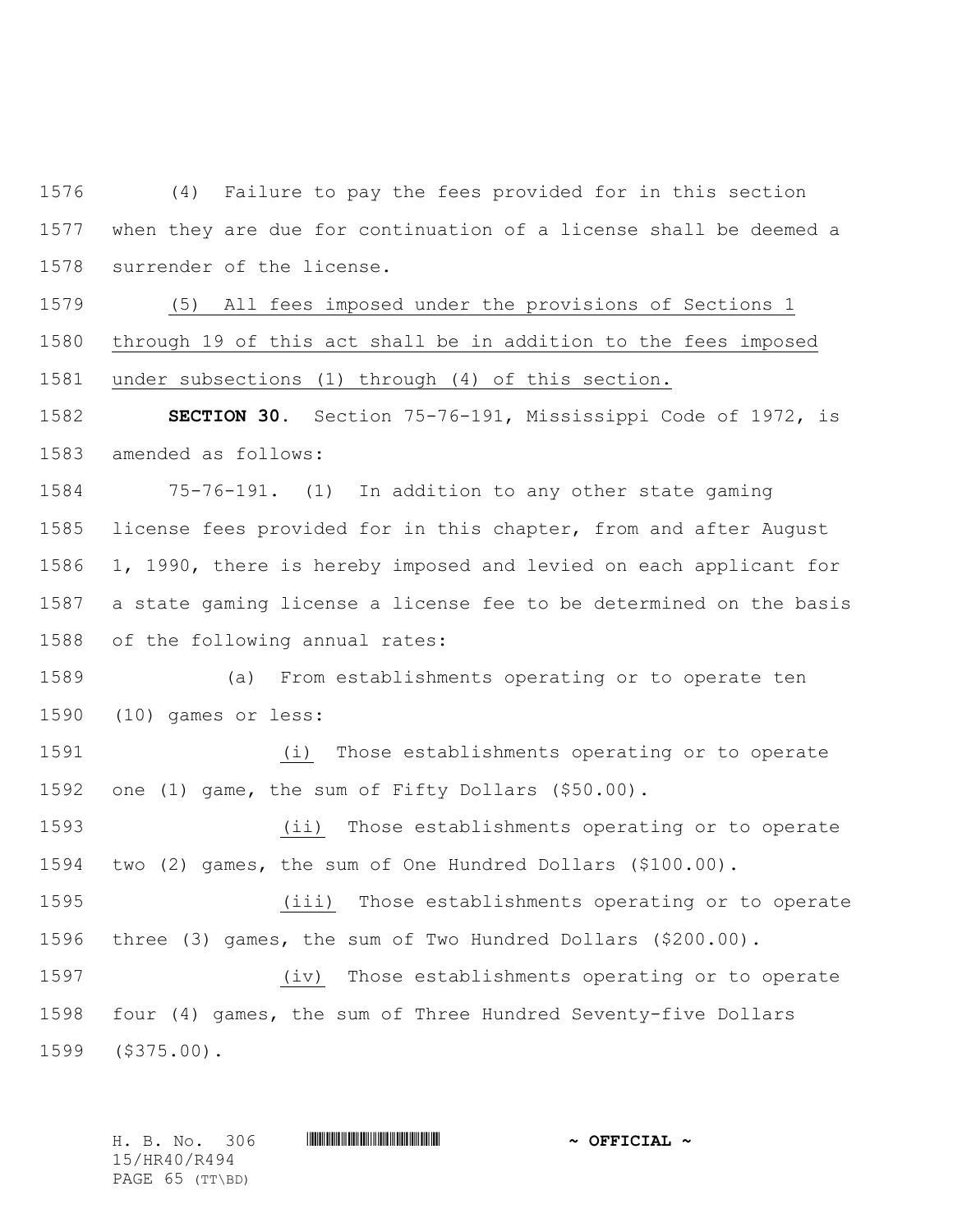(v) Those establishments operating or to operate five (5) games, the sum of Eight Hundred Seventy-five Dollars (\$875.00).

 (vi) Those establishments operating or to operate six (6) or seven (7) games, the sum of One Thousand Five Hundred Dollars (\$1,500.00).

 (vii) Those establishments operating or to operate eight (8), nine (9) or ten (10) games, the sum of Three Thousand Dollars (\$3,000.00).

 (b) From establishments operating or to operate more than ten (10) games:

 (i) For each game up to and including sixteen (16) games, the sum of Five Hundred Dollars (\$500.00).

 (ii) For each game from seventeen (17) to twenty-six (26) games, inclusive, the sum of Four Thousand Eight Hundred Dollars (\$4,800.00).

 (iii) For each game from twenty-seven (27) to thirty-five (35) games, inclusive, the sum of Two Thousand Eight Hundred Dollars (\$2,800.00).

 (iv) For each game more than thirty-five (35) games, the sum of One Hundred Dollars (\$100.00).

 (2) The license fee imposed by this section is to be paid by the applicant to the **\* \* \*** Department of Revenue on or before the filing of the application for issuance of a gaming license by the applicant, and is to be paid annually thereafter for continuation

|              |  | H. B. No. 306   |  |  | $\sim$ OFFICIAL $\sim$ |  |
|--------------|--|-----------------|--|--|------------------------|--|
| 15/HR40/R494 |  |                 |  |  |                        |  |
|              |  | PAGE 66 (TT\BD) |  |  |                        |  |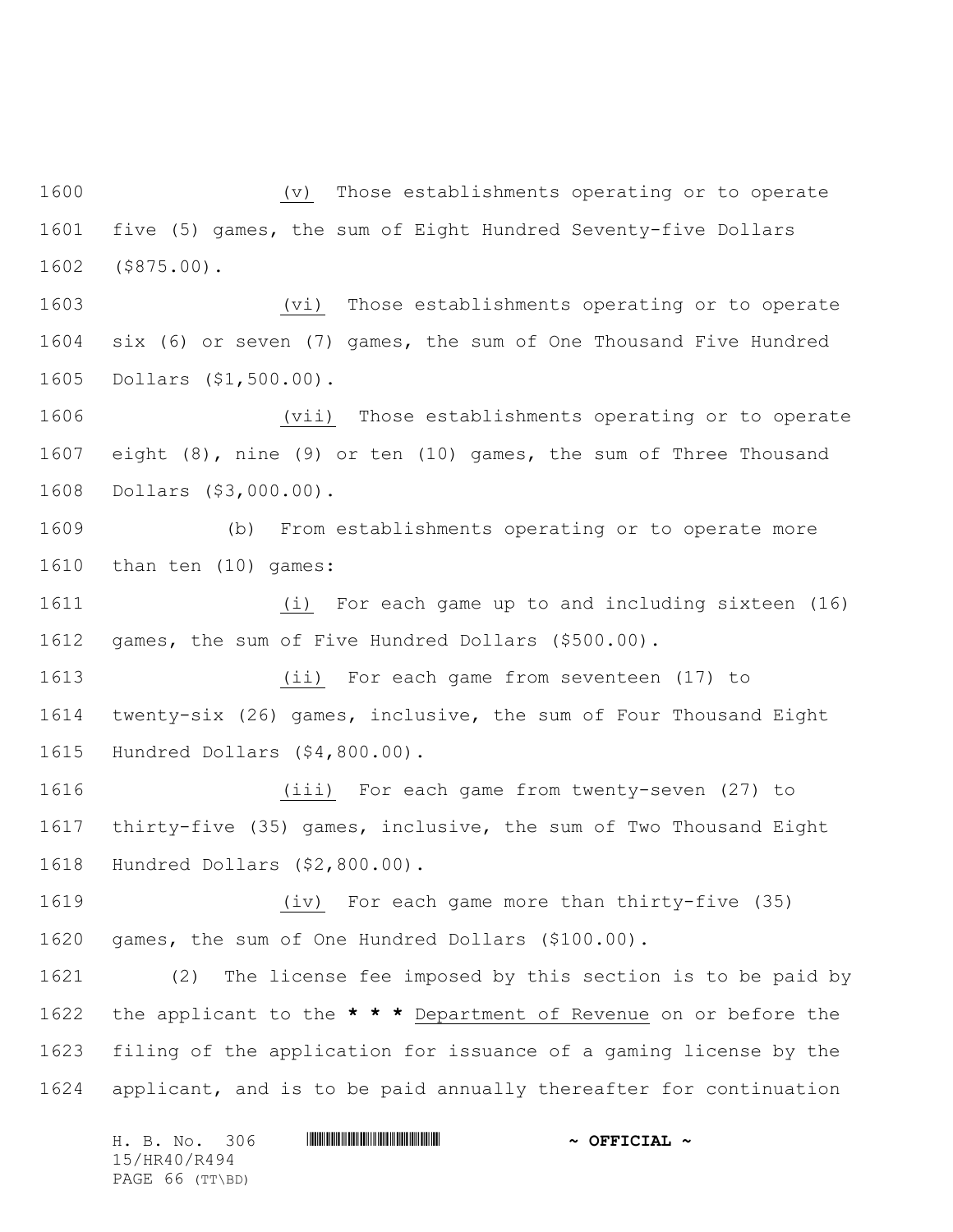of the gaming license. Upon such payment, the **\* \* \*** Executive Director of the **\* \* \*** Department of Revenue shall certify to the Executive Director of the Gaming Commission that such fee has been paid by the applicant, and the amount of the fee paid.

 (3) Card games, that is, stud or draw poker, bridge, whist, solo, low ball, and panguingui for money, and slot machines, when not utilized as an adjunct to or a unit of any banking, percentage or mechanical device or machine, are not gambling games under the provisions of this section.

 (4) All games operated or conducted in one (1) room or a group of rooms in the same or a contiguous building or vessel are considered one (1) operation, and the license to be paid must be determined on the aggregate number of games in each room or group of rooms in the same or a contiguous building or vessel.

 (5) All fees imposed under the provisions of Sections 1 through 19 of this act shall be in addition to the fees imposed under subsections (1) through (4) of this section.

 **SECTION 31.** Section 75-76-195, Mississippi Code of 1972, is amended as follows:

 75-76-195. (1) Except as otherwise provided in subsection (6) of this section, in addition to any state gaming license fees or taxes, from and after August 1, 1990, (a) a municipality may impose a fee upon a licensee located within the municipality for conducting, carrying on or operating any gambling game, slot machine or other game of chance based upon all the gross revenue

H. B. No. 306 \*HR40/R494\* **~ OFFICIAL ~** 15/HR40/R494 PAGE 67 (TT\BD)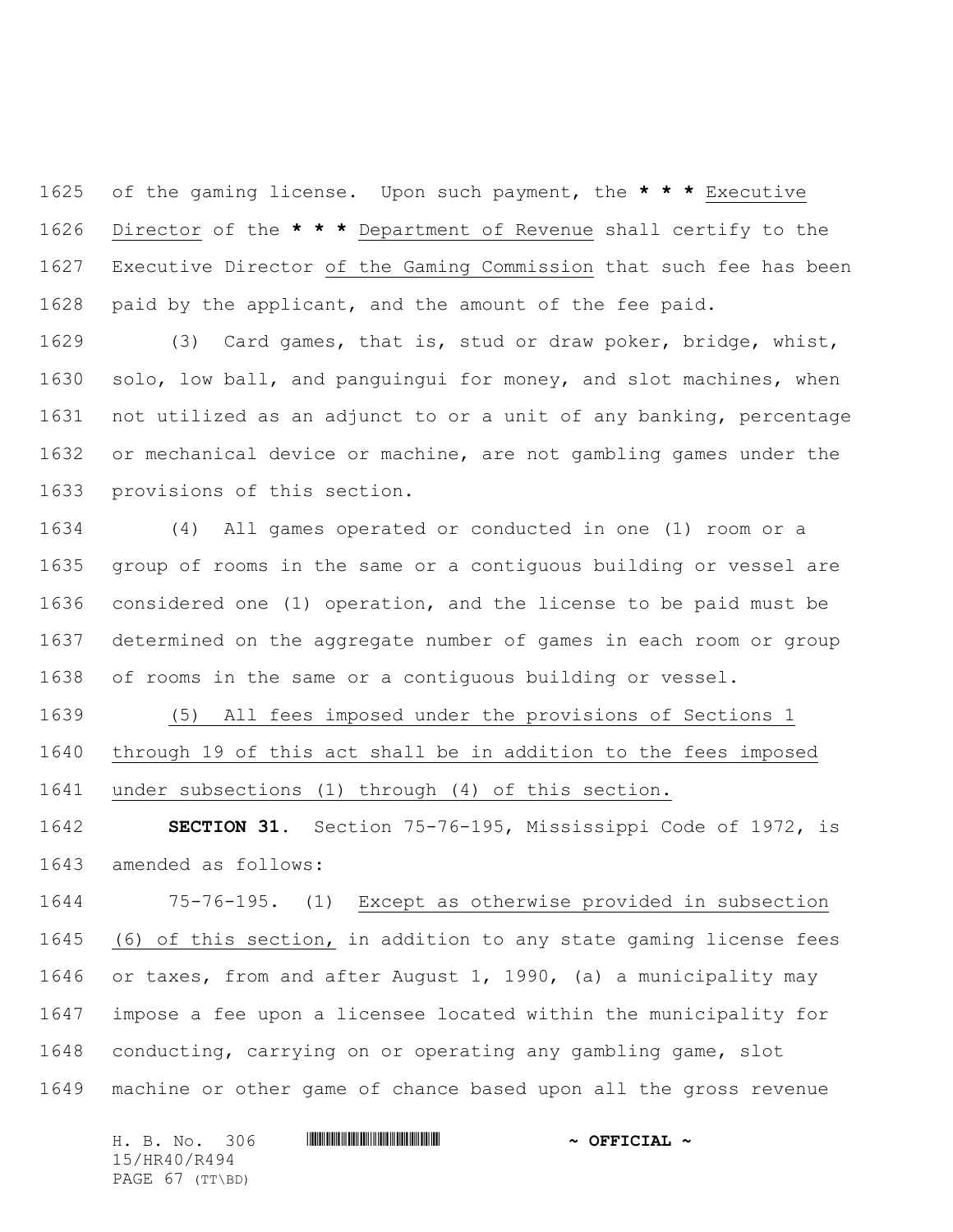of the licensee derived from his establishment within the municipality, and (b) a county may impose a fee upon a licensee located within the unincorporated area of the county for conducting, carrying on or operating any gambling game, slot machine or other game of chance based upon all the gross revenue of the licensee derived from his establishment within the unincorporated area of the county, as follows:

 (i) Four-tenths percent (.4%) of all the gross revenue which does not exceed Fifty Thousand Dollars (\$50,000.00) per calendar month;

 (ii) Six-tenths percent (.6%) of all the gross revenue which exceeds Fifty Thousand Dollars (\$50,000.00) per calendar month and does not exceed One Hundred Thirty-four Thousand Dollars (\$134,000.00) per calendar month; and

 (iii) Eight-tenths percent (.8%) of all the gross revenue of the licensee which exceeds One Hundred Thirty-four Thousand Dollars (\$134,000.00) per calendar month.

 (2) Whenever a municipality or county imposes a fee under this section, it shall not become effective until the first day of the month following the month in which the municipality or county adopts the ordinance imposing the fee.

 (3) All revenue received from any game or gaming device which is leased for operation on the premises of the licensee-owner to a person other than the owner thereof or which is located in an area or space on such premises which is leased by

H. B. No. 306 \*HR40/R494\* **~ OFFICIAL ~** 15/HR40/R494 PAGE 68 (TT\BD)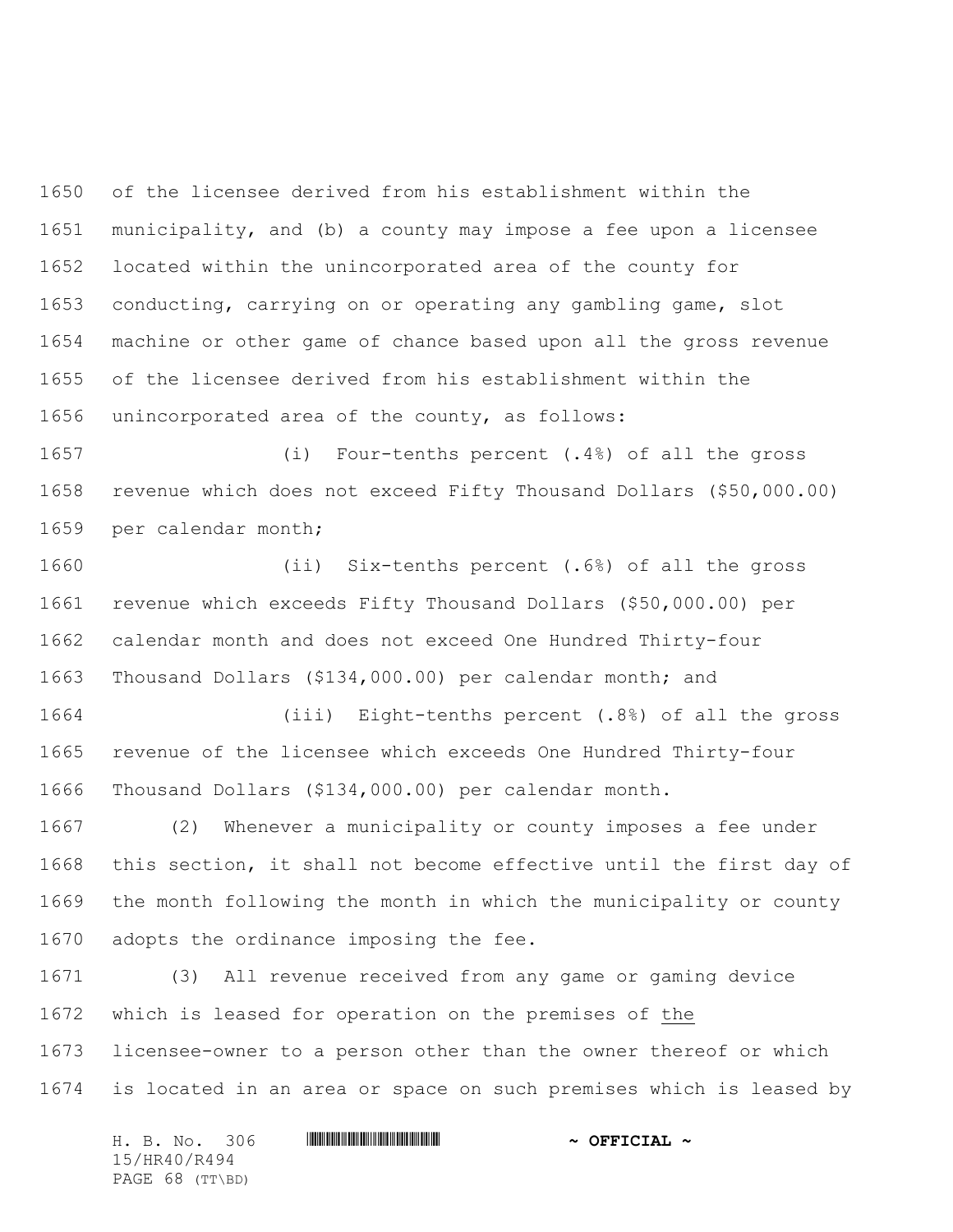the licensee-owner to any such person must be attributed to the owner for the purposes of this section and be counted as part of the gross revenue of the owner. The lessee is liable to the owner for his proportionate share of such fees.

 (4) If the amount of fees required to be reported and paid pursuant to this section is later determined to be greater or less than the amount actually reported and paid by the licensee, the **\* \* \*** Department of Revenue on behalf of the local government

shall:

 (a) Assess and collect the additional fees determined to be due, with interest thereon until paid; or

 (b) Refund any overpayment, with interest thereon, to the licensee.

 Interest must be computed, until paid, at the rate of one percent (1%) per month from the first day of the month following either the due date of the additional fees or the date of overpayment.

 (5) Failure to pay the fees provided for in this section when they are due for continuation of a license shall be deemed a surrender of the license.

 (6) A gaming licensee is not required to pay the fees provided for in this section with regard to the operation of lawful Internet gaming as authorized in Sections 1 through 19 of

this act.

H. B. No. 306 \*HR40/R494\* **~ OFFICIAL ~** 15/HR40/R494 PAGE 69 (TT\BD)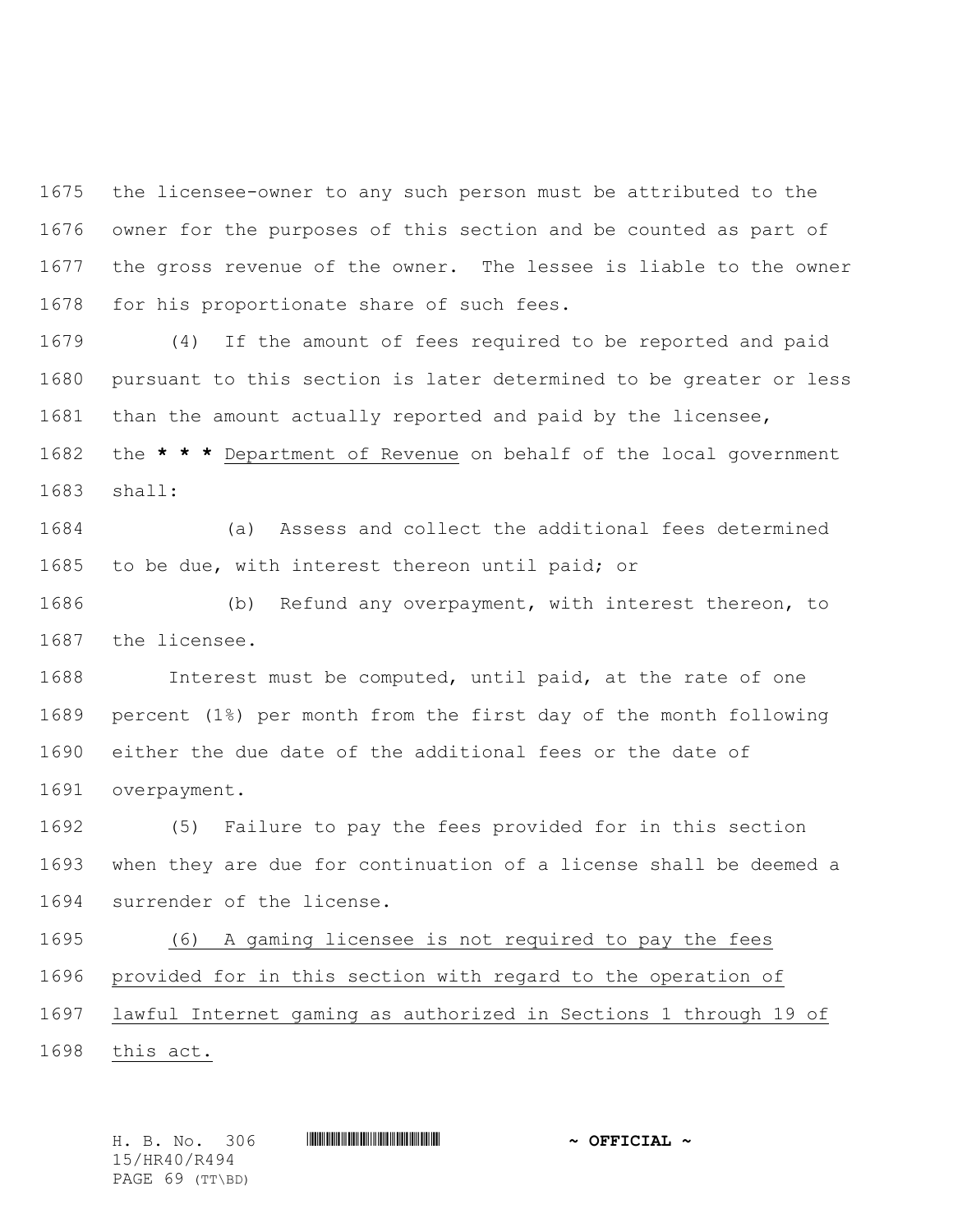**SECTION 32.** Section 75-76-267, Mississippi Code of 1972, is brought forward as follows:

 75-76-267. (1) Conviction by a court of competent jurisdiction of a person for a violation of, an attempt to violate, or a conspiracy to violate any of the provisions of this chapter shall act as an immediate revocation of all licenses which have been issued to the violator, and, in addition, the court may, upon application of the district attorney of the county or of the commission, order that no new or additional license under this chapter be issued to the violator, or be issued to any person for the room or premises in which the violation occurred, for one (1) 1710 year after the date of the revocation.

 (2) Any person who willfully fails to report, pay or truthfully account for and pay over any license fee or tax imposed by the provisions of this chapter, or willfully attempts in any manner to evade or defeat any such license fee, tax or payment thereof, shall be punished by commitment to the custody of the Department of Corrections for not less than one (1) year nor more than six (6) years, or by a fine of not more than Five Thousand Dollars (\$5,000.00), or by both fine and imprisonment.

 (3) Except as provided in subsection (4), any person who willfully violates, attempts to violate, or conspires to violate any of the provisions of subsection (1) of Section 75-76-57, shall be punished by commitment to the custody of the Department of Corrections for not less than one (1) year nor more than twenty

H. B. No. 306 \*HR40/R494\* **~ OFFICIAL ~** 15/HR40/R494 PAGE 70 (TT\BD)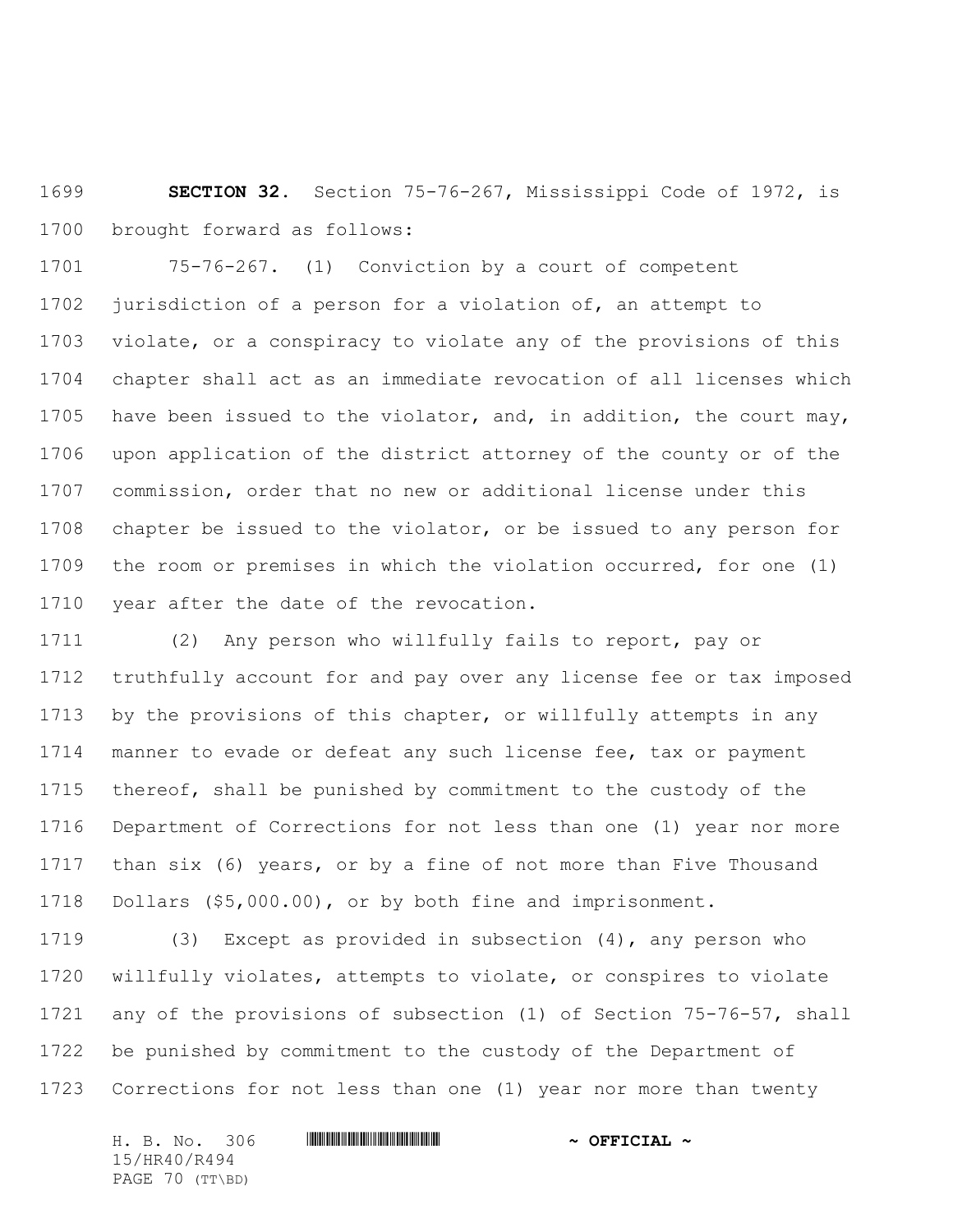(20) years, by a fine of not more than Fifty Thousand Dollars (\$50,000.00), or by both fine and imprisonment.

 (4) A licensee who puts additional games or slot machines into play or displays additional games or slot machines in a public area without first obtaining all required licenses and approval is subject only to the penalties provided in Sections 75-76-93 and 75-76-103 and in any applicable ordinance of the county or municipality.

 (5) The violation of any of the provisions of this chapter, the penalty for which is not specifically fixed in this chapter, is a misdemeanor.

 **SECTION 33.** Section 75-76-301, Mississippi Code of 1972, is brought forward as follows:

75-76-301. It is unlawful for any person:

 (a) To alter or misrepresent the outcome of a game or other event on which wagers have been made after the outcome is made sure but before it is revealed to the players.

 (b) To place, increase or decrease a bet or to determine the course of play after acquiring knowledge, not available to all players, of the outcome of the game or any event that affects the outcome of the game or that is the subject of the bet or to aid anyone in acquiring such knowledge for the purpose of placing, increasing or decreasing a bet or determining the course of play contingent upon that event or outcome.

H. B. No. 306 \*HR40/R494\* **~ OFFICIAL ~** 15/HR40/R494 PAGE 71 (TT\BD)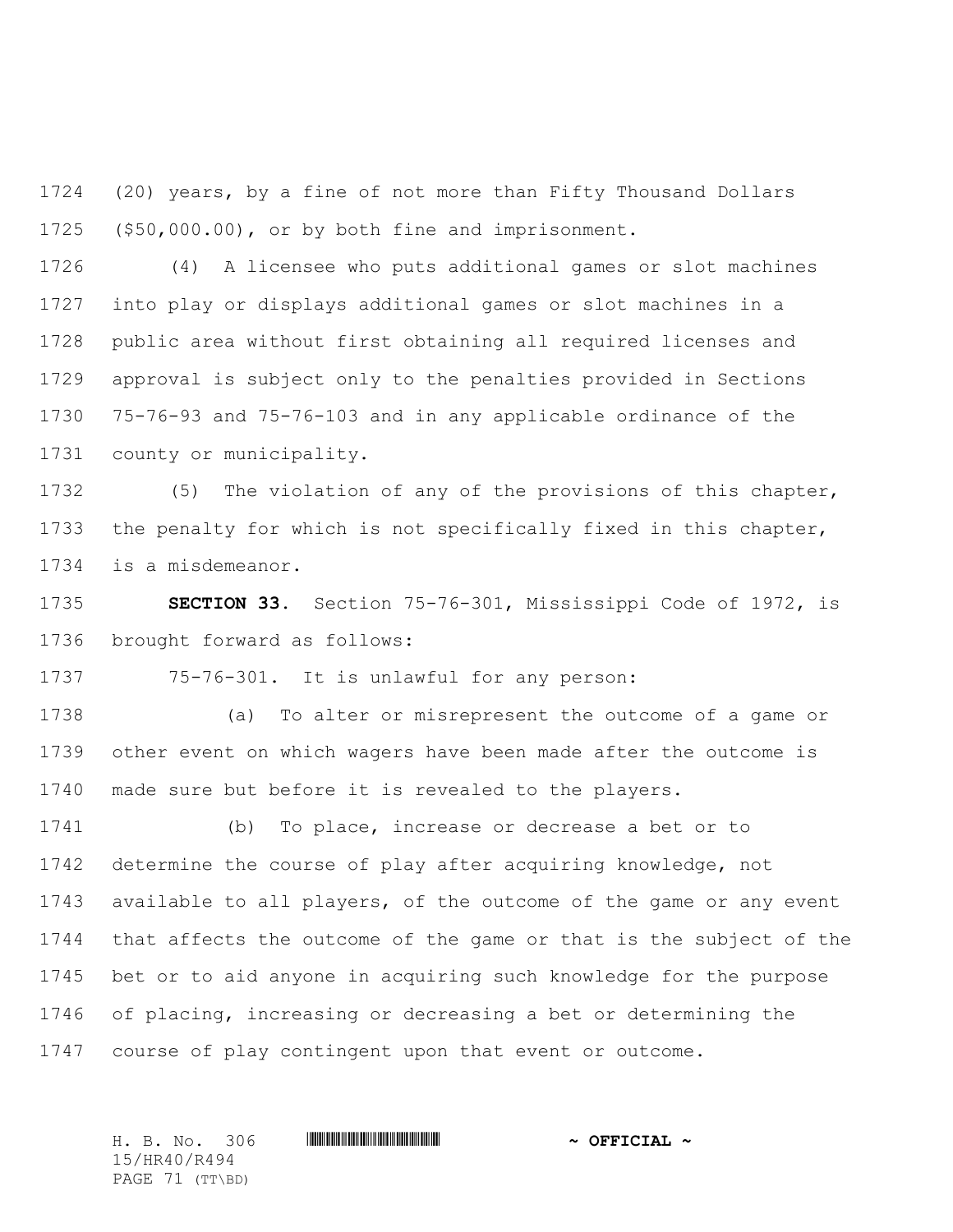(c) To claim, collect or take, or attempt to claim, collect or take, money or anything of value in or from a gambling game, with intent to defraud, without having made a wager contingent thereon, or to claim, collect or take an amount greater than the amount won.

 (d) Knowingly to entice or induce another to go to any place where a gambling game is being conducted or operated in violation of the provisions of this chapter, with the intent that the other person play or participate in the gambling game.

 (e) To place or increase a bet after acquiring knowledge of the outcome of the game or other event that is the subject of the bet, including past-posting and pressing bets.

 (f) To reduce the amount wagered or cancel the bet after acquiring knowledge of the outcome of the game or other event that is the subject of the bet, including pinching bets.

 (g) To manipulate, with the intent to cheat, any component of a gaming device in a manner contrary to the designed and normal operational purpose for the component, including, but not limited to, varying the pull of the handle of a slot machine, with knowledge that the manipulation affects the outcome of the game or with knowledge of any event that affects the outcome of the game.

 **SECTION 34.** Section 75-76-303, Mississippi Code of 1972, is brought forward as follows:

H. B. No. 306 \*HR40/R494\* **~ OFFICIAL ~** 15/HR40/R494 PAGE 72 (TT\BD)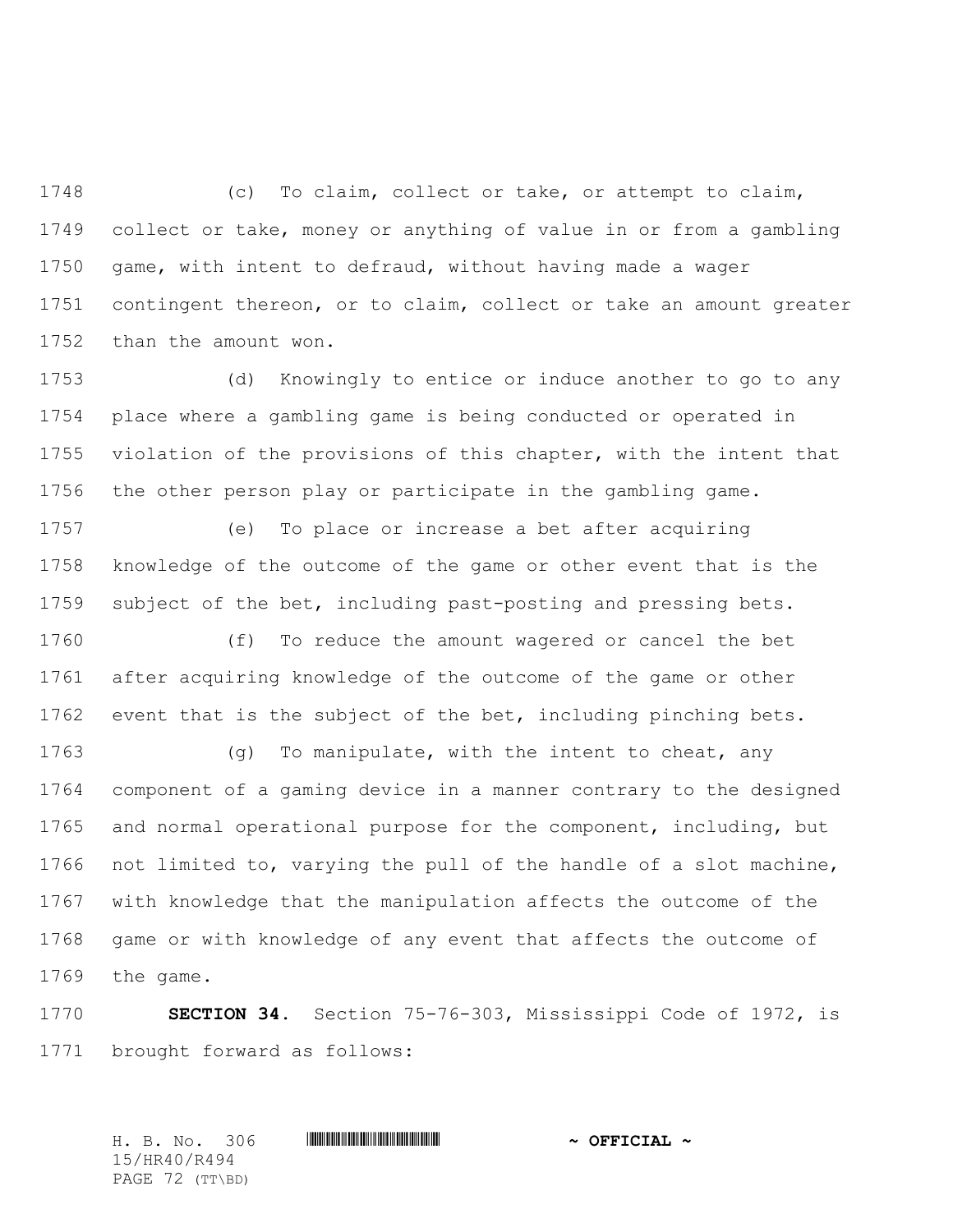75-76-303. It is unlawful for any person at a licensed gaming establishment to use, or possess with the intent to use, any device to assist:

(a) In projecting the outcome of the game;

(b) In keeping track of the cards played;

 (c) In analyzing the probability of the occurrence of an event relating to the game; or

 (d) In analyzing the strategy for playing or betting to be used in the game, except as permitted by the commission.

 **SECTION 35.** Section 75-76-325, Mississippi Code of 1972, is amended as follows:

 75-76-325. (1) There is created in the State Treasury a special fund to be designated as the "Mississippi Gaming Commission Fund." The special fund shall consist of monies deposited therein under Section 75-76-81 and Sections 1 through 19 of this act and monies from any other source designated for deposit into the fund. Unexpended amounts remaining in the special fund at the end of a fiscal year shall not lapse into the State General Fund, and any interest earned or investment earnings on amounts in the fund shall be deposited to the credit of the fund.

 (2) Monies in the special fund may be used by the commission, upon appropriation by the Legislature, only for the purposes of carrying out the provisions of this chapter. Unexpended amounts remaining in the special fund at the end of a

H. B. No. 306 \*HR40/R494\* **~ OFFICIAL ~** 15/HR40/R494 PAGE 73 (TT\BD)